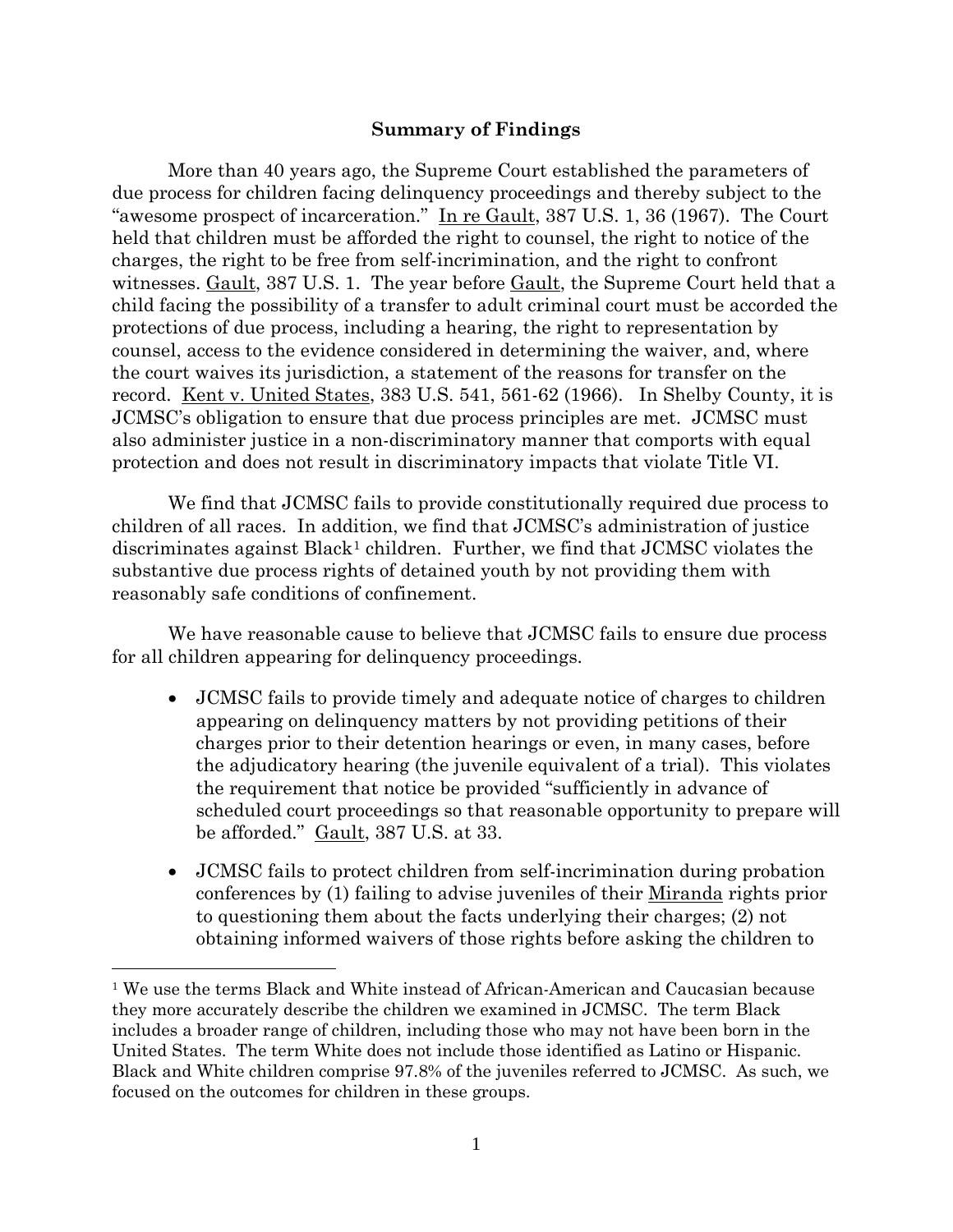divulge potentially incriminating statements about their charges; and (3) eliciting self-incriminating statements in the absence of Miranda warnings and informed waivers. This is contrary to **Gault's holding that** "the constitutional privilege against self-incrimination is applicable in the case of juveniles as it is with respect to adults." Id. at 55.

- JCMSC fails to hold timely probable cause hearings for children arrested without a warrant by failing to hold detention hearings on weekends and holidays. When a person has been arrested without a warrant, the Fourth Amendment requires that a judicial officer must determine that probable cause exists to believe the person has committed a crime in order for the state to continue the person's detention. Gerstein v. Pugh, 420 U.S. 103 (1974). In County of Riverside v. McLaughlin, 500 U.S. 44, 57 (1991), the Court held that probable cause determinations must be made within 48 hours of a warrantless arrest. Children at JCMSC experience extended detentions because the court has no procedure in place to hold detention hearings on weekends, extended holiday weekends, and holidays. For example, JCMSC detained 815 children over a five-year period for three days or more before their probable cause hearings.
- JCMSC fails to provide adequate due process protections for children before transferring them to the adult criminal court. We observed hearings and reviewed transcripts in which Magistrates made transfer decisions after making cursory inquiries (and in some cases no inquiries) into the child's background, after failing to hold a waiver hearing, or after asking the child to self-incriminate. This violates the minimal requirement that transfer proceedings "must measure up to the essentials of due process and fair treatment." <u>Kent</u>, 383 U.S. at 562.

We also have reason to believe that JCMSC engages in conduct that violates the constitutional guarantee of Equal Protection and federal laws prohibiting racial discrimination, including Title VI. We retained a leading, nationally recognized, expert on measuring disparities in the juvenile justice system through statistical analysis. Statisticians in the Department of Justice's ("DOJ") Office of Justice Program's Bureau of Justice Statistics and National Institute of Justice peer reviewed the expert's work. The expert used two methodologies to make this determination. First, he reviewed JCMSC's Relative Rate Index ("RRI"), the reporting mechanism required by DOJ's Office of Juvenile Justice and Delinquency Prevention ("OJJDP").<sup>[2](#page-3-0)</sup> The RRI compares Disproportionate Minority Contact in Shelby County with other counties throughout the nation. Our consultant also examined JCMSC's case data – more than 66,000 files – over a five-year period to assess the outcomes throughout the different phases of a case, using odds ratio and logistic regression techniques. These techniques track the odds that a child's case

<span id="page-3-0"></span> $^{2}$  Our consultant was one of the developers of the RRI mechanism.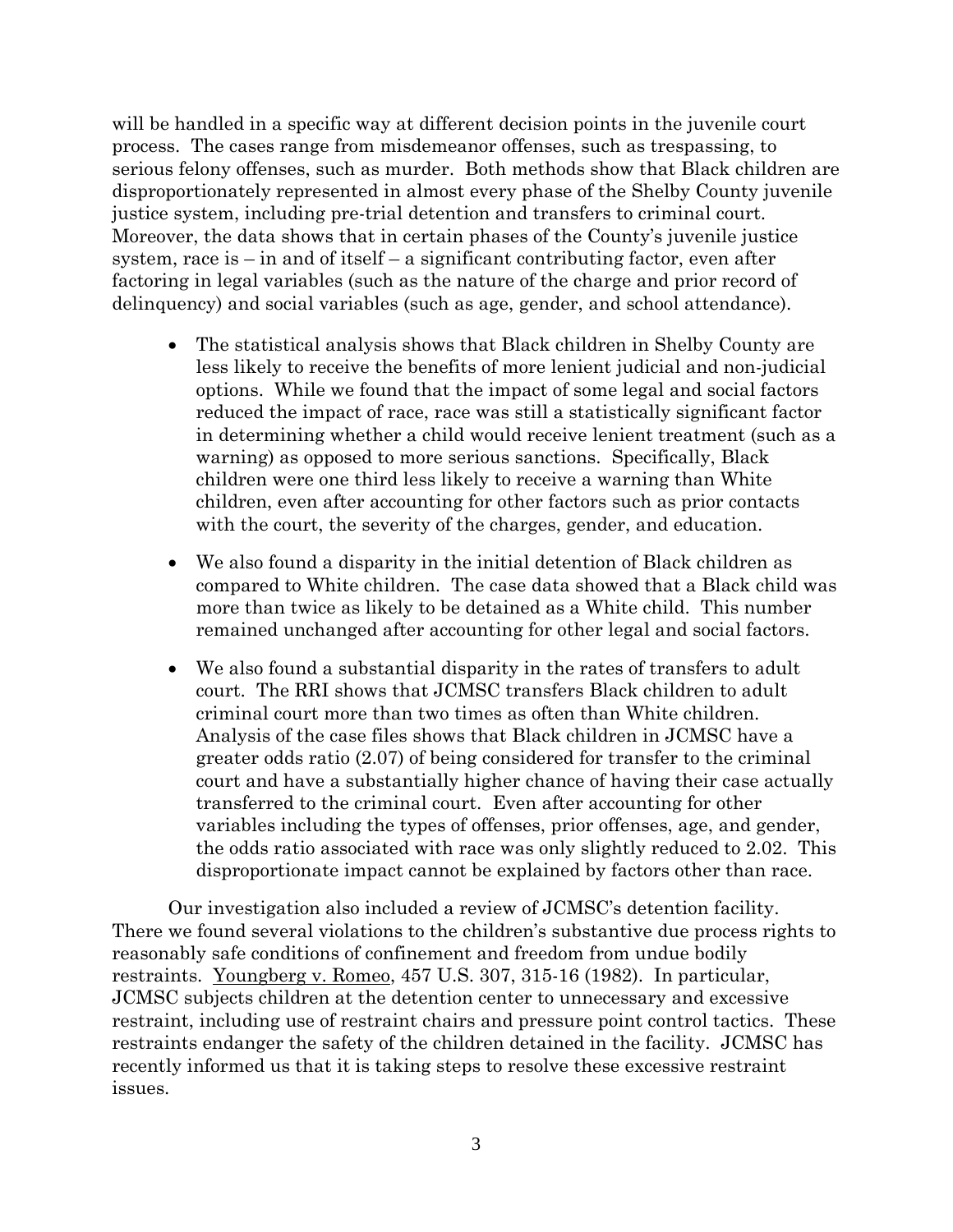JCMSC's failures interfere with the proper administration of juvenile justice, erode public confidence in the system, and fail to promote public safety. Due process and equal protection guarantees are critical elements of a functioning justice system, especially where the court's obligation is to provide for the "care, protection, and wholesome moral, mental and physical development of children" while ensuring the protection of the community. Tenn. Code Ann.  $\S 37-1-101$  (a)(1) (West 2011). Unfair and unequal treatment undermines the rehabilitation of young people who encounter the justice system.

Such failures often lead to a loss of liberty and may contribute to a child's continued contact with the juvenile justice system and subsequent contact with the adult criminal justice system. Studies show that children involved in the delinquency system are better served by treatment rather than confinement.[3](#page-5-0)  Studies also show that a child's initial interaction with the juvenile justice system may impact how the child progresses through the system at later junctures. For example, the initial pretrial detention proceeding has far-reaching implications for a child as demonstrated in a 2003 Florida study finding that children detained at pretrial proceedings were three times more likely to be confined at adjudication than children who were not detained.[4](#page-5-1) Juvenile court proceedings that lack adequate due process protections and are applied disproportionately to one group of children based on their race cause real harm to the children appearing before the court.

Similarly, decisions to transfer children to adult court based on race, while obviously violative of equal protection, also have serious criminal justice consequences. Studies have found that children who are transferred have a higher likelihood of re-offending and continuing anti-social behaviors. For this reason, a review of studies commissioned by the Centers for Disease Control and Prevention ("CDC"), assessing the effects of transfer laws on juveniles, concluded that "transfer policies have generally resulted in increased arrest for subsequent crimes, including violent crime, among juveniles who were transferred compared with those retained in the juvenile justice system." [5](#page-5-2) The review also noted, "To the extent that transfer

<span id="page-5-0"></span><sup>3</sup> See e.g. Chassin et al., Substance Use Treatment Outcomes in a Sample of Male Serious Juvenile Offenders, 36 J. Substance Abuse Treatment, 36 (2009) (concluding that drug treatment led to reduction in re-offending).

<span id="page-5-1"></span><sup>4</sup> Office of State Courts Administrator, Florida's Juvenile Delinquency Court Assessment, 24 (April 2003).

<span id="page-5-2"></span><sup>5</sup> Department of Health and Human Services, Centers for Disease Control and Prevention, 56 Morbidity and Mortality Weekly Report, No. 9, Recommendations and Reports, Effects on Violence of Laws and Policies Facilitating the Transfer of Youth from the Juvenile to the Adult System: A Report on the Recommendations of the Task Force on Community Preventive Services 9 (2007).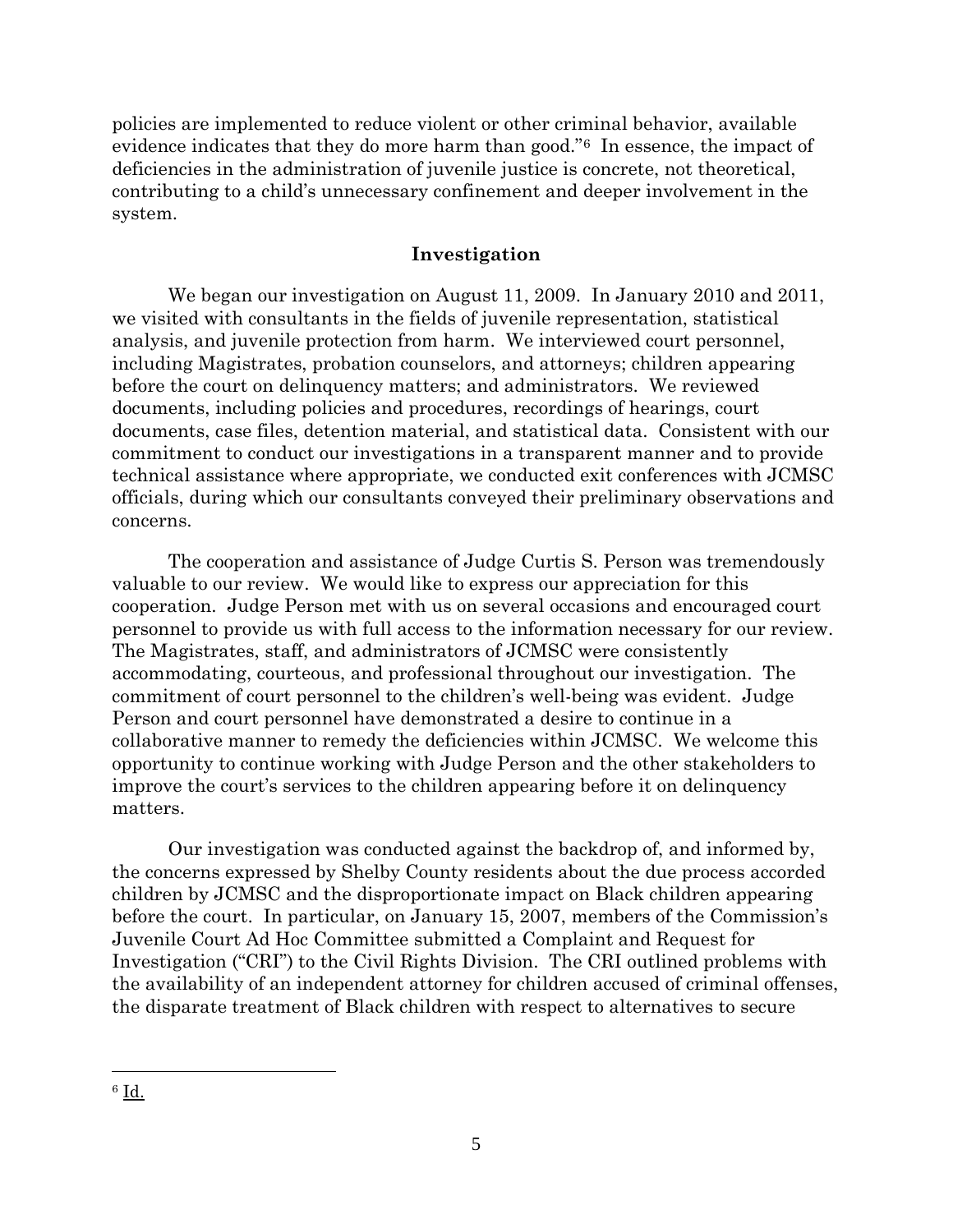detention and diversion programs, and excessive restraints used against children in the detention center.

On May 23, 2007, the Commission's Juvenile Court Ad Hoc Committee issued a preliminary report and recommendations to address a number of concerns they had with the court, including concerns about the disproportionate rate at which Black children were transferred to the criminal court, limitations placed on the children's right to confront witnesses against them, inadequacy of the notice of the charges against them, and limited opportunity to consult with an attorney.

In June 2007, a report by the National Center for State Courts ("NCSC") commissioned by the Shelby County Board of Commissioners also noted problems with JCMSC's approach to due process and equal protection issues. The NCSC study, however, did not focus on those issues and made only preliminary assessments. Among the observations cited in the NCSC study were delays in holding detention hearings, delays in appointment of counsel to children in delinquency proceedings, and concerns about disproportionate minority contacts.

On June 28, 2007, the Memphis Bar Association ("MBA") adopted a number of recommendations to improve the due process and other systems in JCMSC and requested that Judge Person implement the recommendations. While not entirely focused on due process and equal protection issues, the MBA recommended that juvenile defense attorneys be allowed more time to prepare for transfer and adjudication hearings, that probation officers refrain from interviewing children in delinquency matters before notifying their attorneys, that the court ensure proper preservation of its records for the purpose of appeals, and that the court increase awareness of disproportionate minority contact issues.

Our review commenced more than two years after these reports. Our findings here, in large measure, are consistent with the reports' conclusions about deficiencies and weaknesses in the administration of juvenile justice by JCMSC. Since our investigation commenced, JCMSC has made progress in addressing some of our concerns and the concerns expressed by local residents.

First, in a cooperative venture with the Memphis City Schools and Memphis Police Department, JCMSC supported a summons in lieu of transport program for certain offenses. Under the summons program, started in July 2010, the police will not necessarily arrest and transport children to the JCMSC's detention center for certain minor offenses such as disorderly conduct and trespassing.[7](#page-7-0) Instead, the program encourages police to exercise their discretion to give the suspected child a summons to appear before the court at a later date. This change has significantly reduced the population of children held in the detention center. According to the

<span id="page-7-0"></span><sup>7</sup> The offenses include disorderly conduct, theft of property under \$500, criminal trespass, vandalism under \$500, assault, gambling, and simple possession of marijuana.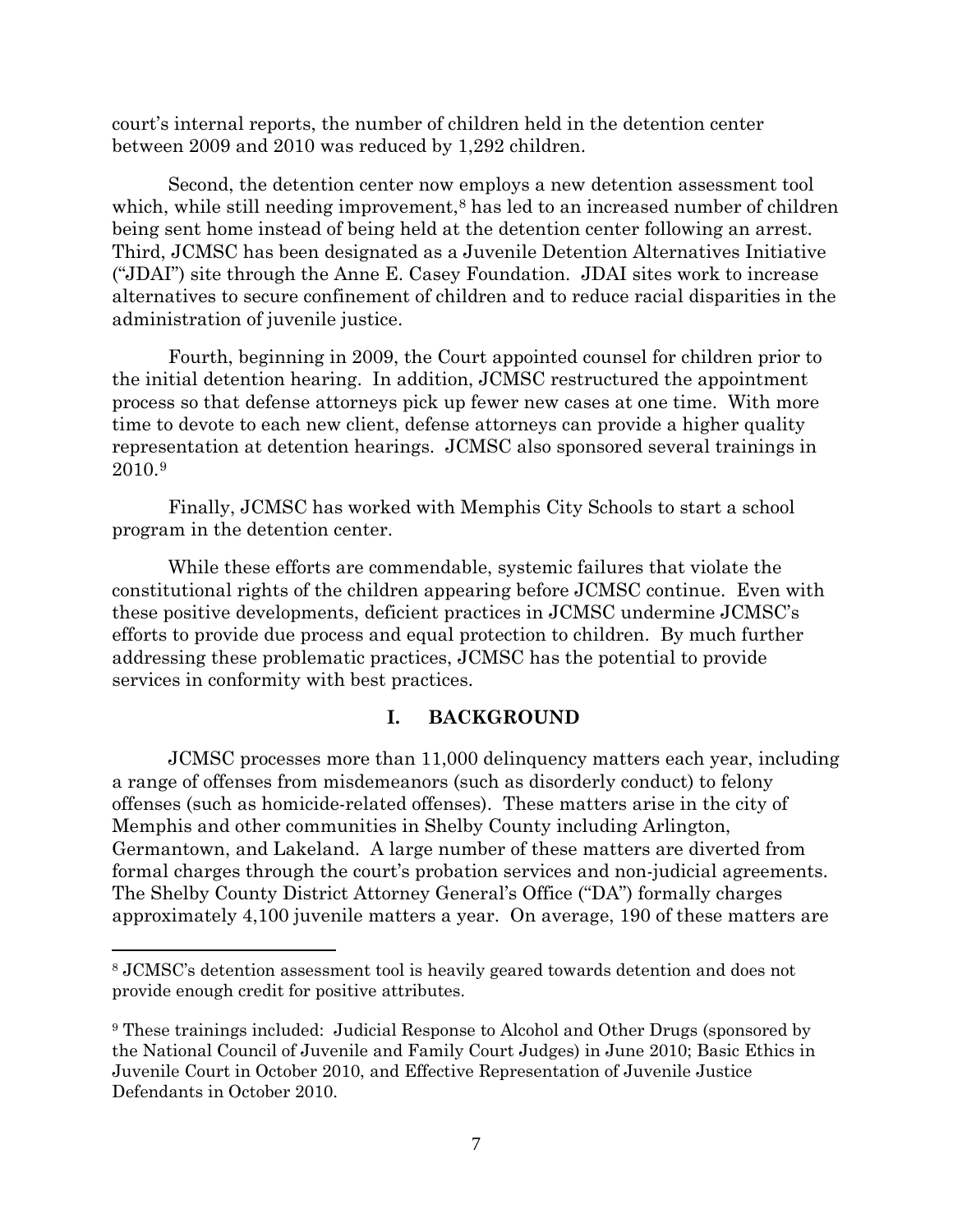transferred annually to the adult criminal court. As Juvenile Court Judge, Curtis Person presides over the Juvenile Court, including its delinquency, administrative, dependency and neglect, and detention center components. A full-time staff of more than 250 and six appointed Magistrates, who preside over cases and recommend final orders, assist Judge Person. Our review focused on the Juvenile Court's delinquency and detention components.

### **A. History of Juvenile Courts**

To understand the mission and challenges facing modern juvenile courts such as JCMSC, it is helpful to understand the ideological shifts that courts have gone through in their treatment of children. Before 1899, the law made no distinction between children over seven and adults. States prosecuted children in the same manner as adults and sentenced them to lengthy periods of incarceration in adult prisons.

After a reform movement in the late 19th century, states began establishing separate courts for juveniles. These new courts recognized that children were not as culpable as adults for their actions, and that children could be rehabilitated into productive citizens more easily than adults. The courts were based on a doctrine of "*parens patriae*" where the court stood in place of the parents and decided what was best for a child. With this mission to reform, not punish, children, the juvenile courts functioned in a manner that did not prioritize due process. In fact, bedrock due process protections afforded adults were considered restrictive for juvenile court judges, who sought to work informally to treat, guide, and rehabilitate young people.

In the 1950s and 1960s, juvenile courts shifted focus again amid claims that the relaxed nature of juvenile courts harmed children more than it helped. While juvenile courts offered less formal court proceedings, they still had the power to subject children to the significant consequences of a delinquency adjudication, which could include long-term confinement in an institution. The Supreme Court described the quandary facing most juveniles in its first opinion specifically addressing juvenile courts: "There may be grounds for concern that the child receives the worst of both worlds: that he gets neither the protections accorded to adults nor the solicitous care and regenerative treatment postulated for children." Kent v. U.S., 383 U.S. at 556. One year later, the Supreme Court decided *In re* Gault, its seminal opinion requiring due process protections for juveniles in delinquency proceedings. Gault expounded upon the deficiencies in juvenile courts, noting that "[d]epartures from established principles of due process have frequently resulted not in enlightened procedure, but in arbitrariness." Gault, 387 U.S. at 18.

Gault focused not on creating a system of rigid formality, but on ensuring that juveniles were afforded the protections of due process. In essence, the Court outlined important constitutional protections afforded to juveniles in the delinquency process — the right to counsel, the right to notice of the charges, the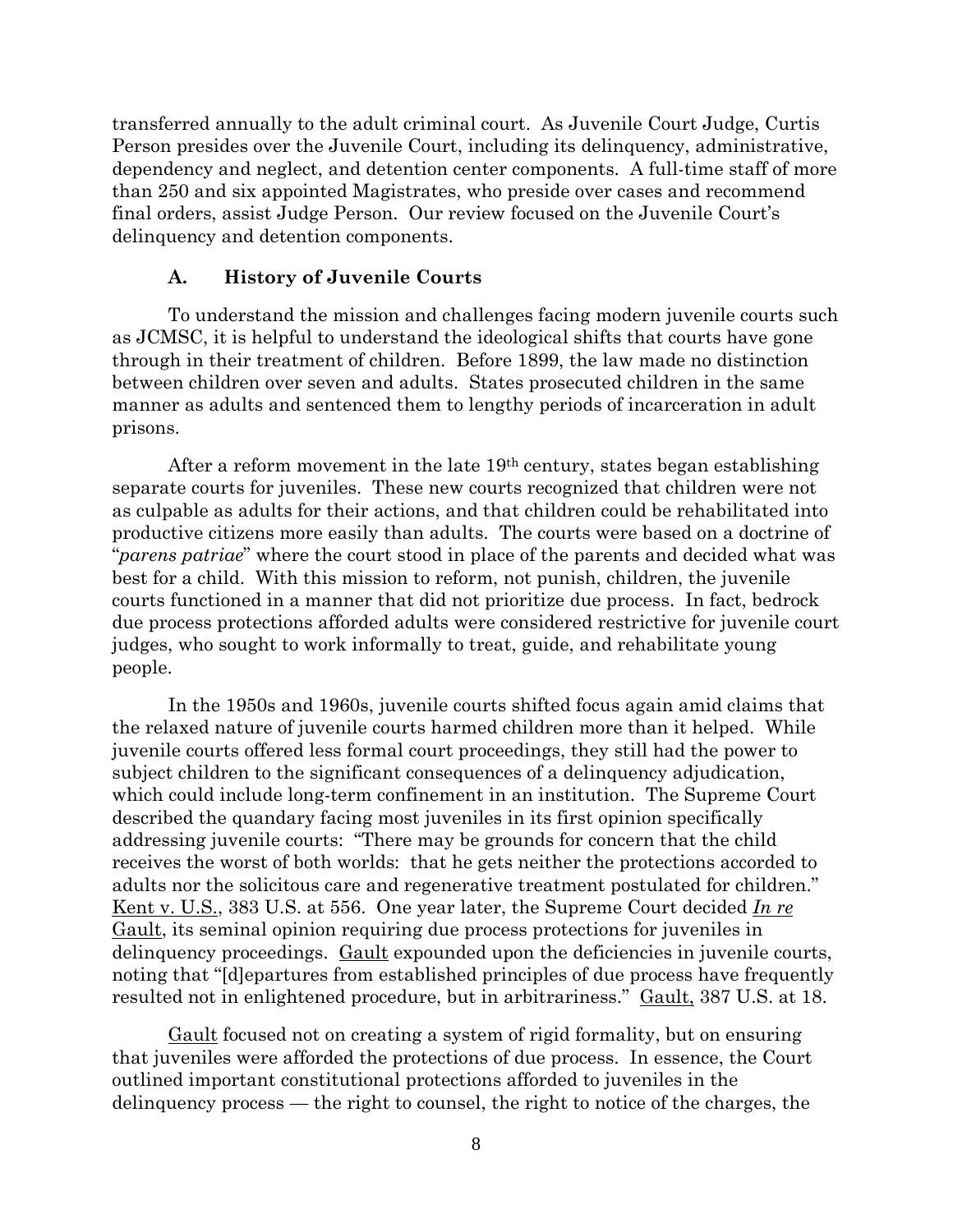right to confront witnesses, and the right to be free from compulsory selfincrimination.

# **B. Modern Challenges Facing Juvenile Courts**

Given this historical context and constitutional mandate, juvenile courts, including JCMSC, must perform a balancing act. On the one hand, they have a mission (which benefits from flexibility and informality) to rehabilitate troubled young people. On the other hand, they must satisfy due process, which requires formal rules and procedures. To achieve this difficult balance, courts must be vigilant about eliminating lingering paternalistic attitudes that infringe upon the due process rights of juveniles. This means that for children accused of delinquent acts, juvenile courts must engage in the evidentiary testing required by due process to make a delinquency finding before engaging in the rehabilitative process. Gault, 387 U.S. at 27 (noting that the decision applies to "proceedings to determine delinquency," not to disposition).

In <u>Gault</u>, the Supreme Court envisioned a juvenile court capable of balancing these competing demands, where an adversarial testing of facts could coincide with a system attuned to the unique needs of young people:

Of course, it is not suggested that juvenile court judges should fail appropriately to take account, in their demeanor and conduct, of the emotional and psychological attitude of the juveniles with whom they are confronted. While due process requirements will, in some instances, introduce a degree of order and regularity to Juvenile Court proceedings to determine delinquency, and in contested cases will introduce some elements of the adversary system, nothing will require that the conception of the kindly juvenile judge will be replaced by its opposite.

## Id. at 26-27.

The Tennessee Legislature has incorporated some of Gault's vision into the state statute. Under Tennessee law, juvenile courts and proceedings have the following public purposes, among others:

- (1) Provide for the care, protection, and wholesome moral, mental and physical development of children coming within its provisions;
- (2) Consistent with the protection of the public interest, remove from children committing delinquent acts the taint of criminality and the consequences of criminal behavior and substitute therefore a program of treatment, training and rehabilitation;
- (3) Achieve the foregoing purposes in a family environment whenever possible, separating the child from such child's parents only when necessary for such child's welfare or in the interest of public safety; and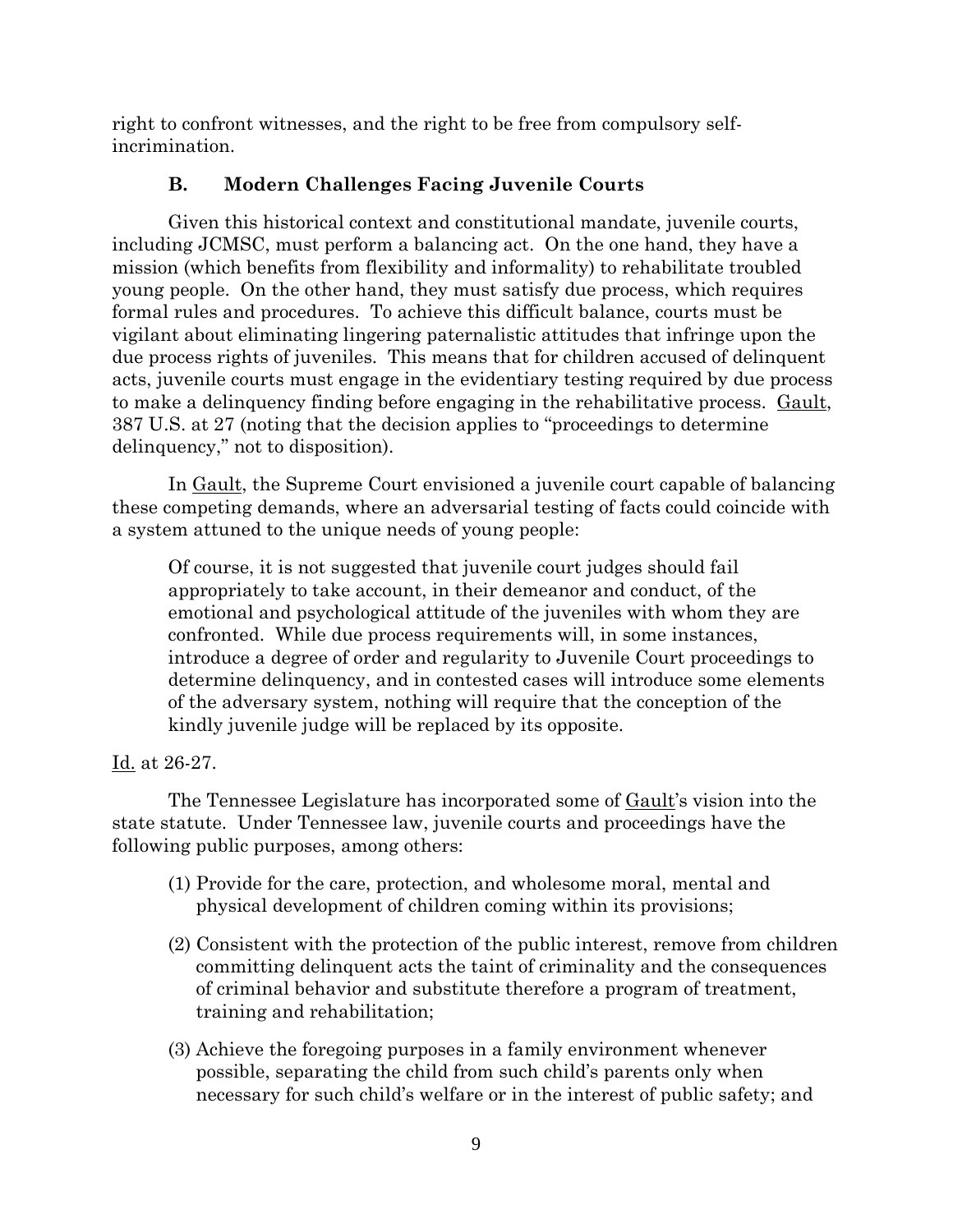(4) Provide a simple judicial procedure through which this [statute] is executed and enforced and in which the parties are assured a fair hearing and their constitutional and other legal rights recognized and enforced.

Tenn. Code Ann. § 37-1-101 (a)(1)–(a)(4) (West 2011).

During our investigation, we found pre-**Gault** era practices in JCMSC that violate the due process rights of children facing delinquency proceedings. These practices violate the children's civil rights.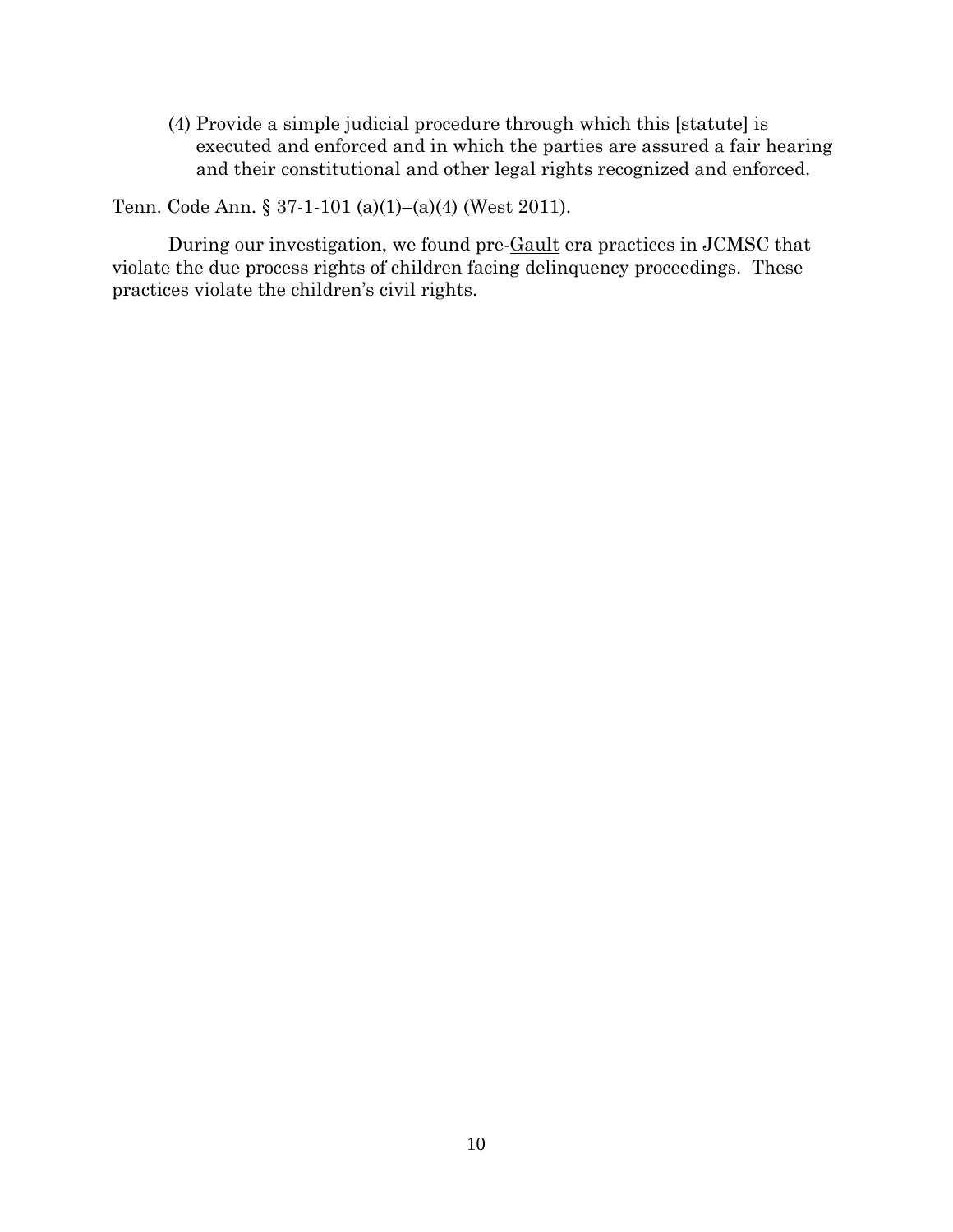### **II. DUE PROCESS VIOLATIONS**

#### **A. Constitutionally Inadequate Notice of Charges**

#### **1. Legal Standards**

The Due Process Clause of the Fourteenth Amendment requires that notice "be given sufficiently in advance of scheduled court proceedings so that reasonable opportunity to prepare will be afforded." Gault, 387 U.S. at 33. Notice first provided to a child at a "hearing on the merits," which is equivalent to trial for adults, is not timely. Id. Further, notice must be in writing to comport with due process requirements, and it must contain "the specific charge or factual allegations to be considered at the hearing [on the merits]." Id.

In short, due process requires that children receive "notice which would be deemed constitutionally adequate in a civil or [adult] criminal proceeding." Id. In Tennessee, this means that courts must inform children of the charges facing them immediately upon their presentment before a Magistrate, because immediate notice is required for adult criminal defendants. Tenn. Code Ann. § 40-10-101 (West 2011) ("When the defendant is brought before a magistrate upon arrest, either with or without a warrant, on a charge of having committed a public offense, the magistrate shall immediately inform the defendant of the offense with which the defendant is charged.") See also Tenn. Const. art. 1,  $\S 9$  ("That in all criminal prosecutions, the accused hath the right …to demand the nature and cause of the accusation against him, and to have a copy thereof..."). Tennessee Rules of Criminal Procedure state that notice in the form of an affidavit of complaint "shall be filed promptly, when a person, arrested without a warrant, is brought before a Magistrate." Tenn. R. Crim. P. 5(a)(2). The affidavit of complaint must be in writing, made on oath before a Magistrate or neutral and detached clerk, and allege the essential facts constituting the offense charged. Tenn. R. Crim. P. 3.

Children tried at JCMSC typically have two court hearings that implicate the notice requirement.<sup>[10](#page-12-0)</sup> The first hearing is the detention hearing, and the second is the adjudicatory hearing. At the detention hearing, court rules require Magistrates to address several issues before ordering that a child be detained. First, the court must arraign the child by informing the child of the "nature of the complaint" against him or her. Tenn. R. Juv. P. 15(a). Second, the court must inform the child of the legal rights afforded him or her during the delinquency proceeding. Id. Third, if a party seeks to detain the child, the court must determine that probable

<span id="page-12-0"></span><sup>&</sup>lt;sup>10</sup> Children in JCMSC may have additional hearings, including disposition or rehearings. As those hearings do not implicate the notice requirement in Gault, we omit them from the discussion above.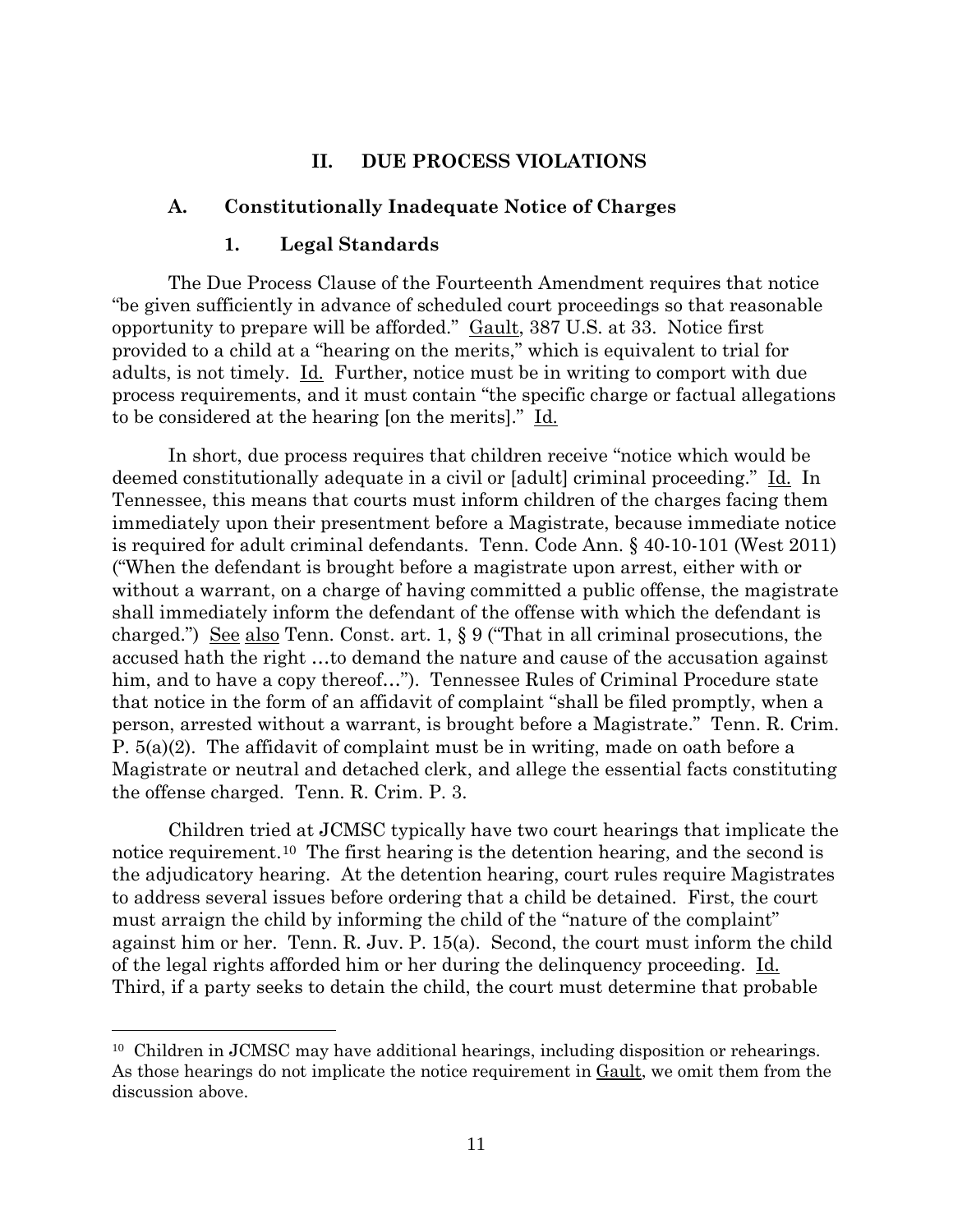cause that the child committed the alleged offense exists.[11](#page-13-0) Tenn. R. Juv. P. 15(b). Prior to entering the detention order, the court must also find that detention is in the best interest of the child and the public, and determine that detention is warranted under Tenn. Code Ann. § 37-1-114 (West 2011). Id. Finally, if the Magistrate does not find probable cause to detain a child, she can release the child to appear for further court proceedings. Tenn. R. Juv. P. 15(b).

The second court hearing is the adjudicatory hearing, which is the equivalent of a trial in adult court. The adjudicatory hearing in JMCSC is the "hearing on the merits" discussed in <u>Gault</u>. The adjudicatory hearing must occur within 30 to 90 days of the detention hearing. Tenn. R. Juv. P. 17. JCMSC prepares a petition after the detention hearing but before the adjudicatory hearing. The petition is the formal charging document containing the specific charges the DA alleges the child committed. At the adjudicatory hearing, the Magistrate considers the DA's evidence in support of the petition and any evidence presented by the child, and decides whether the child is adjudicated delinquent of the charges.

### **2. Findings**

 $\overline{a}$ 

We find that JCMSC engages in a pattern or practice of violating children's due process rights by not giving petitions to children at detention hearings. Further, JCMSC's policy of distributing petitions does not provide notice to children "sufficiently in advance of the [adjudicatory] hearing to permit preparation." Gault, U.S. 387 at 33.

Children appearing before JCMSC are entitled to receive the same notice accorded adult criminal defendants in Tennessee. Adult criminal defendants receive notice in the form of the affidavit of complaint the first time they are brought before a Magistrate. The affidavit of complaint is required to be in writing, to be made on oath, and to contain allegations of "the essential facts constituting the offense charged." Tenn. R. Crim. P. 3. However, according to our observations and review of case files, children in JCMSC do not receive equivalent notice at their initial hearing before Magistrates – they only get a verbal summary of charges. This disparity violates due process.

JCMSC has the capacity to prepare petitions that satisfy constitutional requirements. The content of petitions we reviewed was similar to the content required in affidavits of complaint for adults in criminal cases. Specifically, all of the JCMSC petitions we reviewed contained the specific charge against the child, including the date of the alleged offense and, when applicable, the name of

<span id="page-13-0"></span><sup>&</sup>lt;sup>11</sup> For the purposes of this report, we refer to this third stage of the detention hearing as the probable cause hearing, or the probable cause determination.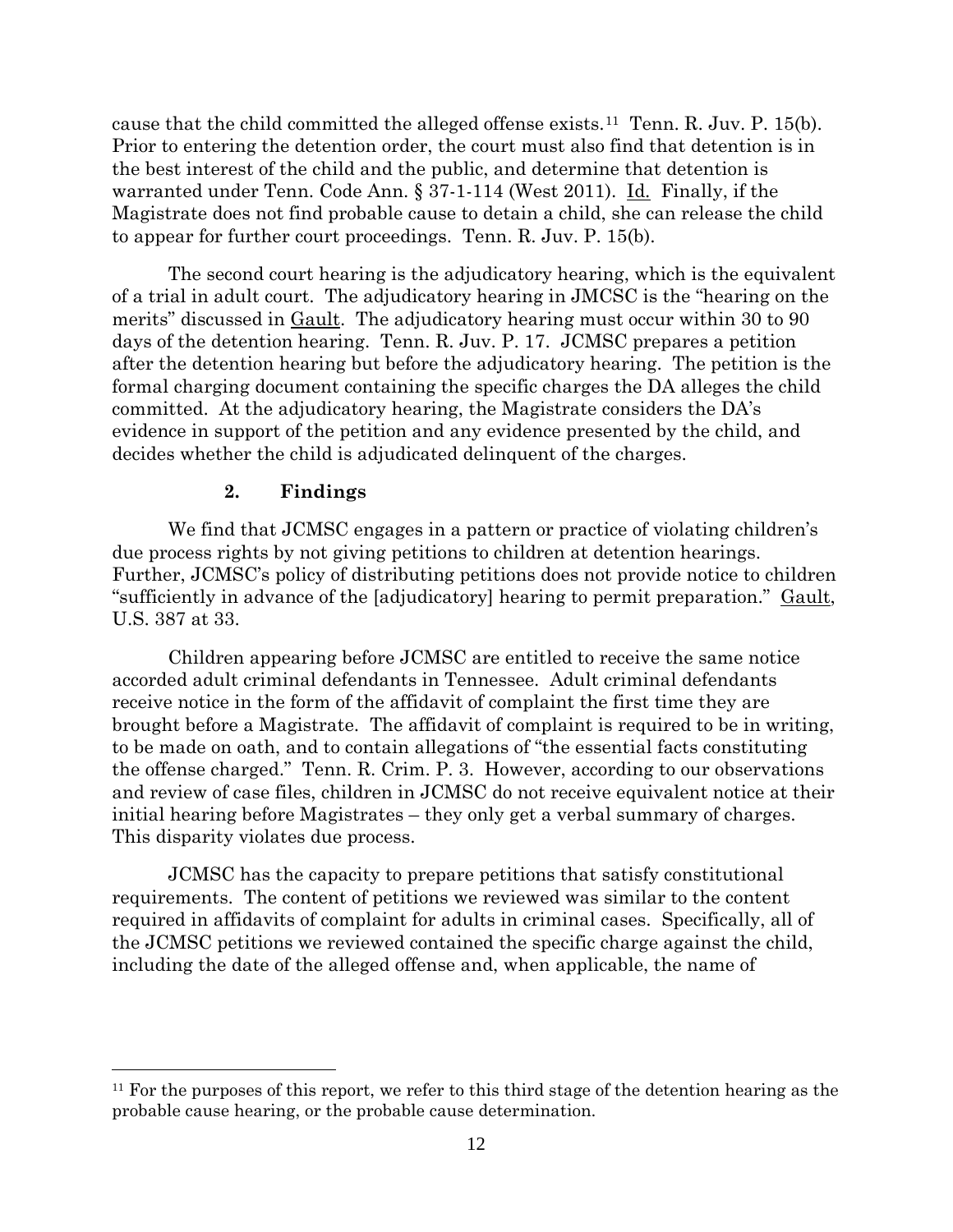complaining witnesses. The petitions also included a sworn statement<sup>[12](#page-14-0)</sup> affirming that the allegations contained were true to the best of petitioner's knowledge, ability, and belief. However, where adults receive the affidavit of complaint at the initial hearing before a Magistrate, JCMSC provides petitions to children after the detention hearing. Of the 14 petitions we reviewed, all were time-stamped several days or weeks after the detention hearing.[13](#page-14-1)

In order to comply with the due process requirements of Gault, JCMSC must provide petitions to children at the detention hearing. Under JCMSC's current procedure, the only notice provided to children at the detention hearing is a reading of the detention summary. This is not sufficient to meet due process requirements. The detention summary is a document that court staff adapt from the arresting officer's description of the incident leading to the child's arrest. The detention summary differs from the petition in several ways. It is not provided in writing to the child, nor is it made under oath. Moreover, Assistant District Attorneys ("ADAs") do not always review detention summaries prior to detention hearings. As a result, the offenses alleged in the detention summary do not necessarily reflect the final charges against the child. Stakeholders confirmed that, although it does not happen frequently, court staff or prosecutors have changed charges after the detention hearing and before the adjudicatory hearing. Because JCMSC does not provide petitions to children at the detention hearing, the notice children receive at detention hearings violates due process.

The Juvenile Court also violates due process because it does not provide notice sufficiently in advance of the adjudicatory hearing so that children have time to prepare. In 2010, several stakeholders informed us that JCMSC never provides a petition to the child or defense attorneys prior to the adjudicatory hearing. The fact that JCMSC generates petitions shortly after detention hearings, places them into a child's file, but fails to provide them to defense attorneys in advance of the adjudicatory hearing constitutes a clear violation of due process.

During our follow-up inspection in 2011, we learned that JCMSC responded to the feedback we gave in 2010 and began providing petitions to defense attorneys before adjudicatory hearings. However, JCMSC's official policy is to forward petitions "to parties no later than five days prior to the court hearing."[14](#page-14-2) A child,

<span id="page-14-0"></span> $12$  The petitions we reviewed appeared to be sworn by a probation officer. Tennessee statute allows the petition to be made by any person "who has knowledge of the facts alleged or is informed and believes that they are true." Tenn. Code Ann. § 37-1-119 (West 2011).

<span id="page-14-1"></span><sup>&</sup>lt;sup>13</sup> JCMSC's docketing practices do not indicate whether the time-stamp reflects when a child actually receives the petition.

<span id="page-14-2"></span><sup>14</sup> JCMSC, Children's Bureau Desktop Manual, Policy III-1 (18), effective January 1, 2009. We interpret the phrase "court hearing" in this policy to refer to the adjudicatory hearing, not the detention hearing.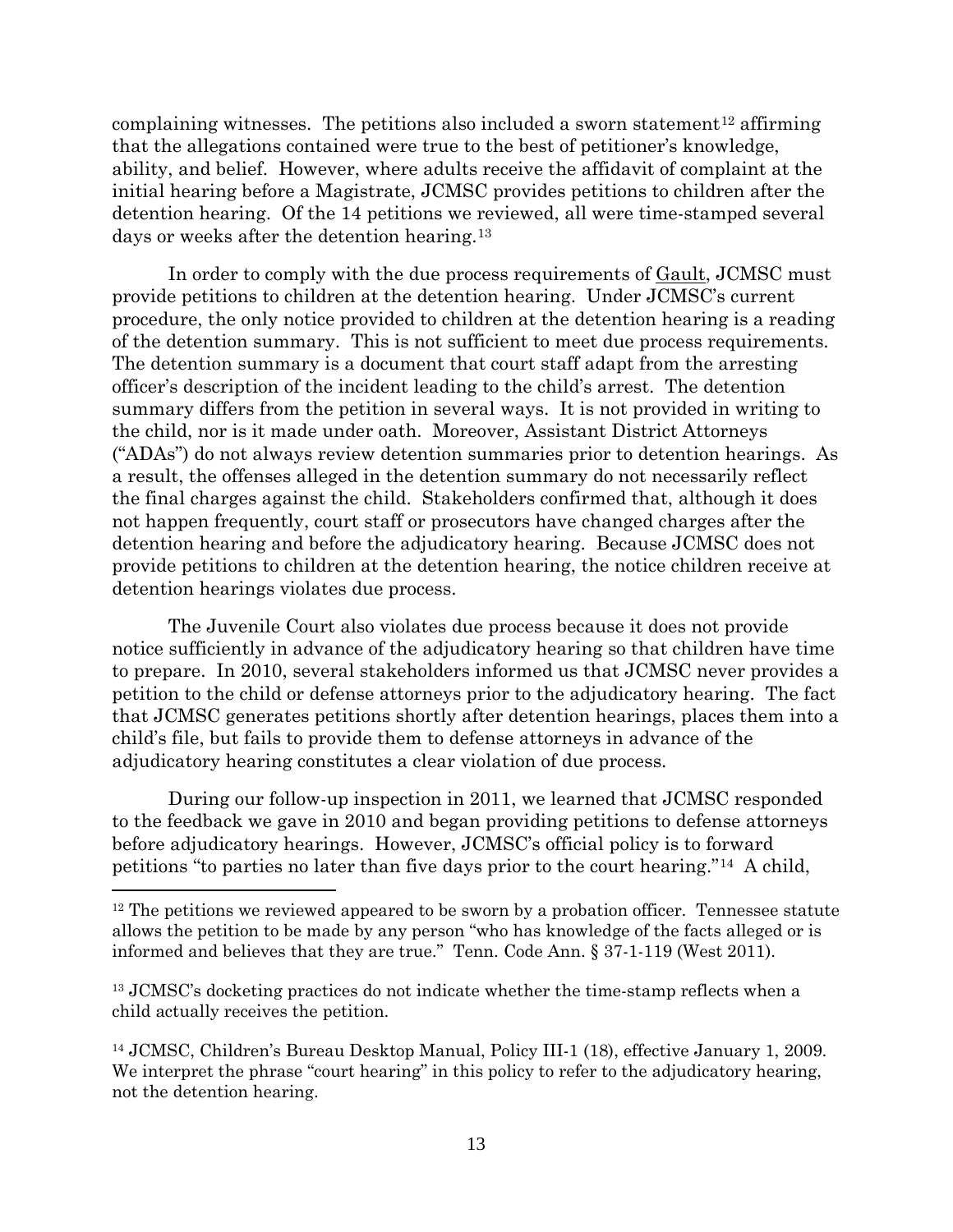like an adult criminal defendant, needs time to meaningfully respond to the state's charges. Five days is an insufficient amount of time for a child and his or her defense attorney to prepare an adequate defense. Even if JCMSC followed its policy regarding the delivery of petitions to defense counsel, they would violate children's due process rights. The five-day policy, in short, fails to meet due process requirements.

JCMSC's failure to provide timely notice to children creates problematic instances in hearings where prosecutors, defense counsel, and even the Magistrates appear to be unclear about the charges facing the child, as in the following transcripts:

In a detention hearing for juvenile C.C.,  $15$  the prosecutor and juvenile defender each made detention arguments to the judge that acknowledged the uncertainty of the exact charges facing the juvenile.

> Prosecutor: This is a felony. I don't know what the underlying felony is…We would ask to [detain].

Juvenile Defender: To detain him, I think, maybe is a little unreasonable, maybe an appearance bond. I agree with the state. I don't know what the underlying facilitation of the felony is, but he's in the 10th grade.

In a detention hearing for juvenile  $D.D.,$  the prosecutor and defense attorney based some of their arguments for detention and release, respectively, on an assault that was not charged.

> Prosecutor: Also I would add here is that it's alleged the defendant pushed the victim against the wall.... I would ask that he be detained until a hearing is set, Your Honor.

Juvenile Defender: Well, Your Honor, the state didn't allege this assault, so, I mean, they didn't plead assault.

Prosecutor: In and of itself, what I'm saying is that it could be an allegation of pushing into the wall. What we're asking, Your Honor, is that he be detained.

Therefore, because JCMSC does not ensure that children receive "notice which would be deemed constitutionally adequate in a civil or [adult] criminal proceeding," it violates children's due process rights.

<span id="page-15-0"></span> $\overline{a}$ <sup>15</sup> We use fictional initials throughout to protect children's privacy.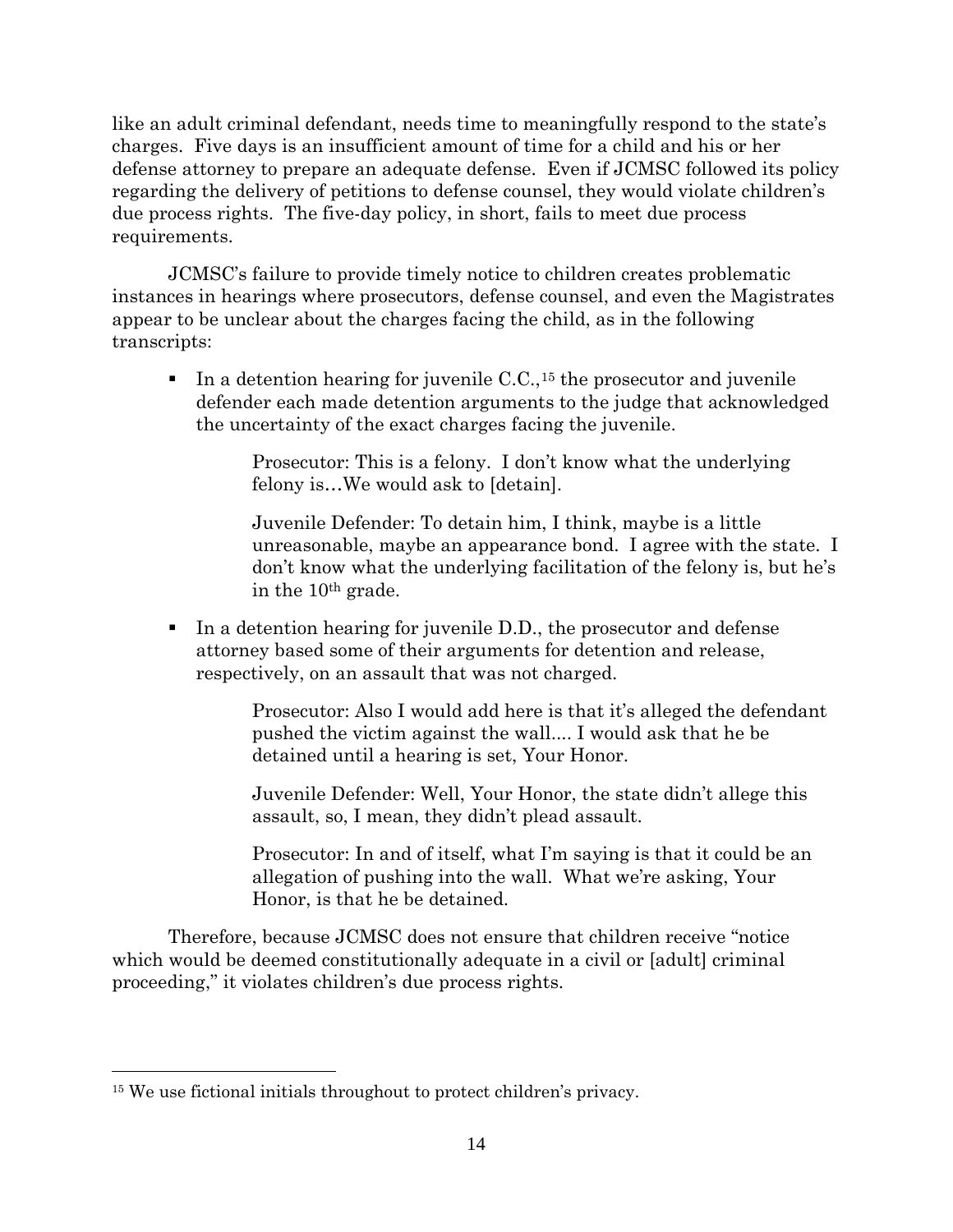### **B. Violation of Right to be Free from Self-Incrimination**

### **1. Legal Standards**

The Fifth Amendment to the United States Constitution provides, in relevant part: "No person…shall be compelled in any criminal case to be a witness against himself." The Supreme Court concluded in Gault that "the constitutional privilege against self-incrimination is applicable in the case of juveniles as it is with respect to adults." Id. at 55. The scope of the Fifth Amendment privilege is "comprehensive." Id. at 47. The Gault court also stated that "[i]t has long been recognized that the eliciting and use of confessions or admissions require careful scrutiny." Id. at 45. This scrutiny is even more important with "children from an early age through adolescence." Id. at 48.

#### **2. Findings**

JCMSC violates children's right to be free from self-incrimination during probation conferences by: (1) eliciting self-incriminating statements; (2) failing to advise children of their rights prior to questioning them about charges; and (3) not obtaining informed waivers from juveniles. At JCMSC, children come to probation conferences in one of two ways – by release or by detention. Released children are sent home directly from the detention center or by the court after a detention hearing. Released children receive a letter from a probation officer directing them to come in for a conference. Children who are detained have their probation conference in the detention center. Based on our observations, probation officers typically begin conferences by gathering basic information about the child and the child's family. The probation officer then asks for the child's version of the alleged delinquent act at issue. The probation officer notes whether the child admits or denies the allegations and summarizes the child's version of the incident on a "Visit and Contact" form. Magistrates and ADAs have access to the Visit and Contact form prior to adjudication. In fact, a copy of the form is placed on the Magistrate's bench prior to the adjudicatory hearing.

Though the Visit and Contact form is not formally used as evidence during the child's adjudicatory hearing, this practice of having probation officers question children raises serious Fifth Amendment concerns, especially for children who are detained during the probation conference. When children in detention are interviewed by the state, via an employee such as a probation officer, the children are not free to leave. Thus, this amounts to a custodial interrogation. See Miranda v. Arizona, 384 U.S. 436 (1966). Because the children are not free to leave, probation officers must provide them with an adequate advisement of Miranda rights. Id. To do anything less is a clear violation of the children's Fifth Amendment right to be free from self-incrimination.

In the probation conferences we observed, probation officers failed to advise children of their rights under Miranda. For example, in one interview of a detained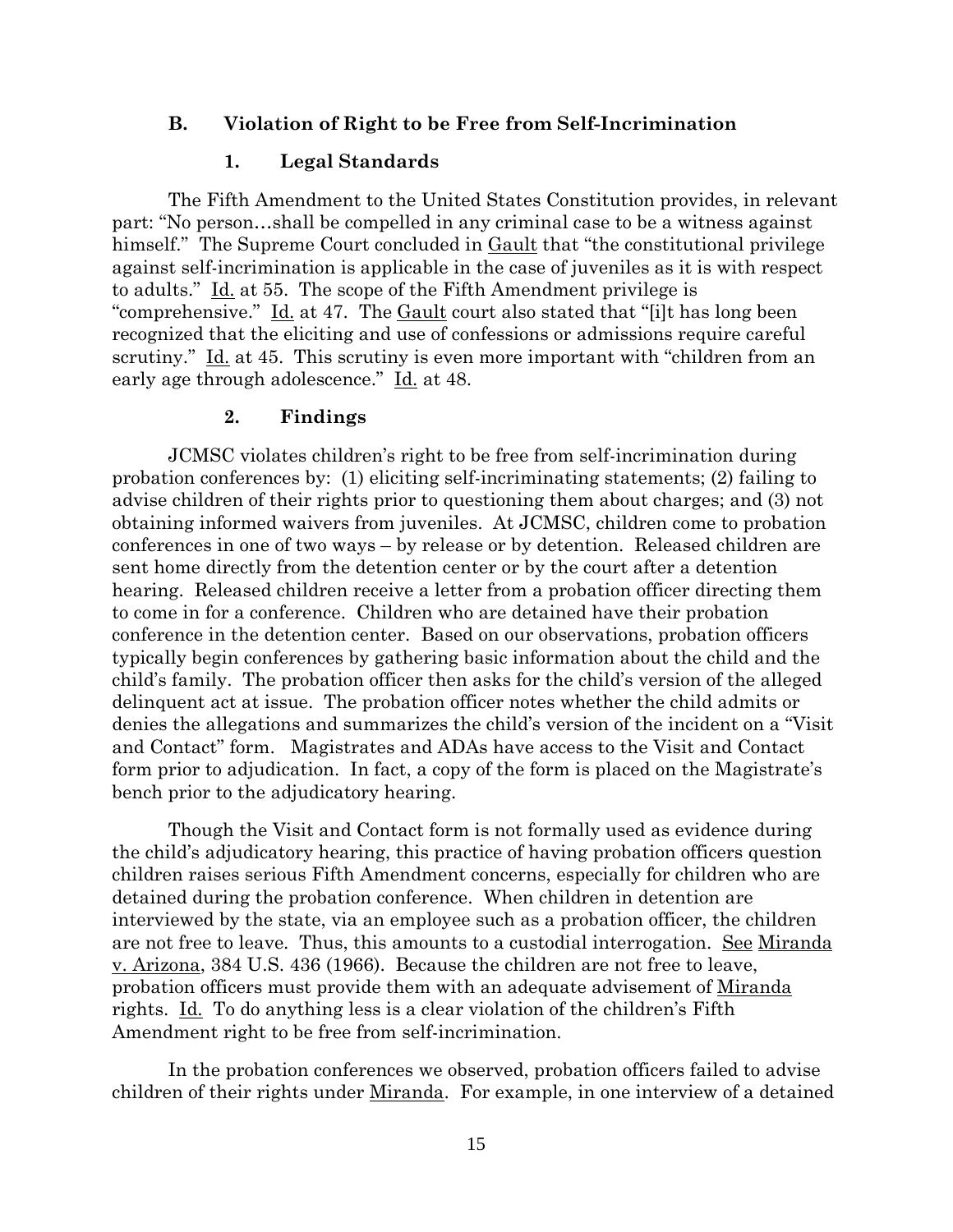child, the probation officer stated to the child, "You can talk to me if you want or you can talk to your lawyer." The probation officer gave no information about the purpose of a lawyer, how one would be appointed, when one would be appointed, or that the lawyer could be appointed at no cost to the child. The probation officer also failed to indicate that any statements the child made would be included in the probation report, and did not describe how and if the Magistrate or the prosecutor could use the statement. Rather, the probation officer simply read the arrest ticket to the juvenile and asked "So what happened?" followed by a series of probing questions about the incident.

JCMSC's practice of asking children to admit, deny, or describe the alleged offense infringes on the child's rights in other ways. First, there is no way to monitor how the Magistrate uses the Visit and Contact form. For example, at least one person we interviewed reported seeing a Magistrate reading a Visit and Contact form before adjudication. Second, even if Magistrates refrain from reading the Visit and Contact forms before the adjudicatory hearing, this practice creates an appearance of impropriety because there is no assurance to the child or counsel that the Magistrate did not review the form. Third, even if the Magistrate waits until the disposition to read a child's statements in the Visit and Contact form, the Magistrate would be privy to any contradictions between the child's initial statements to the probation officer and the subsequent statements during trial or plea. There is a real risk that the Magistrate could draw a negative inference from any such contradictions. We did not see or receive any evidence that probation officers advise children that their admission or denial at the probation conference can be used by the Magistrate at disposition.

In 2010, probation officers held probation conferences without the child's defense attorney present. By our 2011 inspection, we learned that our 2010 feedback resulted in probation officers inviting attorneys to some conferences. We do not have confirmation that this practice is being consistently enforced. Moreover, we were told that some defense attorneys do not attend the conferences even when they are invited.

We have also witnessed violations of a child's right against self-incrimination in other contexts. In one particularly egregious example, a prosecutor called E.E. as a witness in his own adjudicatory hearing. Neither the juvenile defender nor the Magistrate opposed this move, and the prosecutor proceeded to cross-examine E.E. as part of the state's case-in-chief. The prosecutor asked E.E. direct questions about involvement in the alleged offense, such as "it's your testimony to this Judge, under oath that despite what has been said before, that you never went and stole a phone?" The juvenile's defense attorney followed the prosecutor, asking three questions in total.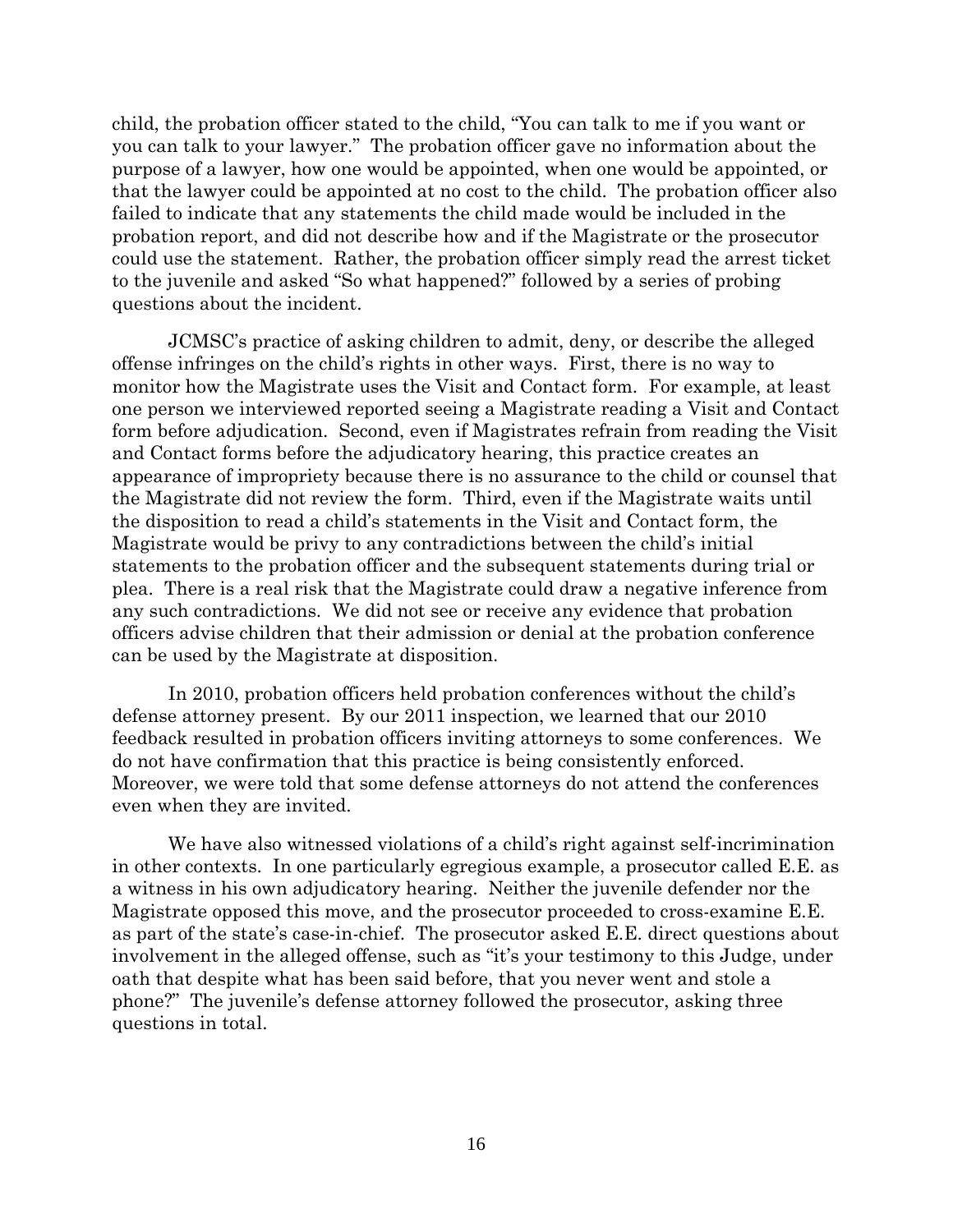### **C. Failure to Provide Timely Probable Cause Hearings**

#### **1. Legal Standards**

Under the Fourth Amendment, in order for a state to detain a person arrested without a warrant, a judicial officer must determine that probable cause exists to believe the person has committed a crime. Gerstein v. Pugh, 420 U.S. 103 (1974). The judicial officer must make this determination "either before or promptly after arrest."  $\underline{Id}$  at 124. Seventeen years later, the Court further refined its Gerstein decision, holding that probable cause determinations must be made within 48 hours of a warrantless arrest. County of Riverside v. McLaughlin, 500 U.S. 44, 57 (1991) ( "A jurisdiction that chooses to offer combined [probable cause and arraignment] proceedings must do so as soon as is reasonably feasible, but in no event later than 48 hours after arrest.") Although the Supreme Court has not addressed whether Gerstein hearings are required for juveniles, the Sixth Circuit has answered this question affirmatively. Cox v. Turley, 506 F.2d 1347, 1353 (6th Cir. 1974) ("Both the Fourth Amendment and the Fifth Amendment were violated because there was no prompt determination of probable cause – a constitutional mandate that protects juveniles as well as adults.").

#### **2. Findings**

JCMSC violates children's right to a timely probable cause determination by failing to hold detention hearings on weekends and holidays. As discussed above, court rules require that JCMSC accomplish several things at the detention hearing, including: arraigning the child, informing the child of his or her rights, and – most crucial for the purposes of Gerstein and County of Riverside – making a determination of probable cause. Stakeholders emphasized to us that JCMSC makes a concerted effort to hold detention hearings within 24 hours of a child's arrest. Indeed, a child who is arrested during the work week will have a detention hearing the next weekday. In some cases of arrest early on a weekday, it is even possible for a child to have a detention hearing the same day as the arrest.

Despite its efforts to hold prompt detention hearings and probable cause determinations on weekdays, JCMSC violates children's due process rights by not having any provisions for holding these hearings on weekends or holidays. Children arrested on a Friday, for example, have a constitutional right to a probable cause determination by Sunday at the latest. Under JCMSC's current procedure, the earliest that a child arrested after 10:30 am on a Friday could be presented for a detention hearing (and have a probable cause determination) would be Monday afternoon. If Monday was a holiday, that child's probable cause determination would not be made until Tuesday afternoon, approximately 96 hours after arrest. Significantly, JCMSC has no policy in place to provide detained children held over extended holiday weekends with a timely probable cause hearing.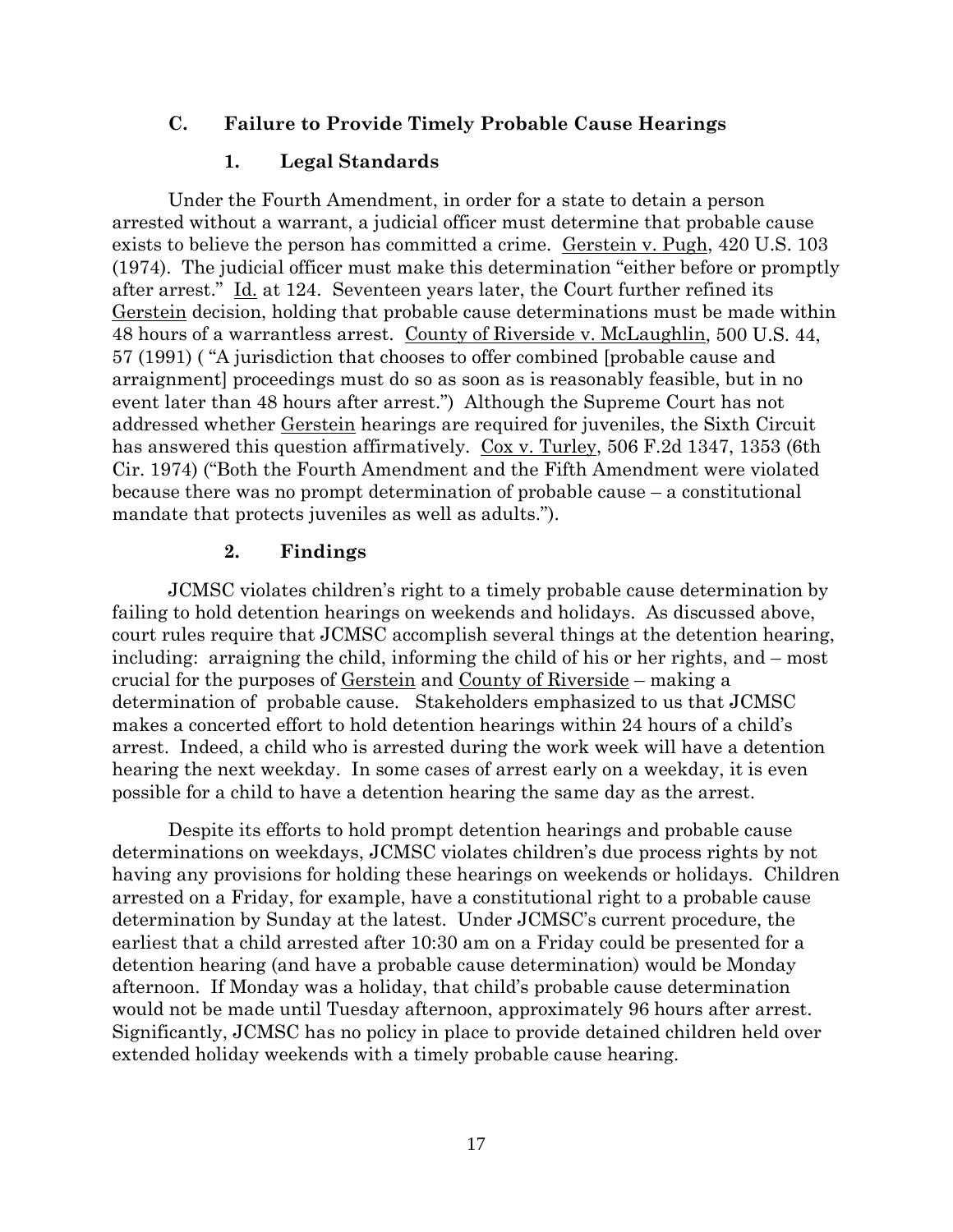Our investigation revealed that it is not uncommon for children in Shelby County to experience extended unlawful detentions prior to any hearing before a Magistrate. The data JCMSC provided indicated that in the five year period from 2005 to 2009, the court detained approximately 815 children for three days or more before holding a detention hearing and making a probable cause determination.<sup>[16](#page-19-0)</sup> Therefore, on average, JCMSC denies a timely probable cause determination to over 160 children each year. Three hundred and one, or 37%, of the 815 children were detained for seven days or longer before having their probable cause hearing.

We recognize that a Tennessee statute allows a child to be detained for three days, or even longer, before requiring a detention hearing and probable cause determination. Tenn. Code Ann. § 37-1-117 (b) (1) (West 2011) ("In the case of a child alleged to be delinquent, a detention hearing shall be held no later than three days after the child is placed in detention..."); <u>see also State v. Carroll</u>, 36 S.W.3d 854 (Tenn. Crim. App. 1999). The Tennessee statute excludes non-judicial days, which it defines as Saturdays, Sundays, or holidays, from the three-day computation but mandates that "a detention hearing shall be held no later than eighty-four hours after a child is placed in detention…" Tenn. Code Ann. § 37-1-117 (b) (1). However, to meet requirements of the Fourth Amendment, JCMSC must follow the 48-hour timeline under <u>Riverside</u>, not the state statute. We found no evidence that the constitutionality of this statute has been challenged. However, on its face, it appears to violate the Constitution.

We note that the court has expressed a willingness to make arrangements for Saturday detention hearings, which would enable children to have probable cause determinations that satisfy constitutional requirements. To be constitutionally adequate, at minimum, one defender, ADA, Magistrate, and probation officer should be present during each hearing.

## **D. Failure to Conduct Constitutionally Required Transfer Hearings**

## **1. Legal Standards**

Children must be given an opportunity for a hearing prior to the entry of an order transferring the youth to face charges in adult court. Kent, 382 U.S. 541. This hearing does not have to meet all of the formal requirements of an adult criminal trial, but at minimum it "must measure up to the essentials of due process and fair treatment." Id. at 562.

Tennessee law requires juvenile courts to hold a hearing prior to transferring jurisdiction to criminal court. Tenn. Code Ann. § 37-1-134 (West 2011). At the

<span id="page-19-0"></span> $\overline{a}$ <sup>16</sup> JCMSC provided information about the days, not the hours, that elapsed between the child's intake into the detention center and the detention or probable cause hearing. The basis for the delay was not provided.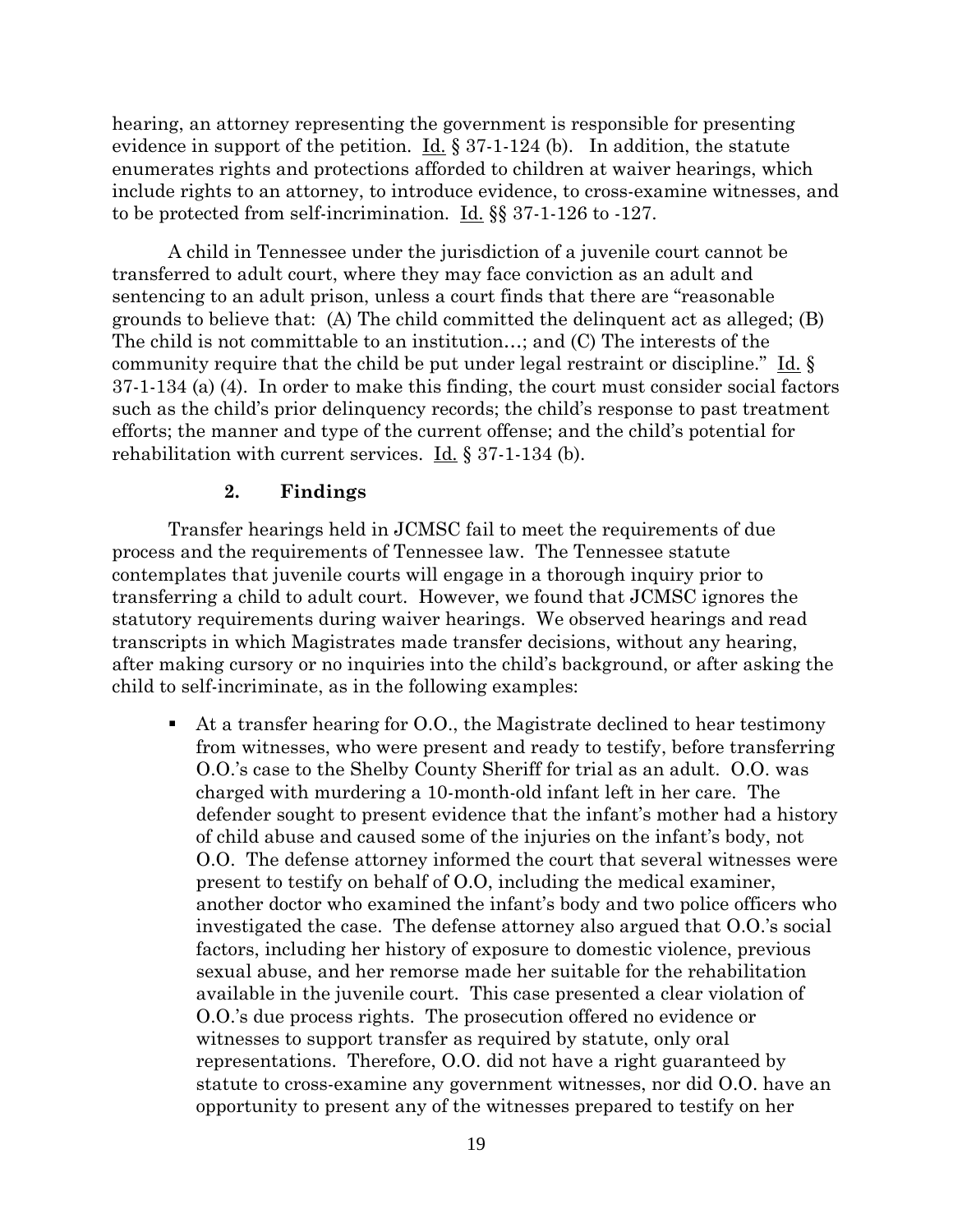behalf. By not allowing the defense witnesses to take the stand, the Magistrate failed to make a meaningful inquiry into whether reasonable grounds existed to believe that O.O. caused the death of the infant. Additionally, the Magistrate violated O.O.'s due process rights by not considering any of the social factors required under Tenn. Code Ann. § 37- 1-134 (b) (West 2011) prior to transferring her case to criminal court.

- In a transfer hearing for P.P., the Magistrate found probable cause without hearing from witnesses after P.P.'s attorney waived live testimony. The Magistrate transferred P.P. to criminal court without making required findings about the interests of the community or whether P.P. was committable to an institution. The Magistrate also failed to consider the social factors required under Tenn. Code Ann. § 37-1-134 (b) before transferring P.P.
- In a hearing for juveniles A.A. and B.B. the Magistrate began by hearing the prosecutor's argument for transfer, and then elicited that both defense attorneys opposed transfer. After hearing attorney representations, but without conducting a hearing or taking any evidence, the Magistrate asked defense attorneys if their clients admitted guilt to the charges. The Magistrate announced his decision to keep their cases in juvenile court only after both children pled guilty. Even though A.A. and B.B. ultimately remained in juvenile court, the procedure followed here violated the children's due process rights and their rights under Tennessee law. Not only did the prosecutor fail to present evidence in support of waiver, but the Magistrate did not hold a hearing at all. Most problematically, the Magistrate solicited admissions of guilt from A.A. and B.B. before announcing his decision on their transfer. Procedurally, this violated A.A.'s and B.B.'s protection against self-incrimination.

Overall, JCMSC's approach to transfer hearings revealed that important stakeholders, including Magistrates, doubt the juvenile court's ability to handle matters involving allegations of serious violent crimes. It also belies the purpose of juvenile courts set out in Tenn. Code Ann. § 37-1-101 (a) (2), which is to replace "the taint of criminality and the consequences of criminal behavior" for children with "a program of treatment, training, and rehabilitation" when doing so will protect the interest of the public. Magistrates who make cursory decisions on transfers fail to fulfill the purpose of this section of the statute. In addition, Magistrates who respond to allegations of serious crimes by children with an automatic transfer to adult court ignore their obligation under Tenn. Code Ann. § 37-1-134 (b), which mandates that they consider specific social factors before transferring jurisdiction. We recognize that Magistrates have discretion in making the decision to transfer. However, it is mandatory for a Magistrate to consider the factors under § 37-1-134 (b). State v. Sexton No. E2000-01779-CCA-R3-CD, 2002 WL 1787946, at \*7 (Tenn. Crim. App. Aug. 2, 2002). Moreover, the Magistrate is not required to list each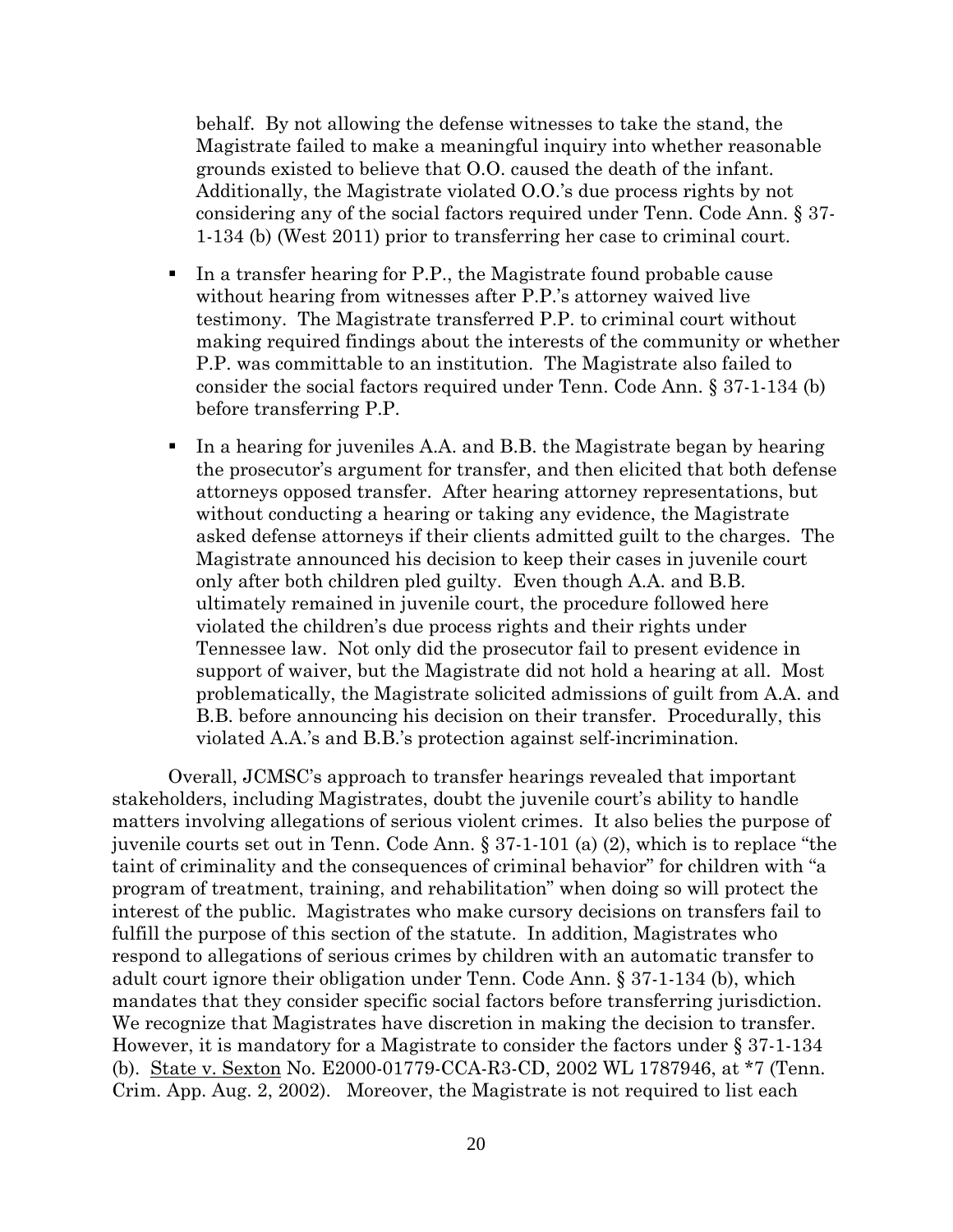individual factor in the findings, but must include sufficient evidence in the record to support the court's transfer ruling. Id. at \*8.

 We observed numerous examples of this mindset in the cursory waiver proceedings described above. For example, the Magistrate made statements during O.O.'s waiver hearing indicating his belief that because the alleged crime was so serious, it had no place in juvenile court. Further, the Magistrate made comments evincing his belief that O.O. would not be held accountable in the juvenile system. This is an inaccurate view of the juvenile court's purpose and capability. Because the Magistrate declined to hear any evidence in O.O.'s case and did not make the findings required by Tennessee statute, he potentially missed an opportunity to craft a disposition that was more tailored to  $0.0$ .'s needs<sup>[17](#page-22-0)</sup> and may have been more effective at rehabilitating O.O. without the taint of the adult system. While the Magistrate may have arrived at the same decision after considering the requisite evidence, his fundamental misunderstanding of the role of juvenile court contributed to the child's case being transferred to criminal court, which may not have been the most appropriate forum for her accountability and rehabilitation.

Additionally, the Magistrate in O.O.'s transfer hearing appeared to discount the substantial differences between disposition in juvenile court and sentencing in adult court. Specifically, he claimed that the treatment in adult court is the same as what O.O. could be offered in juvenile court. When O.O.'s defense attorney argued that O.O. "should be held accountable…in the rehabilitative manner in the Juvenile system," the Magistrate responded that O.O. "could receive the same kind of counseling services in the adult system." However, this assertion is not supported by Tennessee law, as there is no provision in Tennessee criminal statutes requiring treatment, training, or rehabilitation for adults charged with crimes. When O.O.'s defense attorney argued that children convicted in the adult system are not given help, but are just incarcerated, the Magistrate responded only by stating that O.O. was charged with "a serious crime." He did not provide a description of the treatment options that would be available to O.O. in adult court.

The failure to hold transfer hearings that protect the child's rights, or in some cases the failure to hold hearings at all does not measure up to the requirements of due process and fairness that Gault demands and that Tennessee law requires.

<span id="page-22-0"></span><sup>&</sup>lt;sup>17</sup> O.O.'s defense attorney described the significant problems O.O. had experienced, including sexual abuse and domestic violence.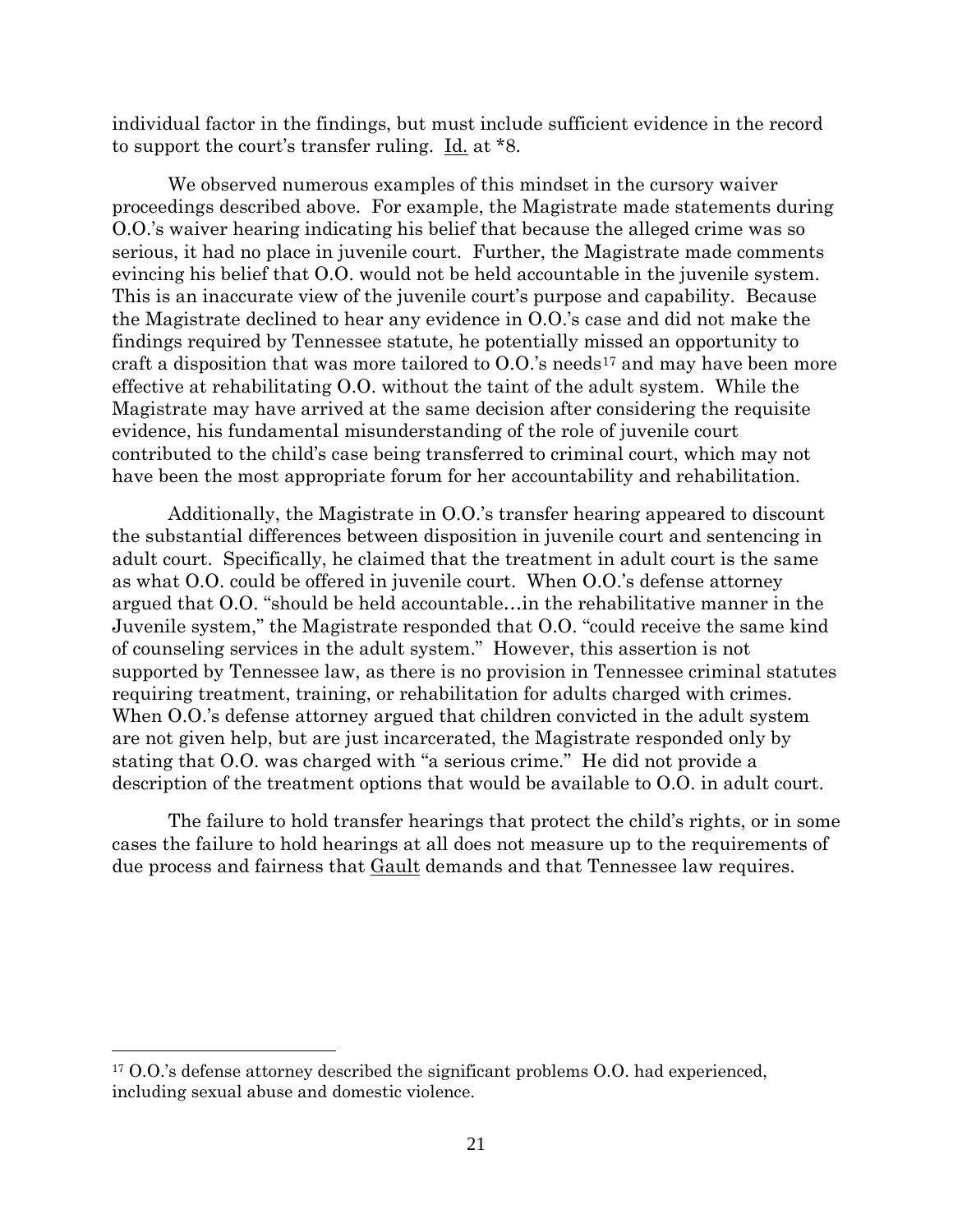JCMSC's failures interfere with the proper administration of juvenile justice, erode public confidence in the system, and fail to promote public safety. Due process and equal protection guarantees are critical elements of a functioning justice system, especially where the court's obligation is to provide for the "care, protection, and wholesome moral, mental and physical development of children" while ensuring the protection of the community. Tenn. Code Ann.  $\S 37-1-101$  (a)(1) (West 2011). Unfair and unequal treatment undermines the rehabilitation of young people who encounter the justice system.

Such failures often lead to a loss of liberty and may contribute to a child's continued contact with the juvenile justice system and subsequent contact with the adult criminal justice system. Studies show that children involved in the delinguency system are better served by treatment rather than confinement.<sup>3</sup> Studies also show that a child's initial interaction with the juvenile justice system may impact how the child progresses through the system at later junctures. For example, the initial pretrial detention proceeding has far-reaching implications for a child as demonstrated in a 2003 Florida study finding that children detained at pretrial proceedings were three times more likely to be confined at adjudication than children who were not detained.<sup>4</sup> Juvenile court proceedings that lack adequate due process protections and are applied disproportionately to one group of children based on their race cause real harm to the children appearing before the court.

Similarly, decisions to transfer children to adult court based on race, while obviously violative of equal protection, also have serious criminal justice consequences. Studies have found that children who are transferred have a higher likelihood of re-offending and continuing anti-social behaviors. For this reason, a review of studies commissioned by the Centers for Disease Control and Prevention ("CDC"), assessing the effects of transfer laws on juveniles, concluded that "transfer" policies have generally resulted in increased arrest for subsequent crimes, including violent crime, among juveniles who were transferred compared with those retained in the juvenile justice system."<sup>5</sup> The review also noted, "To the extent that transfer

<sup>&</sup>lt;sup>3</sup> See e.g. Chassin et al., Substance Use Treatment Outcomes in a Sample of Male Serious Juvenile Offenders, 36 J. Substance Abuse Treatment, 36 (2009) (concluding that drug treatment led to reduction in re-offending).

<sup>&</sup>lt;sup>4</sup> Office of State Courts Administrator, Florida's Juvenile Delinquency Court Assessment, 24 (April 2003).

<sup>&</sup>lt;sup>5</sup> Department of Health and Human Services, Centers for Disease Control and Prevention, 56 Morbidity and Mortality Weekly Report, No. 9, Recommendations and Reports, Effects on Violence of Laws and Policies Facilitating the Transfer of Youth from the Juvenile to the Adult System: A Report on the Recommendations of the Task Force on Community Preventive Services 9 (2007).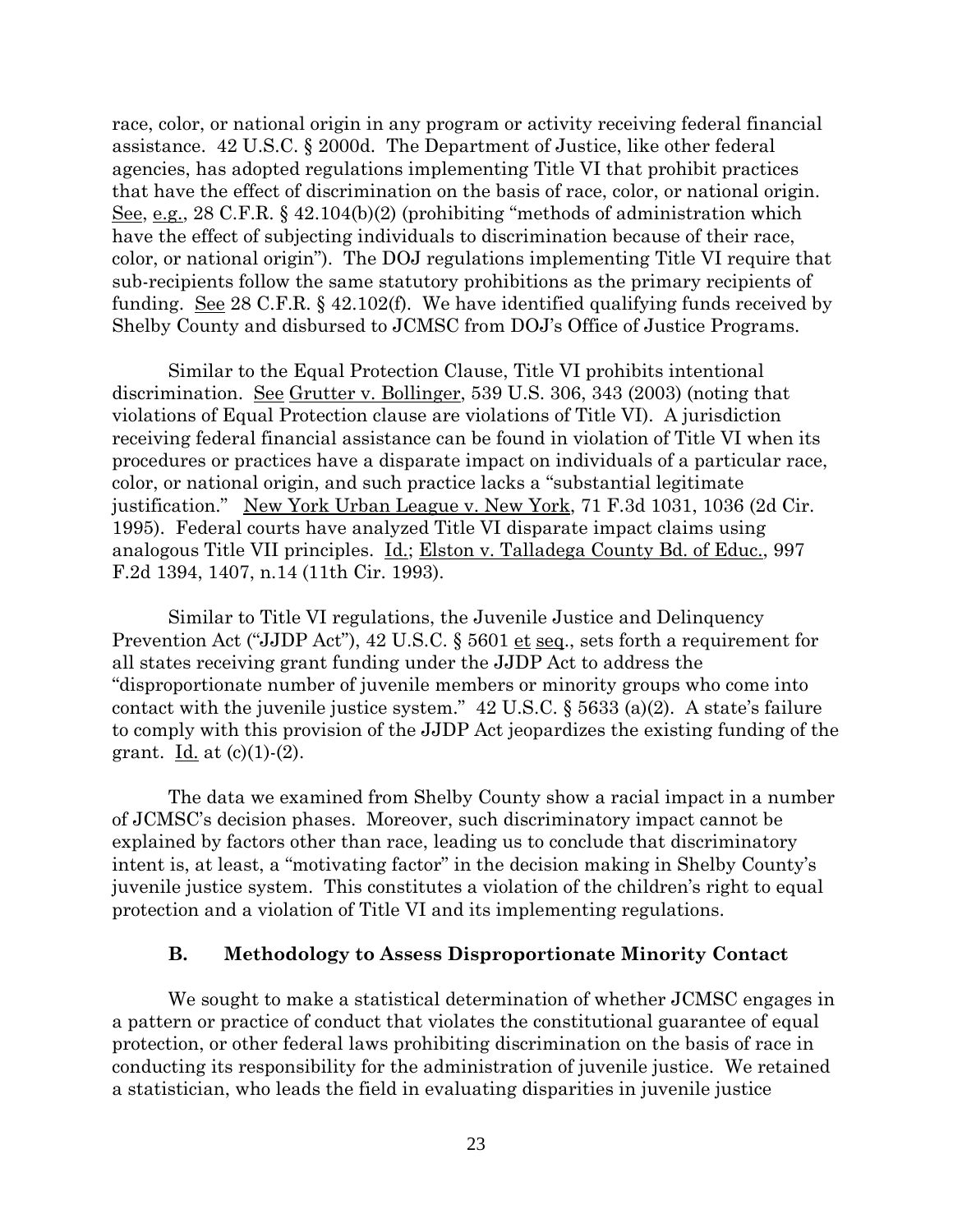systems, to assist us in this determination. Our consultant analyzed JCMSC's case information on two levels. First, he examined JCMSC's Relative Rate Index ("RRI") to determine the existence and level of Disproportionate Minority Contact ("DMC") occurring at each phase of the juvenile court process. DMC is the term used to describe the overrepresentation of minority youth in the juvenile justice system. As discussed in greater detail below, the RRI is a federally mandated reporting mechanism that compares DMC in Shelby County with other counties throughout the nation. Our consultant examined the most recently available RRI data at the time of the analysis, 2007 through 2009.[18](#page-25-0) Second, our consultant examined data submitted by JCMSC to Tennessee reflecting case data from 2005 through 2009, along with special data extracts developed by JCMSC and their data contractors, to assess the outcomes within JCMSC throughout the different phases of a case and DMC issues, using odds ratio and logistic regression techniques.[19](#page-25-1) These methods track the odds that a child's case will be handled in a specific way at different decision points in the juvenile court process. Where the RRI captures a snapshot of the treatment of White and Black children at specific points in the juvenile court process, the odds ratio and logistic regression techniques follow a child's case through the system.

### **1. The Relative Rate Index**

 $\overline{a}$ 

### **a. Using the Relative Rate Index to Measure Disproportionate Minority Contact**

In determining whether there is a racial disparity in JCMSC's administration of juvenile justice, we evaluated the level of DMC at various phases of the juvenile justice process. This term is closely associated with the JJDP Act.[20](#page-25-2) DOJ's Office of Juvenile Justice and Delinquency Prevention ("OJJDP") provides national leadership on tracking and reducing DMC levels. To accurately measure DMC levels, OJJDP utilizes the RRI. All jurisdictions receiving a JJDP grant, including Shelby County, must periodically report to OJJDP the numbers of children proceeding through their juvenile justice system and the level of disparity for each statistically significant minority group at different phases of the juvenile process.

<span id="page-25-0"></span><sup>&</sup>lt;sup>18</sup> As of the publication of this report, the RRI data for Tennessee and Shelby County has not been updated since the 2007-2009 submission in summer 2011.

<span id="page-25-1"></span><sup>19</sup> Our consultant used the Statistical Packages for the Social Sciences, Version 18.0, for our analysis.

<span id="page-25-2"></span><sup>&</sup>lt;sup>20</sup> In 1988, Congress amended the JJDP Act to require states to address DMC in their State Plans. At that time, DMC referred only to disproportionate minority confinement, and focused only on the overrepresentation of minority youth in detention facilities. In 2002, Congress expanded the term to include all phases of the juvenile justice system, not just those phases that involve custodial confinement.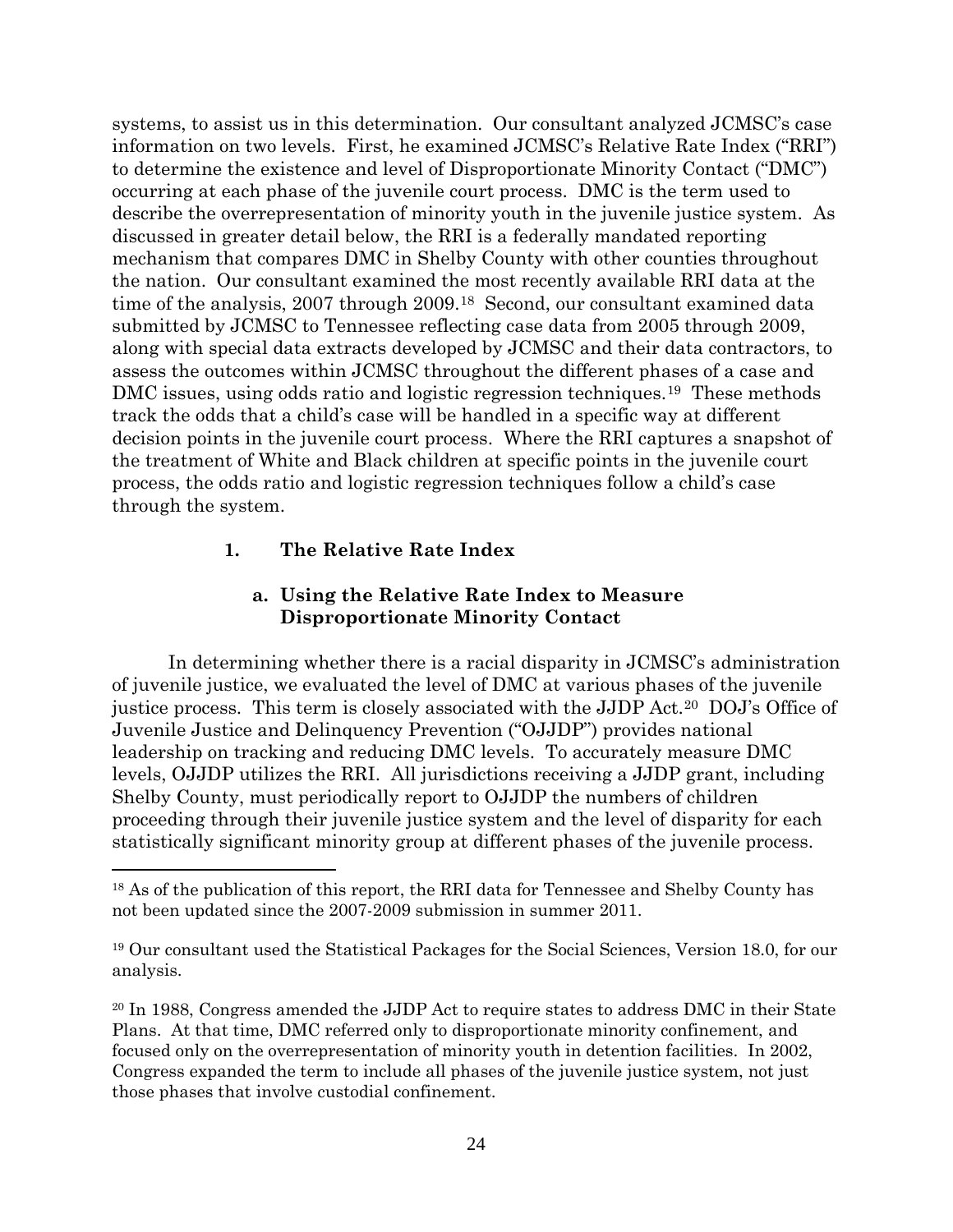For our investigation of JCMSC, our consultant also utilized the RRI to measure DMC. As noted above, the RRI formula provides a snapshot of the children in the system during the time period reported and at major stages of the juvenile court process. The formula compares the rates of each measurable minority group to that of White youth. Our consultant used the RRI to measure the level of DMC at each phase for Black children as compared to White children in JCMSC.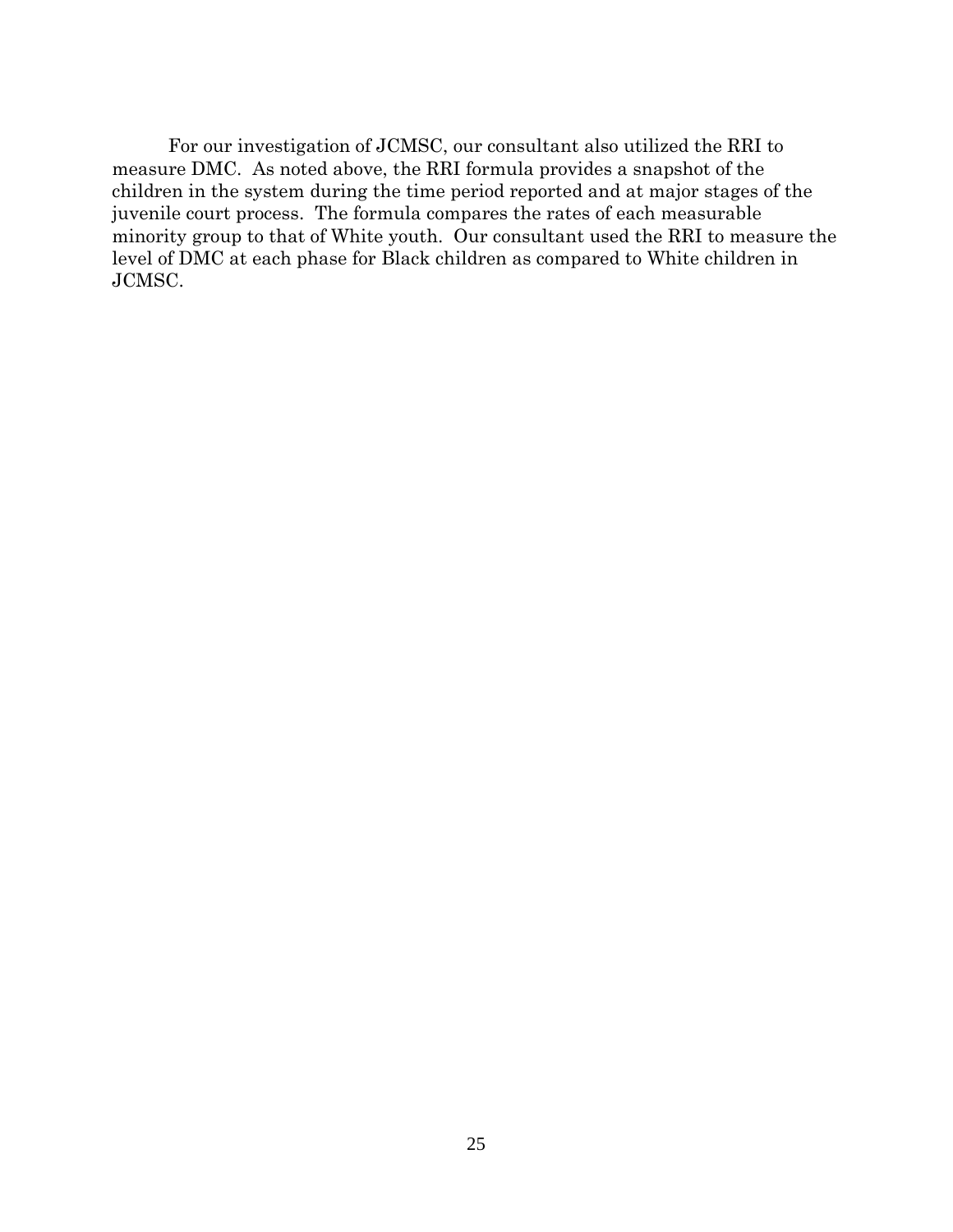## **b. Stages of Juvenile Justice Measured as Part of the Relative Rate Index**

The RRI includes the rate of occurrence for different racial groups in each major stage of the juvenile justice process. The stages include the following:

| (1) Juvenile Arrests                                                                 | This stage consists of all juvenile arrests.                                                                                                                                                                                                                                                                                                                                                               |
|--------------------------------------------------------------------------------------|------------------------------------------------------------------------------------------------------------------------------------------------------------------------------------------------------------------------------------------------------------------------------------------------------------------------------------------------------------------------------------------------------------|
| (2) Referrals to Juvenile<br>Court                                                   | This category includes children who are brought before the<br>juvenile court on delinquency matters either by a law<br>enforcement officer, a complainant (including a parent), or<br>by a school.                                                                                                                                                                                                         |
| (3) Cases Diverted                                                                   | This category includes children who are referred to juvenile<br>court, but whose matters are resolved without the filing of<br>formal charges. The charges against these children may be<br>dismissed, resolved informally, or resolved formally through<br>probation, an agreement, community service or various<br>other options that do not include continuing through the<br>formalized court process. |
| (4) Cases Involving Secure<br>Detention Prior to<br>Adjudication                     | This category includes children who are held in a secure<br>detention facility before the final disposition of their cases.<br>Some jurisdictions include children who are awaiting<br>placement following the disposition of their cases in this<br>category.                                                                                                                                             |
| (5) Cases Petitioned                                                                 | This category includes children who are formally charged<br>with a delinquency matter and are required to appear on<br>the court calendar. When a child is formally petitioned, the<br>court is requested to adjudicate the matter or transfer the<br>matter to the criminal court.                                                                                                                        |
| (6) Cases Resulting in<br>Delinquent Findings                                        | This stage encompasses a court finding that the child has<br>been found delinquent, a formal finding of responsibility.<br>The child would then proceed to a dispositional hearing<br>where he or she may receive various sanctions including<br>probation or commitment to a secure residential facility.                                                                                                 |
| (7) Cases Transferred to<br><b>Adult Criminal Justice</b><br>System                  | This category consists of cases that have been transferred<br>to the adult criminal court following a judicial finding that<br>the matter should be handled outside of the juvenile<br>system.                                                                                                                                                                                                             |
| (8) Cases Resulting in<br>Probation                                                  | This category includes cases where the child is placed on<br>probation following a formal adjudication. This does not<br>include the children whose cases were diverted earlier in<br>the process.                                                                                                                                                                                                         |
| (9) Cases Resulting in<br>Confinement in Secure<br>Juvenile Correctional<br>Facility | This category includes cases where the child has been<br>formally adjudicated and placed in a secure residential<br>facility or a juvenile correctional facility.                                                                                                                                                                                                                                          |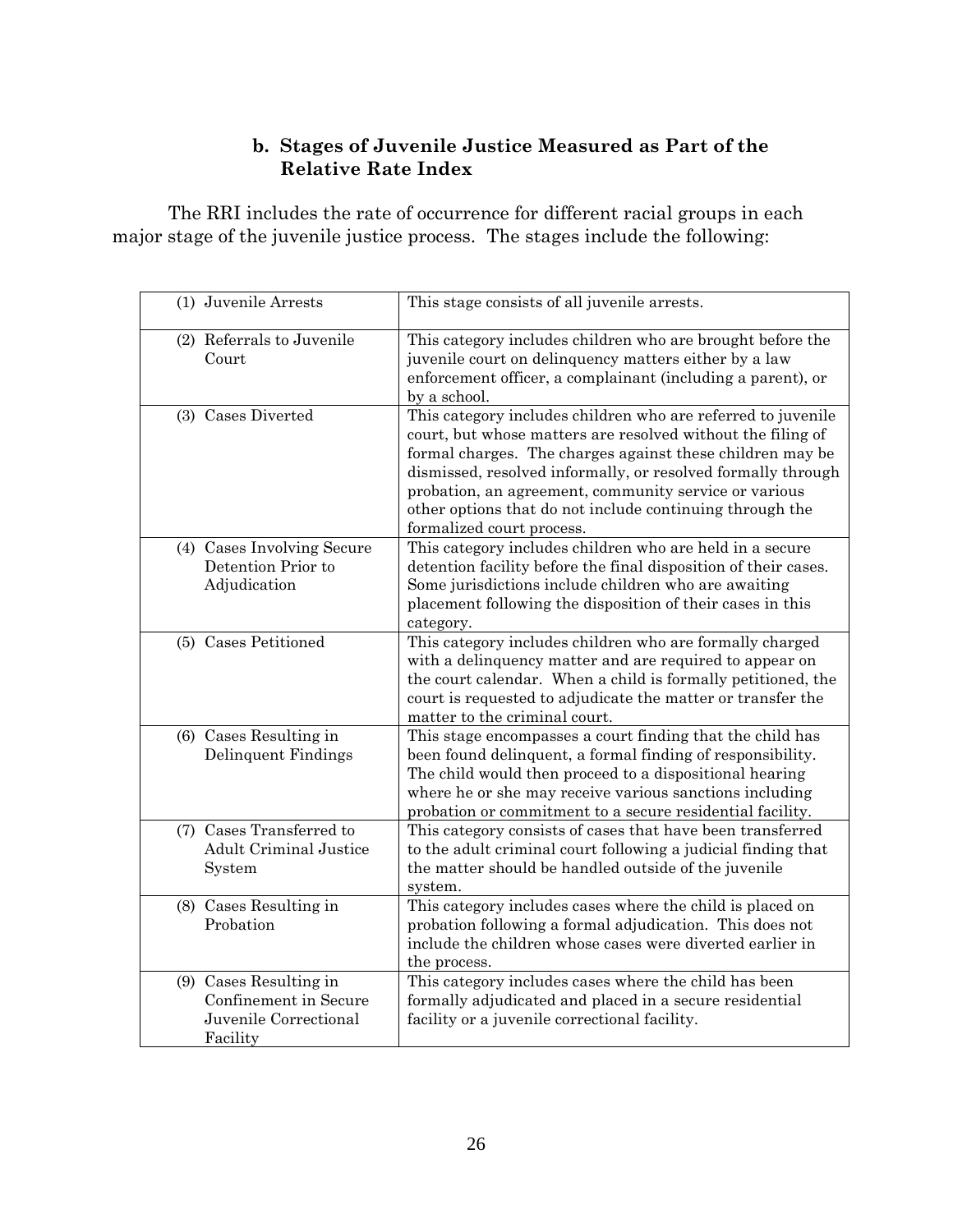Our investigation considered whether court actors were respecting the constitutional rights of children appearing before the court. As such, we did not conduct an analysis of the arrest data. Additionally, Tennessee does not submit arrest data in its OJJDP reports of RRI. We acknowledge and understand that arrest data may be available from other sources. We also acknowledge and understand that racial disparities exist in the rates of arrest by law enforcement. See e.g. OJJDP, Statistical Briefing Book (2008), available at http://www.ojjdp.gov/ojstatbb/crime/JAR\_Display.asp?ID=qa05260 (stating that in 2008, the "black rate was more than double the white rate."); U.S. DOJ, Civil Rights Division, Investigation of the New Orleans Police Department at 39 (discussing the Department's troubling 16 to 1 ratio of arrest rates for African American males to White males). However, here we focus on decisions made after a child has been arrested and brought to the JCMSC. The information discussed here focuses on whether there a racial disparity exists in JCMSC's approach to the juveniles appearing on delinquency matters, not on the conduct of the different policing agencies in Shelby County.

There are multiple decision makers at each stage, including law enforcement officers; juvenile court personnel, such as intake/probation officers; prosecutors; and judges, who determine the extent of a child's involvement with the next stage of the system. For example, when a child is referred to juvenile court (usually through a law enforcement officer making a custodial arrest and deciding on the original charge), juvenile court personnel will make initial decisions regarding diversion, detention, and the filing of a petition. At later stages, prosecutors and judges review these decisions, and those decisions will determine how far the child proceeds through the system. A child's involvement with the court could end shortly after the arrest or proceed through adjudication. A delinquency charge could also result in a criminal proceeding if, following a hearing, the juvenile court determines that the matter should be transferred to the adult system.

### **c. Interpreting the Values in the Relative Rate Index for JCMSC**

The RRI formula lists the numerical indicator of the level of disparity or difference in contact in each stage that a particular racial or ethnic group has in the reporting system. The formula compares the ratio of Black children to the ratio of White children for each stage of the process. A numerical value of 1.0 is neutral. A numerical value exceeding 1.0 means that Black children have a higher rate of representation at the particular stage being considered. A numerical value below 1.0 means that Black children have a lower, statistically significant, rate of contact in that stage as compared to the White children in that stage.

The first step in determining RRI is to determine the total number of events, categorized by race, in each phase of JCMSC's juvenile court system. Then, for each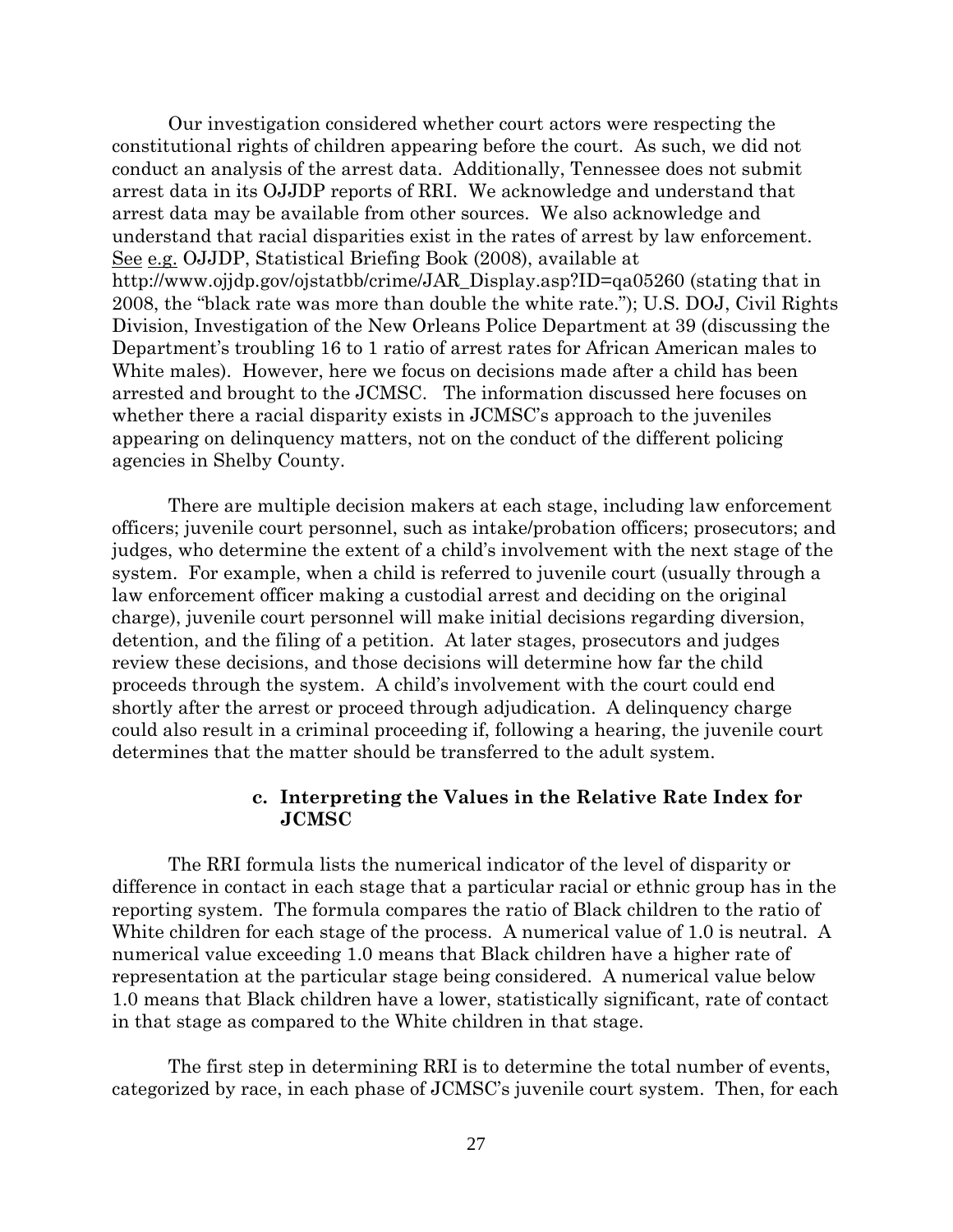racial or ethnic category, the RRI formula divides the number of events for each phase by the number of events in the preceding phase to determine rates for each phase. In JCMSC, this means that the RRI is calculated by comparing the rates for Black children to rates for White children by dividing the rate of Black children by the rate for the White children. For example, if a system incurred 20 juvenile arrests consisting of 10 White children and 10 Black children, and all 10 of the Black children were referred to juvenile court, but only 5 of the White children were referred, then the resulting rate of referral to juvenile court for Black children would be 1.0, and the rate for white children would be 0.5. The resulting RRI would equal 2.0, a value twice that of the neutral 1.0. RRI values that differ from the neutral 1.0 are marked as statistically significant, meaning that the difference in rates of contact is not likely to be the result of a chance or random process. The RRI does not control for the differences in the children's underlying charges. The case analysis, however, which will be explained below, controls for the underlying charges and other legal and social factors.

### **2. Case Analysis: Odds Ratio and Logistic Regression**

In addition to utilizing the RRI formula, our consultant also conducted a case analysis of 2005 through 2009 data provided by the JCMSC. As discussed above, the RRI provides a means to compare the rates of contact experienced by Black children and White children in JCMSC. However, we wanted to track the probability that a child's case would be handled in a particular way at different decision points of the juvenile court process. Therefore, our consultant used the odds ratio to accomplish this. He calculated the probability (odds) of particular decisions or stages occurring and compared odds for White and Black children by creating a ratio of the two odds. Further analysis of the case processing data used the logistic regression technique to extend the odds ratio approach by measuring a child's odds of proceeding through the system once the child's non-racial characteristics are filtered out. Following the conclusion of this analysis, JCMSC submitted additional data for 2010 cases. Our consultant conducted a preliminary odds ratio analysis of this data to determine whether major changes occurred as compared to the five year review. He found no such changes. Accordingly, we did not commission a further logistic regression analysis on the 2010 data.<sup>21</sup>

In essence, the odds ratio is a comparison of the odds of one group of children receiving a particular result versus another group of children receiving that same result. For example, the odds ratio would consider the odds of Black child receiving a warning (one of many diversion options) as compared to the odds of a White child receiving a warning. Our consultant determined these odds by reviewing actual case files provided by JCMSC. While the odds ratio itself presents a picture of the different outcomes faced by Black children and White children in JCMSC, it does

<span id="page-29-0"></span><sup>&</sup>lt;sup>21</sup> We will refer to the 2010 odds ratios, where relevant, throughout this report.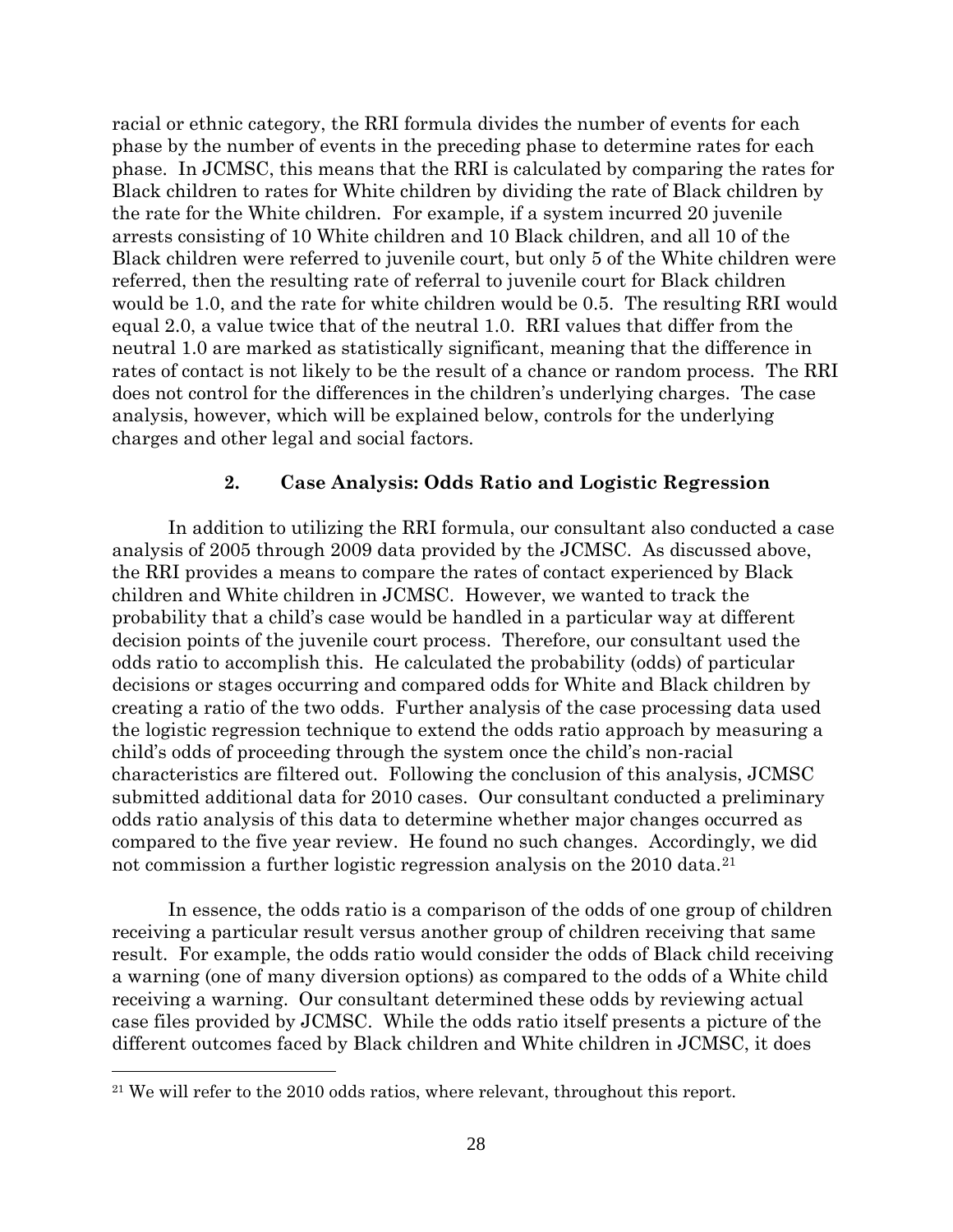not account for other, non-race based, factors that may have played a role in the decisions leading to the outcomes.

To isolate the impact of race on the different decision points, the statistician conducted further analysis of the case data using a logistic regression technique. This method simultaneously considers the impact of other factors such as age, gender, education level, offense charged, whether the offense was aggravated,[22](#page-30-0) a prior delinquency finding, drug involvement, and other measurable factors.[23](#page-30-1) It assesses the impact of each of these factors, the significance of the factors, and the impact, if any, on the race effect. In short, this method introduces other control variables to determine whether the disproportionate impact on Black children could be explained by factors other than race.

As with the review of the RRI, the analysis of this data focused on cases involving Black or White youth. This analysis focused on delinquency matters and on cases involving children aged 10 to 18 years old. This analysis reviewed to a greater depth many of the points referenced in the RRI, including differences in the detention numbers, the diversion options available to each group, and the possibility of transfer to criminal court.

Both the RRI and the case analysis show that Black children are disproportionately represented in a number of stages in JCMSC. The RRI data shows that Black children in Shelby County are disproportionately represented in almost all phases of the process, including detention, petition, and transfer to criminal court. The case analysis shows that Black children are more likely to be detained pre-adjudication, less likely to receive warnings and lesser sanctions, and more likely to be transferred to criminal court. Moreover, the case analysis shows that these outcomes cannot be fully explained by factors other than race. These statistical evidentiary findings indicate a pattern or practice of constitutional and federal law violations.

<span id="page-30-0"></span><sup>22</sup> In Tennessee, a delinquent act constitutes any act designated as a crime in the criminal code. As such, aggravated delinquency offenses are aggravated criminal offenses defined in the code. Most such offenses include the use of a weapon or offenses resulting in serious bodily injury to the victim. For example, aggravated robbery is defined as robbery involving the use of a deadly weapon or where the victim suffers serious bodily injury. Tenn. Code Ann. § 39-13-402.

<span id="page-30-1"></span><sup>&</sup>lt;sup>23</sup> We considered the factors made available by JCMSC, with the exception of gang affiliation because JCMSC noted that its gang affiliation data was unreliable.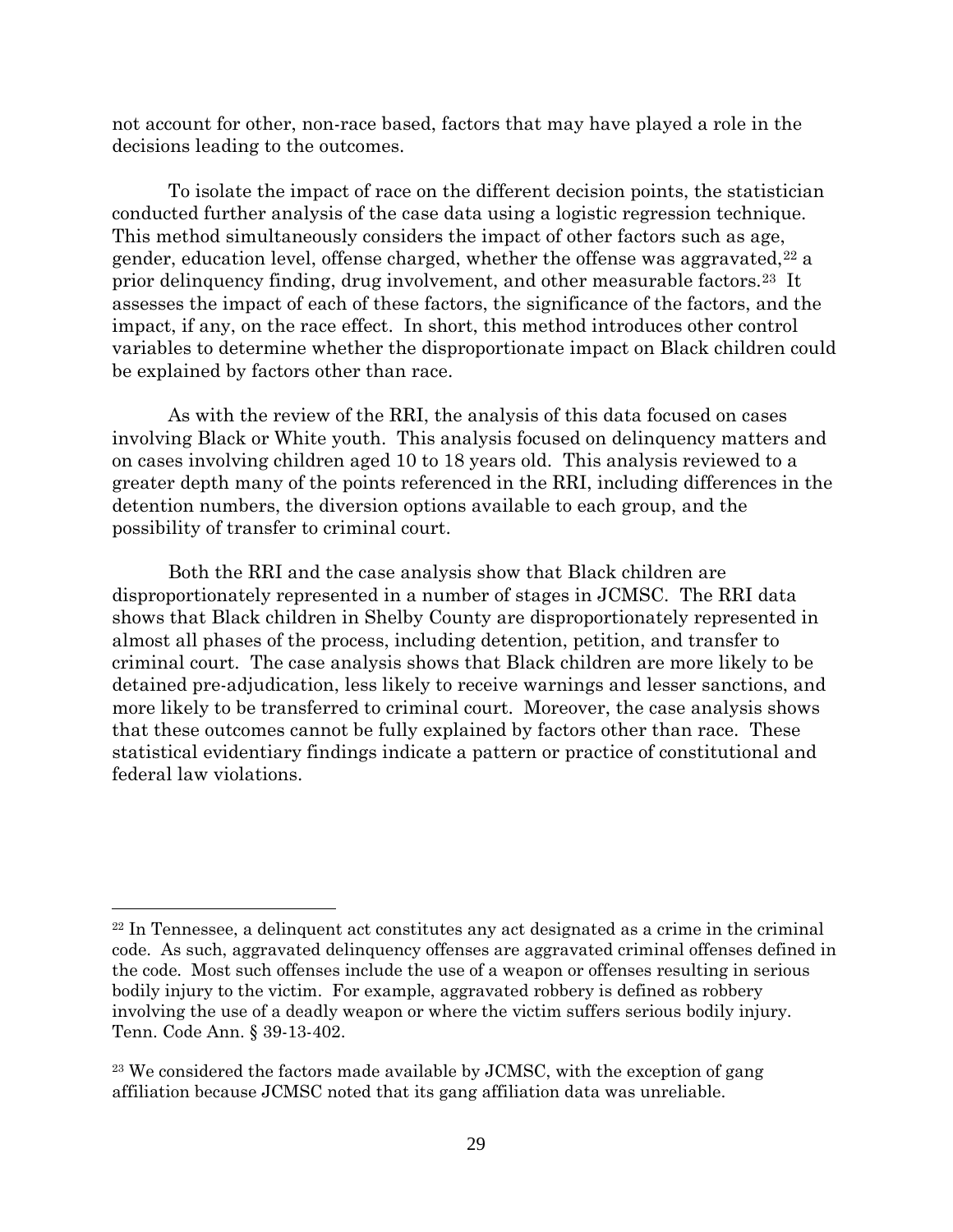- **C. Findings of DMC in JCMSC**
	- **1. Black Children Are Disproportionately Represented in Most Phases of the Shelby County Juvenile Justice System and in Certain Phases, the Disproportionate Representation Cannot Be Fully Explained By Factors Other Than Race**

An analysis of Shelby County's RRI values shows that Black children are disproportionately represented in almost every phase of the juvenile justice system, including cases involving secure detention, cases petitioned, and cases transferred to the criminal court. These values suggest that race was an improper motivating factor in determining how a child proceeds through the system. Arlington Heights, 429 U.S. at 266. As described above, an RRI value of 1.0 is neutral, meaning there is no disparity between Black children and White children. However, an RRI above 1.0 indicates that Black children are disproportionately represented in the particular stage: The higher the number, the greater the disparity.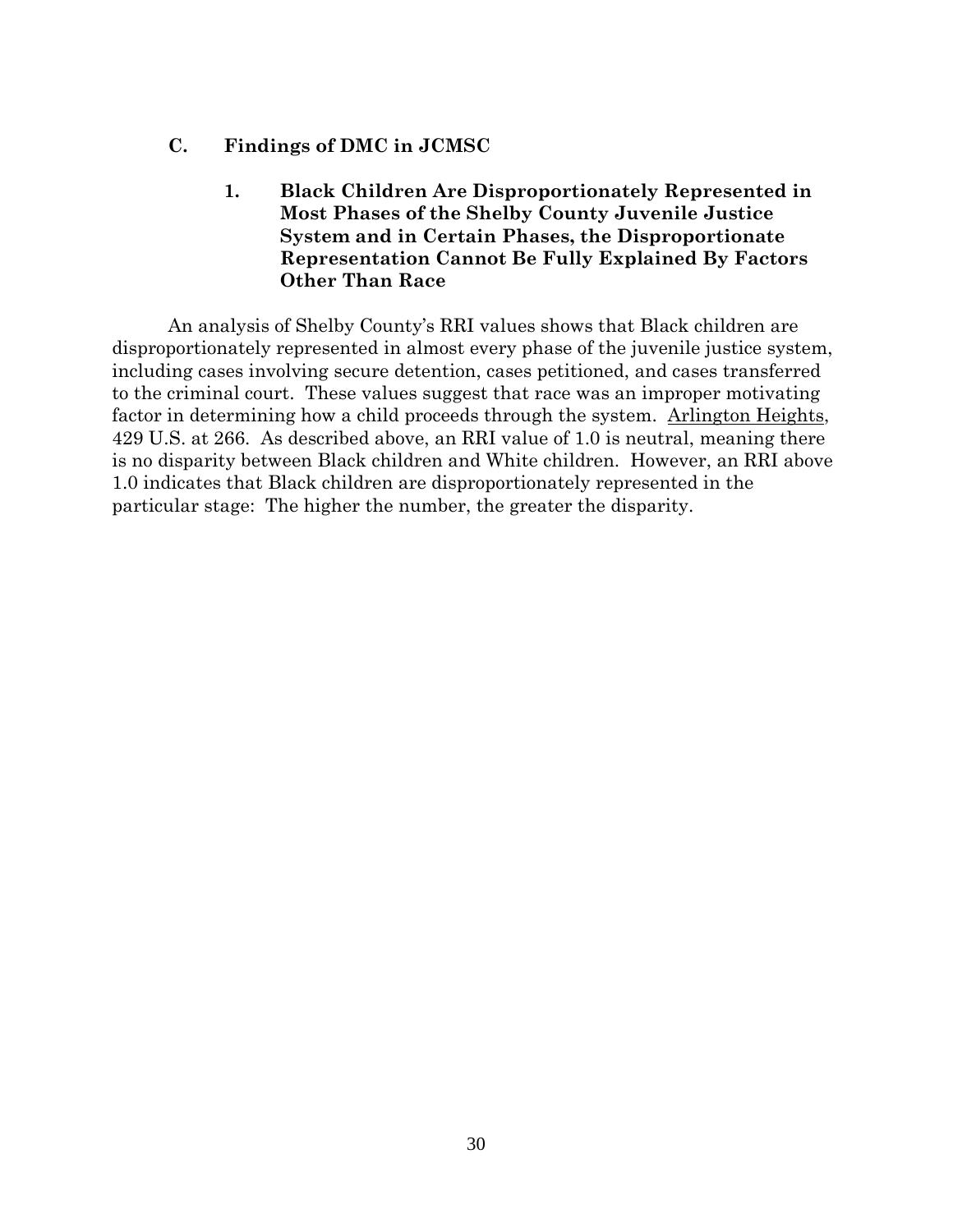| Rates of Juvenile Court Actions by Race, and Relative Rate Index, 2009                                              |       |               |     |  |                           |       |                        |       |       |            |
|---------------------------------------------------------------------------------------------------------------------|-------|---------------|-----|--|---------------------------|-------|------------------------|-------|-------|------------|
|                                                                                                                     |       | Shelby County |     |  | Tennessee (w/o<br>Shelby) |       | National <sup>24</sup> |       |       |            |
| Decision Stage (and base<br>for rate calculation)                                                                   | White | Black         | RRI |  | White                     | Black | RRI                    | White | Black | <b>RRI</b> |
| 1. Refer to Juvenile<br>Court (per 1000<br>population)                                                              | 48.4  | 166.9         | 3.4 |  | 119.1                     | 223.8 | 1.9                    | 40.9  | 103.7 | 2.5        |
| 2. Cases Diverted (per<br>100 referrals)                                                                            | 114.5 | 104.1         | 0.9 |  | 27.5                      | 24.7  | 0.9                    | 28.4  | 20.6  | 0.7        |
| 3. Cases Involving Secure<br>Detention (per 100<br>referrals)                                                       | 27.8  | 59.5          | 2.1 |  | 11.7                      | 14.1  | 1.2                    | 18.6  | 25.4  | 1.4        |
| 4. Cases Petitioned<br>(Charge Filed per 100<br>referrals)                                                          | 29.9  | 36.4          | 1.2 |  | 116.7                     | 156.7 | 1.3                    | 53.2  | 60.7  | 1.1        |
| 5. Cases Resulting in<br>Delinquent Findings (per<br>100 cases petitioned)                                          | 54.3  | 72.2          | 1.3 |  | 23.1                      | 27.1  | 1.2                    | 63.2  | 57.0  | 0.9        |
| 6. Cases resulting in<br><b>Probation Placement</b><br>(per 100 found)<br>delinquent)                               | 22.8  | 22.5          | 1.0 |  | 82.0                      | 51.9  | 0.6                    | 59.6  | 52.9  | 0.9        |
| 7. Cases Resulting in<br>Confinement in Secure<br>Juvenile Correctional<br>Facilities (per 100 found<br>delinquent) | 14.2  | 23.9          | 1.7 |  | 12.5                      | 20.5  | 1.6                    | 25.9  | 31.6  | 1.3        |
| 8. Cases Transferred to<br>Adult Court (per 100<br>referrals)                                                       | 2.3   | 5.3           | 2.3 |  | 0.2                       | 0.4   | 2.7                    | 0.9   | 1.1   | 1.2        |

As demonstrated above, Black children are overrepresented in almost every category. Most strikingly, the RRI for transfers of Black children to the adult criminal justice system is 2.3, and the RRI for detention prior to adjudication is 2.1. While some of these rates are similar to Tennessee's rates, Shelby's numbers are significantly higher than the national level at almost all stages.<sup>25</sup>

As mentioned above, the RRI determination provides a snapshot of the children in each stage, which allows us to see the level of representation of Black children as compared to White children in each stage. The case analysis, however, provides more concrete information about the impact of other factors on the chances

<span id="page-32-0"></span><sup>24</sup> Calculations based on data available from the National Disproportionate Minority Contact Databook, developed by National Center for Juvenile Justice for OJJDP (2011), available at [http://www.ojjdp.gov/ojstatbb/dmcdb/index.html.](http://www.ojjdp.gov/ojstatbb/dmcdb/index.html) The national data are current through 2008.

<span id="page-32-1"></span><sup>&</sup>lt;sup>25</sup> The national level reflects estimates for the entire country developed by the National Center for Juvenile Justice.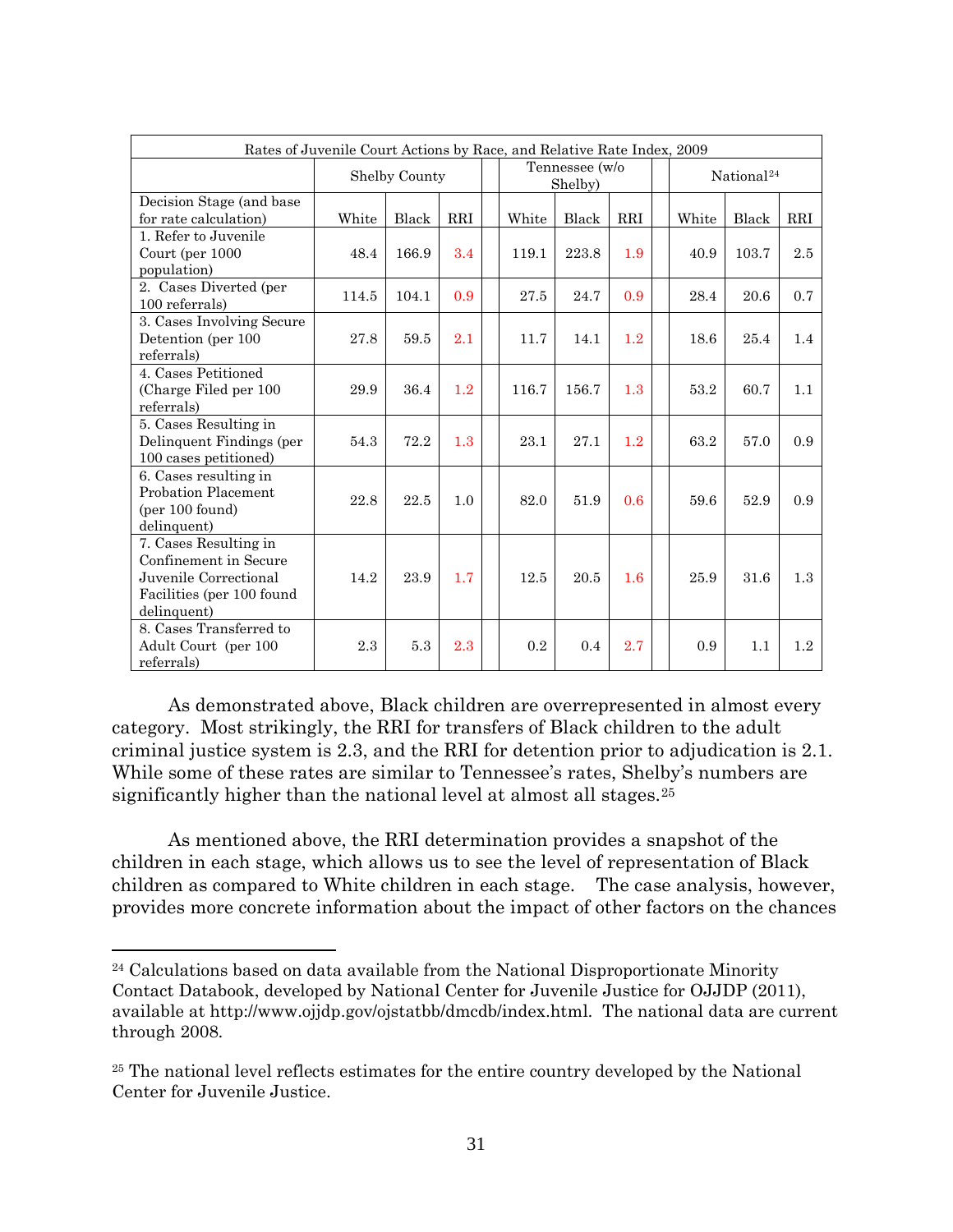of a Black child's case being resolved in a certain direction. Below, we present the results of the logistic regression technique used to determine the extent of race as a contributing factor to the decision-making processes involved in less frequently giving lesser sanctions to Black children, and more frequently detaining them preadjudication, and transferring their cases to criminal court.

### **2. Black Children Have a Lesser Chance of Receiving Diversion and Lenient Disposition Options than White Children in Shelby County**

The case analysis data show that Black children are less likely to receive diversion and lenient dispositions than White children in Shelby County. In short, Black and White children are treated differently. Although the above RRI data on diversion shows that Black children have a slightly smaller chance of being diverted, the RRI data present merely a snapshot of the system. A deeper statistical analysis of the data, using the case analysis methodology explained above, reveals that the odds of Black children receiving diversion are far less than the RRI data suggest. After controlling for the impact of other factors, it becomes clear that race was a factor in the decision to offer a child more lenient options. This runs afoul of the Equal Protection Clause and Title VI. We explain the results of the case analysis below.

When a child is arrested or summoned to appear before the Juvenile Court, a probation officer makes the initial determination as to whether the child's case can be addressed in a non-judicial manner or whether the matter should proceed to the docket for adjudication. Non-judicial resolutions include referral of the child to another agency for counseling services or for supervision, warning the child in writing or verbally that his or her conduct was wrong and dismissing the case, simply dismissing the case, recommending pre-adjudicatory probation services for the child, requiring that the child perform community service, and other options that do not involve placing the matter on the docket and proceeding to adjudication. Such options may also be offered to a child once the matter has proceeded to the docket and at any point prior to adjudication. Children may also receive sanctions that do not include confinement if they are adjudicated delinquent. For example, a child may be placed on probation, be required to perform community service, receive counseling, receive a fine, or be required to provide restitution for the adjudicated offense. In other words, there are many non-confinement options tailored to suit the needs of a child referred to juvenile court before a matter is placed on the docket, after a matter is placed on the docket, and even following a finding of delinquency.

Many studies suggest that non-confinement options may be more beneficial to reducing a child's chances of re-offending than confinement. One such study is a long-term multidisciplinary study sponsored by OJJDP in partnership with other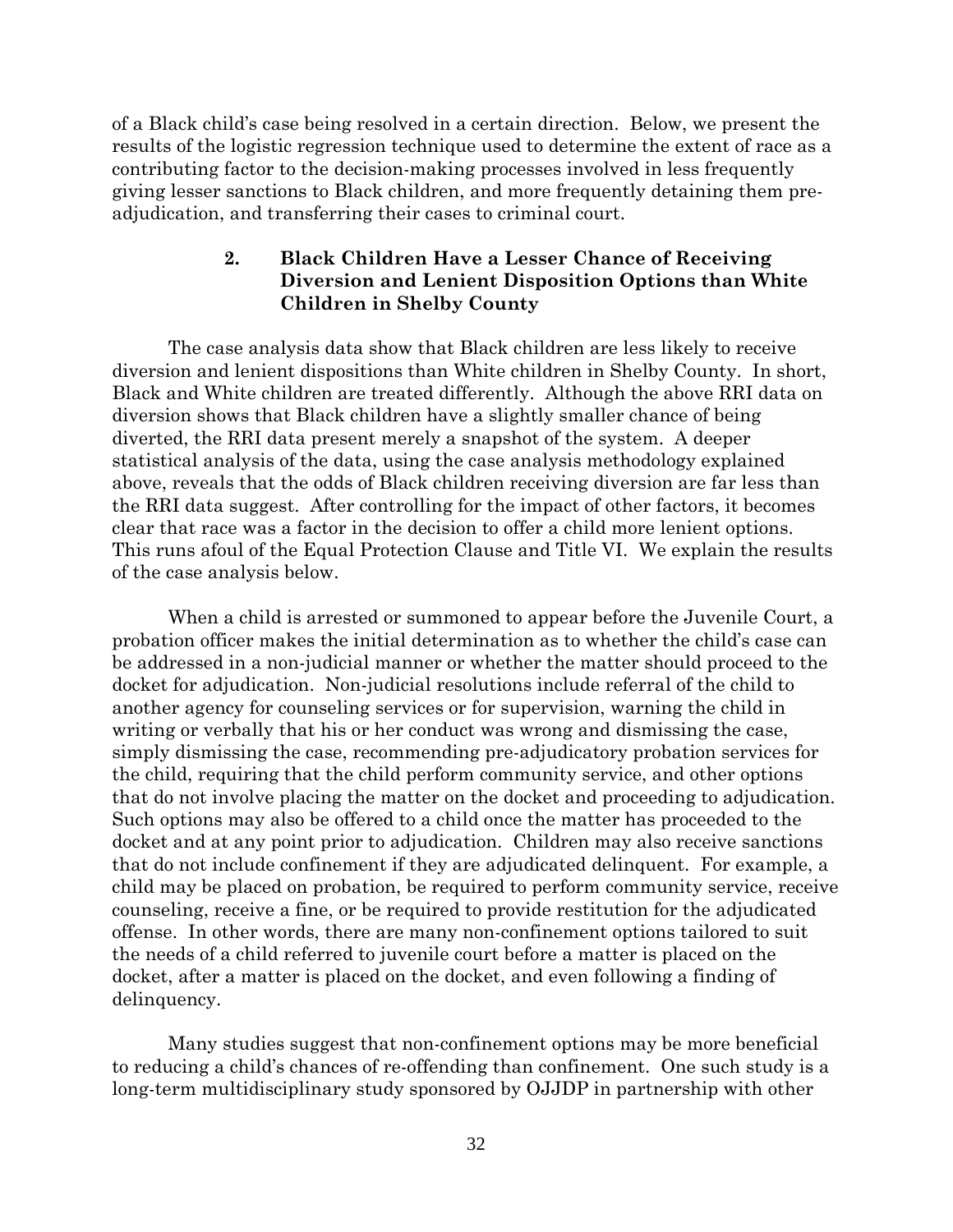organizations, The Pathways to Desistance Study ("Pathways Study").<sup>[26](#page-34-0)</sup> See Edward P. Mulvey, Highlights from Pathways to Desistance: A Longitudinal Study of Serious Adolescent Offenders, OJJDP (2011), available at http://www.ncjrs.gov/pdffiles1/ojjdp/230971.pdf. The Pathways Study followed 1,354 juvenile offenders in two metropolitan areas (Philadelphia, PA and Maricopa County, AZ) for seven years after they were found delinquent or guilty of at least one serious violent crime, a property crime, or a drug offense. A number of reports have been issued assessing the results of the Pathways Study. One related report concluded that drug treatment reduced offending levels among juveniles who had prior offenses. See Chassin et al., Substance Use Treatment Outcomes in a Sample of Male Serious Juvenile Offenders, 36 J. Substance Abuse Treatment, 36 (2009). Another report stemming from the Pathways Study concluded that longer confinement in juvenile facilities did not reduce the offending children's incidence of re-offending. See Thomas A. Loughran et al., Estimating a Dose-Response Relationship Between Length of Stay and Future Recidivism in Serious Juvenile Offenders, 47 (3) Criminology 699 (2009). Studies have also consistently concluded that a child's initial detention increases his or her likelihood to be processed through the system and to receive harsher sanctions upon adjudication, even after controlling for the types of offenses and prior offenses. <u>See e.g.</u> Office of State Courts Administrator, Florida's Juvenile Delinquency Court Assessment, 24 (April 2003) ("After accounting or controlling for demographic variables, the plea, and the severity and type of offense, findings show that securely detained cases have odds of commitment that are three times greater than the odds of a non-securely detained case."); Charles E. Frazier & Donna M. Bishop, The Pretrial Detention of Juveniles and Its Impact on Case Disposition, 76 J. Crim. L. & Criminology 1132, 1151 (1985)(finding that children detained pretrial are "disadvantaged by an increased likelihood of formal as opposed to informal case disposition."). Children referred to the juvenile courts benefit from non-confinement options. If diversion is offered disproportionately to White children, this will have a disproportionate impact on Black children.

Our consultant's analysis of JCMSC's case files shows that, when compared to White children, Black children in Shelby County are less likely to receive the benefits of more lenient judicial and non-judicial options. This is an impermissible discriminatory impact on the basis of race. <u>See Farm Labor</u>, 308 F.3d at 534 (reasoning that discriminatory effect can be established through use of statistical evidence showing one class is being treated differently from another class). Moreover, race was a major contributing factor to this disparity. We have reason to

<span id="page-34-0"></span><sup>26</sup> The Pathways to Desistance Study is sponsored by OJJDP, the National Institute of Justice, the Centers for Disease Control and Prevention, the John D. and Catherine T. MacArthur Foundation, the William T. Grant Foundation, the Robert Wood Johnson Foundation, and the William Penn Foundation, among others. Additional Pathway Study reports are expected in the forthcoming months.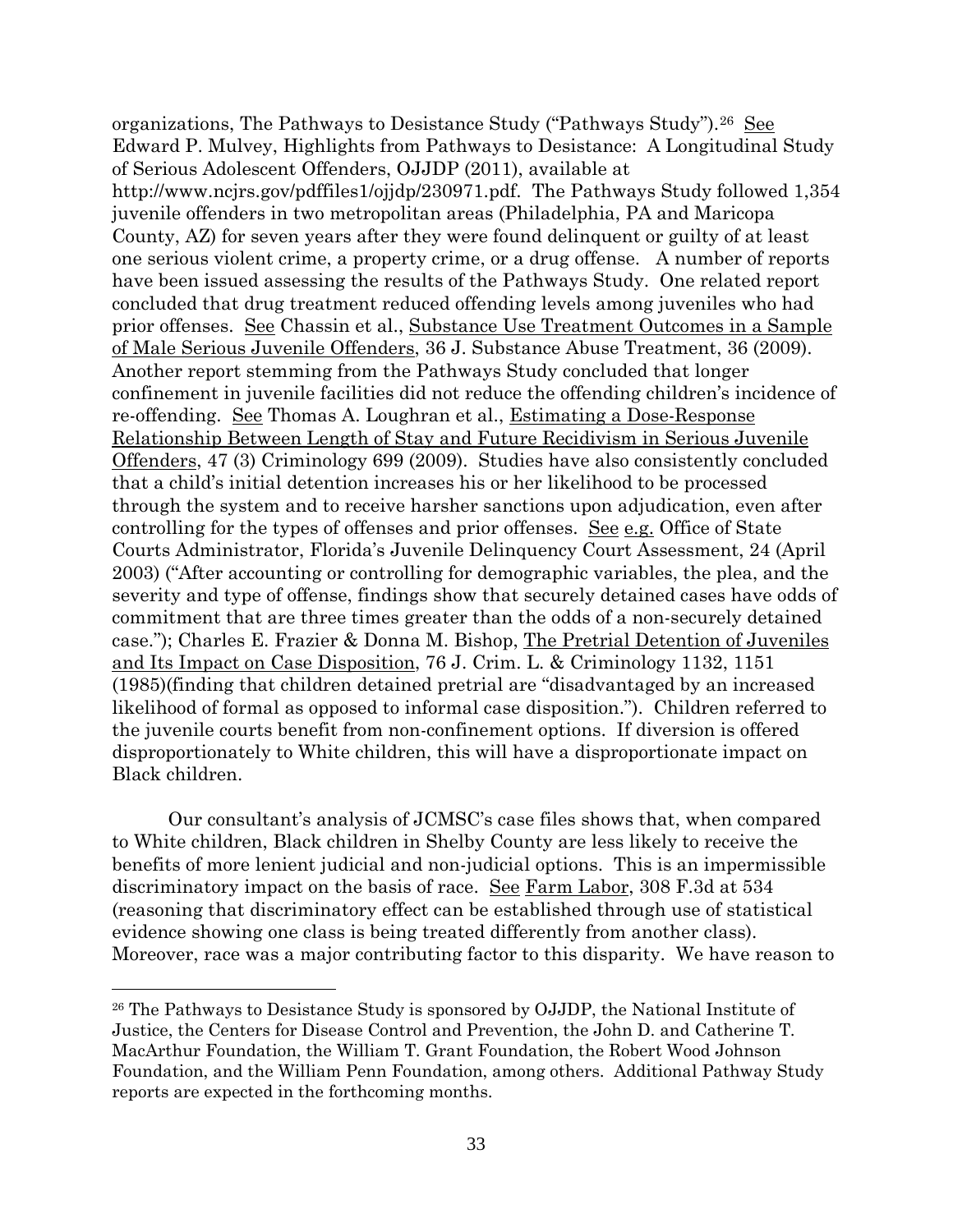believe that this racial impact, which is not explainable on grounds such as legal and social factors, is a violation of the children's right to equal protection. Notably, the sheer number of Black children before the court is higher than the number of White children. While we acknowledge that this substantial numerical difference is based on the number of children referred to the court by other agencies,  $27$  the case analysis considers how JCMSC personnel address these two groups once they are within the court's ambit. With respect to the court personnel's implementation of lenient options, two areas are particularly troubling  $- (1)$  disparities in the application of a pre-adjudicative warning or other informal adjustment such as counseling, and (2) disparities in the application of sanctions not resulting in confinement, such as a fine, restitution, and community service requirements.

First, our consultant considered the cases between 2005 and 2009 that did not result in dismissals. This included a total of 54,700 cases, involving 46,911 Black children and 7,789 White children. He analyzed the odds ratio of a Black child receiving a warning as compared to a White child. While a large number of children, both Black and White, received the benefit of a warning or other informal adjustment, Black children were less likely to receive these benefits than White children. In particular, he found that the ratio of the odds of a Black child receiving a warning compared to a White child was .45.[28](#page-35-1) As with the RRI, 1.0 represents a race neutral ratio[.29](#page-35-2) The base odds ratio of .45 suggests that Black children are less than fifty percent as likely to receive a warning as compared to White children. This number does not account for other variables such as age, gender, prior offenses, school attendance, and other issues that may have impacted the result. As such, we also considered the impact of these variables, using the logistic regression analysis method described above. The statistician found that the impact of these factors reduced the impact of race, but that race was still a statistically significant factor in determining whether a child will receive a warning as opposed to more serious sanctions. Specifically, the odds of Black children receiving a warning was

<span id="page-35-0"></span> $27$  The disparity in the number of children referred to the court is itself cause for concern. However, we did not investigate this fact and, as such, do not make a finding concerning it.

<span id="page-35-1"></span><sup>&</sup>lt;sup>28</sup> This number was determined by calculating the odds for each group. Accordingly, the odds of a White child receiving a warning are determined by dividing the percentage receiving a warning by the percentage not receiving a warning. For example, 88.2 percent of White children received a warning and 11.8 percent did not receive a warning. The overall odds of a White child receiving a warning is therefore 7.47. 77.3 percent of Black children received a warning and 23.0 percent did not receive a warning. The overall odds for a Black child receiving a warning is therefore 3.36. The effect of race is calculated as the ratio of the odds. In this case, 3.36 divided by 7.47 equals .45. (Note: The 2010 odds ratio data when added to the five year data, changes the odds ratio to 0.46).

<span id="page-35-2"></span><sup>29</sup> Note, the RRI and the odds ratios are different analyses, although neutrality is represented in both as 1.0.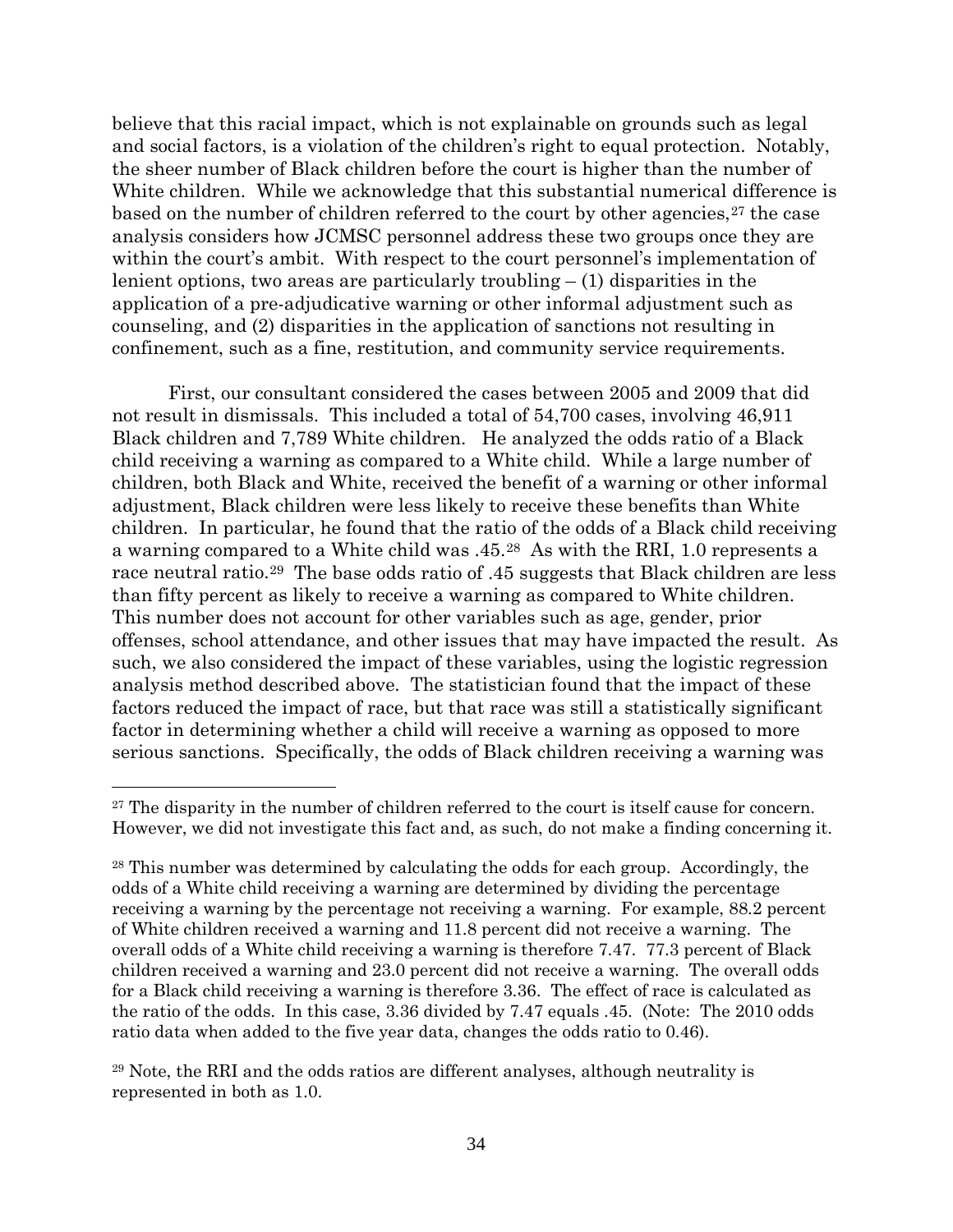one third less than the odds of White child receiving a warning even after accounting for other variables.

As previously discussed, this finding is based on a logistic regression analysis method that simultaneously considered the impact on the result of other variables such as age, gender, education level, offense charged, or prior delinquency finding. The following table shows the impact of the other variables on the odds of a child receiving a warning, including the impact of being Black.

| Logistic Regression to Predict Warning, 2005-2009 |           |      |          |              |               |  |
|---------------------------------------------------|-----------|------|----------|--------------|---------------|--|
| Variable                                          | B         | S.E. | Wald     | Significance | Odds Ratio    |  |
| Older                                             | $-098$    | 027  | 13.628   | .000         | .907          |  |
| Male                                              | - 525     | .030 | 312.168  | .000         | .592          |  |
| Aggravated                                        | $-2.913$  | .055 | 2760.068 | .000         | .054          |  |
| Special Ed                                        | $-321$    | .054 | 35.446   | .000         | .725          |  |
| Prior Delinquency                                 | -1.442    | .028 | 2581.971 | .000         | .236          |  |
| Prior Alcohol & Drug                              | 003       | .055 | .002     | .961         | 1.003         |  |
| (" $A&D$ ") Offenses                              |           |      |          |              |               |  |
| <b>Prior Status Offenses</b>                      | .324      | .080 | 16.566   | .000         | .724          |  |
| Prior Dependency or Neglect                       | $-195$    | .036 | 29.771   | .000         | .823          |  |
| Currently In School                               | 781       | .037 | 446.352  | .000         | 2.184         |  |
| Two Parent home                                   | 044       | .036 | 1.499    | .221         | 1.045         |  |
| Other living arrangements                         | .079      | .040 | 3.860    | .049         | 1.082         |  |
| Referral Person crime                             | 236       | .039 | 36.672   | .000         | 1.266         |  |
| Referral Property crime                           | 165       | .041 | 16.432   | .000         | 1.179         |  |
| Referral Conduct                                  | 562       | .037 | 228.098  | .000         | 1.753         |  |
| Referral status                                   | $2.597\,$ | .093 | 777.258  | .000         | $13.421^{30}$ |  |
| Number of charges                                 | . 452     | 022  | 423.150  | .000         | .636          |  |
| <b>Black</b>                                      | $-408$    | .044 | 84.800   | .000         | .665          |  |
| Constant <sup>31</sup>                            | 2.222     | 066  | 1117.010 | .000         | 9.229         |  |

The table includes a number of terms based in statistical analysis. For clarification, "B" represents the coefficient (i.e. the mathematical value of each variable in the formula to predict warning); "S.E." is the standard error rate associated with B (i.e. the range of confidence in estimating B); "Wald" represents the mathematical computation of chance connected to the significance testing; "Significance" represents the probability that the variable's impact is by chance (a significance of .000 means that the probability of the variable's impact being by chance is less than 1 in 1000); and the "odds ratio" represents the relationship between the particular variable and the outcome. Each variable was also given a value of 1 when it is present in the cases analyzed or zero if it is not present. Thus,

<span id="page-36-0"></span><sup>&</sup>lt;sup>30</sup> This number is large because the County does offer a lot of diversion options. However, disparities in providing those options remain.

<span id="page-36-1"></span><sup>&</sup>lt;sup>31</sup> This is a base value representing situations when the other variables are not present.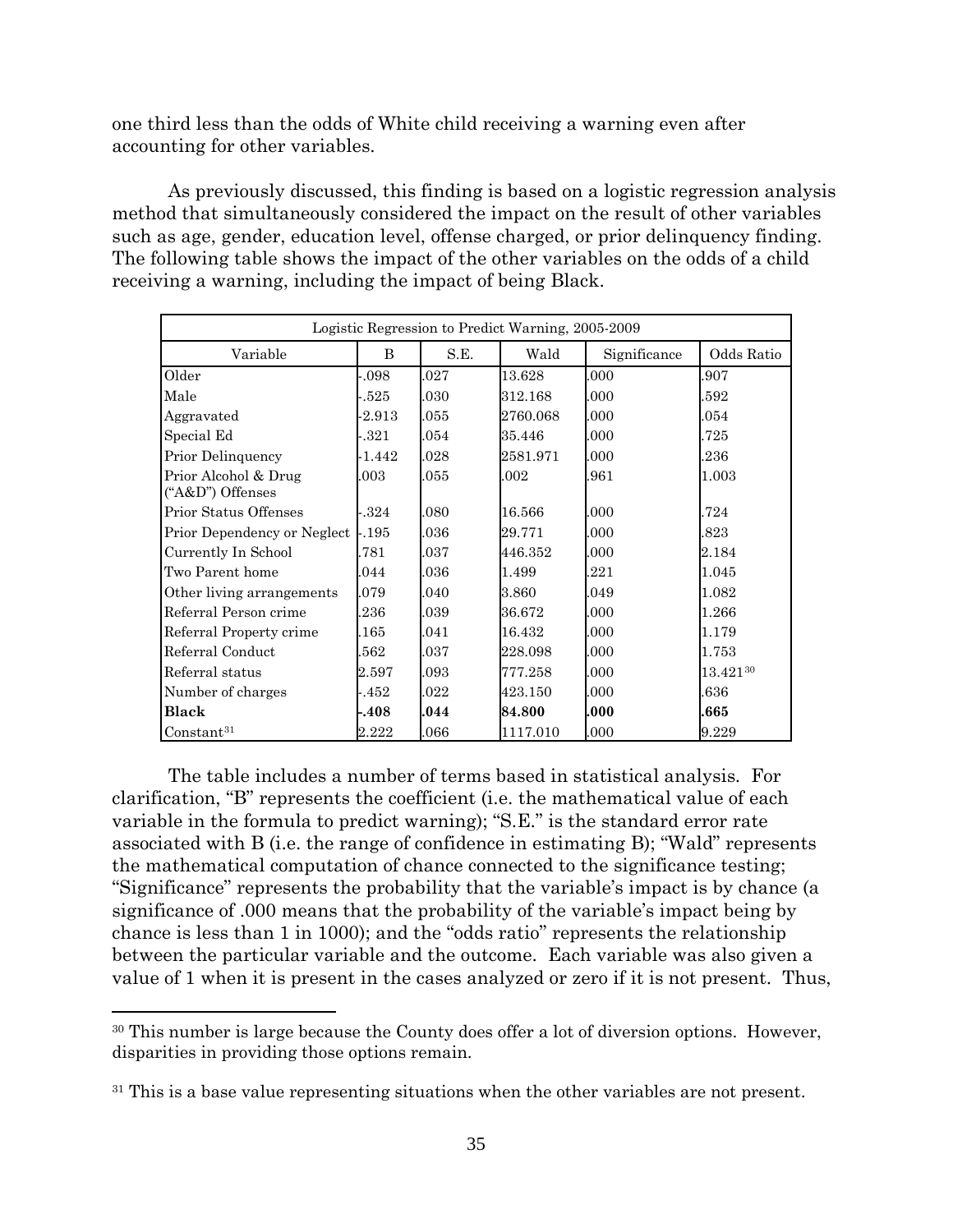the odds of an older child receiving a warning are 90.7 percent of the odds of a younger child receiving a warning, an odds ratio that is statistically significant and that reflects the impact of age after taking into account all of the other variables listed in the chart.

As the highlighted text shows, even accounting for the other variables, being Black still reduces the chance of a child getting the lenient result of a warning as opposed to being considered for other, more formalized, options by court. When the other variables are included along with race, the odds ratio for a Black child receiving a warning was 0.67 (as opposed to 0.45 when race alone was considered). As a reminder, parity would be a valued as 1.00. This means that a Black child had odds of receiving a warning that was still substantially lower, by approximately one third, than the odds of a White child receiving a warning. In other words, the impact of race on the result is not a chance event.

Second, our consultant considered the remaining cases that did not result in dismissal or warning, between 2005 and 2009. This amounted to 16,361 cases, involving 14,817 Black children and 1,449 White children. These cases involve sanctions that did not result in ultimate confinement. Reviewing these case files demonstrated that 27.4 percent of the remaining cases involving Black children resulted in a non-incarceration sanction, while 41.1 percent of cases involving White children resulted in a non-incarceration sanction. Black children were less likely to receive the more lenient result.

| Impact of race on sanction without a loss of liberty,<br>among cases not resolved by dismissal or warning. |                | Race          |        |        |        |
|------------------------------------------------------------------------------------------------------------|----------------|---------------|--------|--------|--------|
|                                                                                                            |                | White         | Black  | Total  |        |
| Sanction without loss of                                                                                   | N <sub>0</sub> | Count         | 854    | 10752  | 11606  |
| liberty                                                                                                    |                | % within Race | 58.9%  | 72.6%  | 71.4%  |
|                                                                                                            | Yes            | Count         | 595    | 4065   | 4660   |
|                                                                                                            |                | % within Race | 41.1%  | 27.4%  | 28.6%  |
| Total                                                                                                      |                | Count         | 1449   | 14817  | 16266  |
|                                                                                                            |                | % within Race | 100.0% | 100.0% | 100.0% |

The yearly breakdown of children receiving less than incarceration shows a reduction in the number of White children receiving the more lenient sanctions, but not any corresponding increases in the Black children receiving more lenient results. The disparity is consistent over the entire time period analyzed as demonstrated in the following table.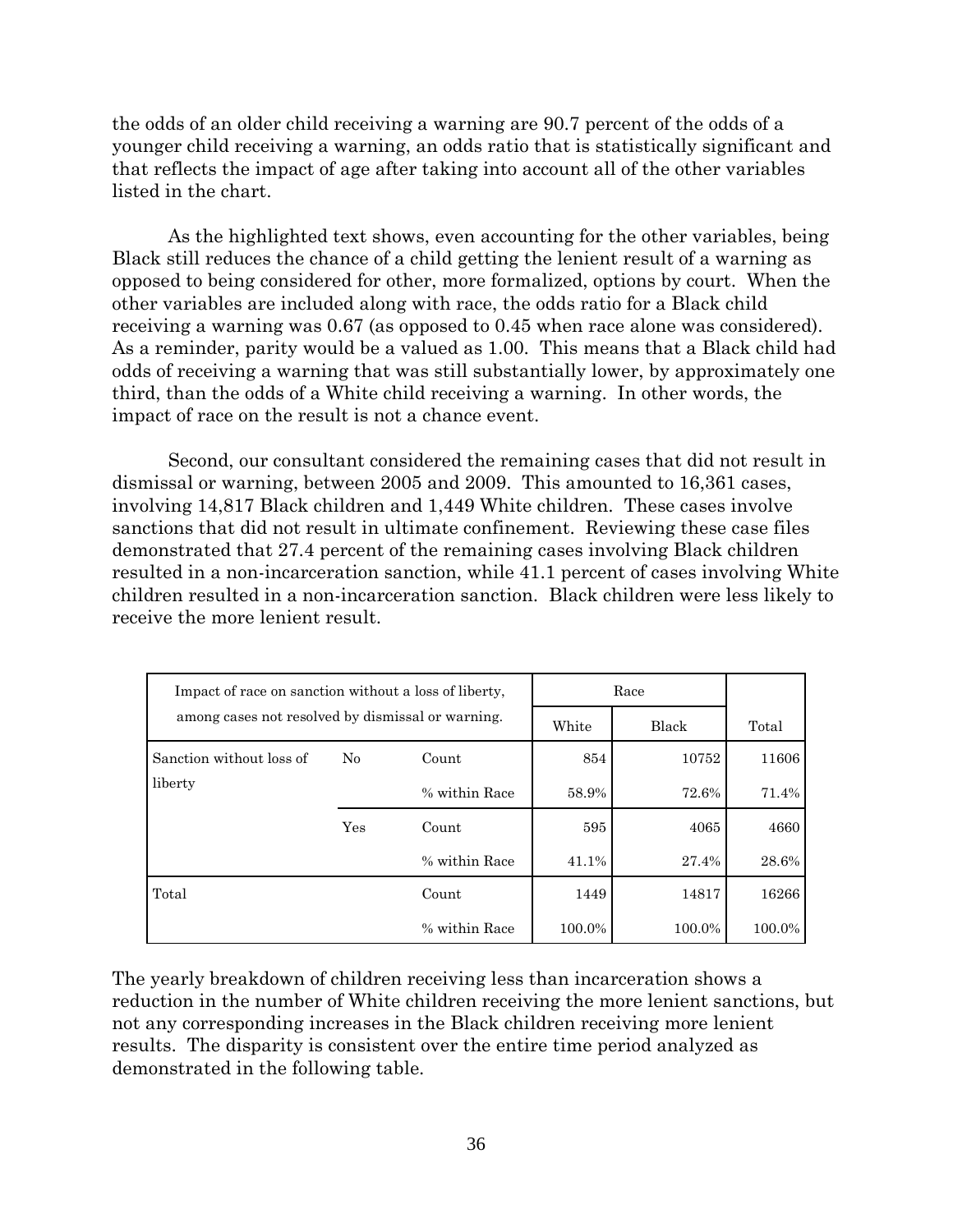| Percentage receiving fine, restitution or<br>community service sanction, of cases not<br>resolved by dismissal or warning |       |       |  |  |  |
|---------------------------------------------------------------------------------------------------------------------------|-------|-------|--|--|--|
| Year                                                                                                                      | White | Black |  |  |  |
| 2005                                                                                                                      | 42.6  | 28.6  |  |  |  |
| 2006                                                                                                                      | 44.2  | 31.0  |  |  |  |
| 2007                                                                                                                      | 47.6  | 26.5  |  |  |  |
| 2008                                                                                                                      | 28.0  | 25.7  |  |  |  |
| 2009                                                                                                                      | 39.8  | 24.3  |  |  |  |

The disparate results demonstrated in the above tables remain evident even after other variables are included in the analysis. Specifically, the odds of a Black child receiving a more limited sanction is approximately half of the odds of a White child receiving that sanction, with an odds ratio of 0.54.[32](#page-38-0) Again, parity is represented by 1.00. The disparity is reduced to 0.689, but not eliminated, following the introduction of other variables, such as the types of offenses, the child's age, and the child's prior offenses, among other variables listed in the following table. Race still impacts the chances of a child being given a lesser sanction even after controlling for the impact of an aggravated offense and priors.

<span id="page-38-0"></span><sup>&</sup>lt;sup>32</sup> This disparity increased in 2010 where the odds ratio for these lesser sanctions was 0.38. Black children were less likely to receive these lesser sanctions.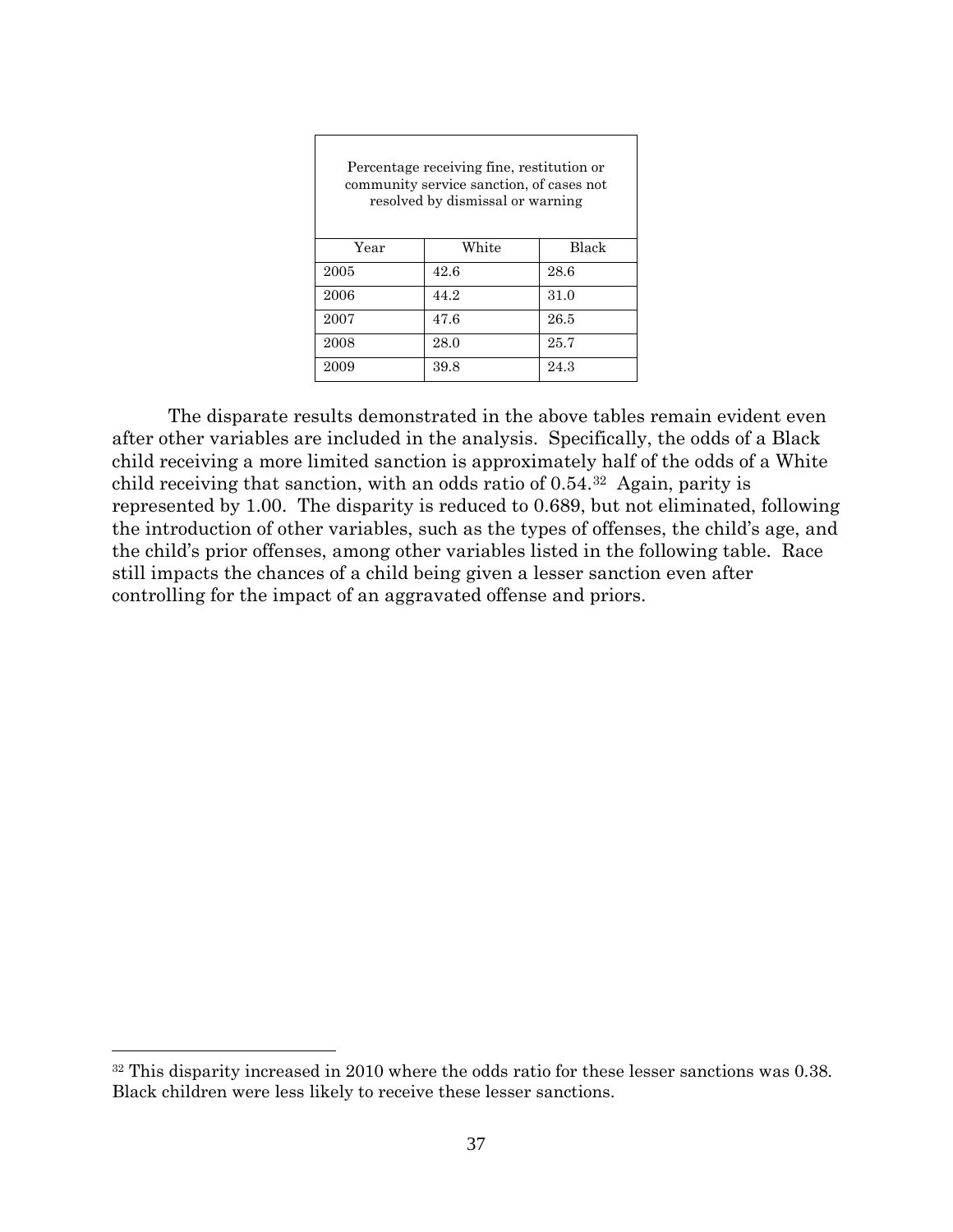| Logistic regression to predict fine, restitution or public service sanction among cases<br>that were not dismissed or released with warning, 2005-2009 |          |      |         |              |               |  |
|--------------------------------------------------------------------------------------------------------------------------------------------------------|----------|------|---------|--------------|---------------|--|
| Variable                                                                                                                                               | B        | S.E. | Wald    | Significance | Odds<br>Ratio |  |
| Older                                                                                                                                                  | .069     | .039 | 3.124   | .077         | 1.071         |  |
| Male                                                                                                                                                   | $-068$   | .047 | 2.089   | .148         | .935          |  |
| Aggravated                                                                                                                                             | $-541$   | .053 | 104.872 | .000         | .582          |  |
| Special Ed                                                                                                                                             | $-271$   | .081 | 11.291  | .001         | .763          |  |
| Prior Delinquency                                                                                                                                      | $-1.151$ | .043 | 710.969 | .000         | .316          |  |
| Prior A&D Offenses                                                                                                                                     | $-.160$  | .095 | 2.848   | .091         | .852          |  |
| <b>Prior Status Offenses</b>                                                                                                                           | $-.468$  | .129 | 13.132  | .000         | .627          |  |
| Prior Dependency or Neglect                                                                                                                            | $-129$   | .054 | 5.788   | .016         | .879          |  |
| Currently In School                                                                                                                                    | .569     | .065 | 76.948  | .000         | 1.767         |  |
| Two Parent home                                                                                                                                        | .250     | .051 | 24.385  | .000         | 1.285         |  |
| Other living arrangements                                                                                                                              | $-186$   | .062 | 8.948   | .003         | .830          |  |
| Referral for Person crime                                                                                                                              | $-.041$  | .060 | .477    | .490         | .960          |  |
| Referral for Property crime                                                                                                                            | .781     | .059 | 174.509 | .000         | 2.184         |  |
| Referral for Conduct                                                                                                                                   | $-.330$  | .057 | 33.079  | .000         | .719          |  |
| Referral for Status Charge                                                                                                                             | $-.080$  | .094 | .727    | .394         | .923          |  |
| Number of charges                                                                                                                                      | $-062$   | .025 | 6.127   | .013         | .940          |  |
| <b>Black</b>                                                                                                                                           | $-.372$  | .065 | 33.081  | .000         | .689          |  |
| Constant                                                                                                                                               | $-465$   | .109 | 18.335  | .000         | .628          |  |

JCMSC's own records show that Black children are treated significantly worse than White children even after accounting for the other social and legal factors. This is a violation of their Equal Protection rights. U.S. v. Jones, 159 F.3d 969, 977 (6th Cir. 1998)(noting that an equal protection violation in selective prosecution case may be established, in part, by showing different treatment of similarly situated individuals); Farm Labor, 308 F.3d at 533 (reasoning that an equal protection violation occurs where claimant is "subjected to unequal treatment based upon their race or ethnicity."). This also violates Title VI and its implementing regulations. <u>See Elston</u>, 997 F.2d at 1406 (recognizing that Title VI provides similar protection to the Equal Protection clause but that the Title VI regulation requires only a showing of a "disparate impact on groups protected by the Statute").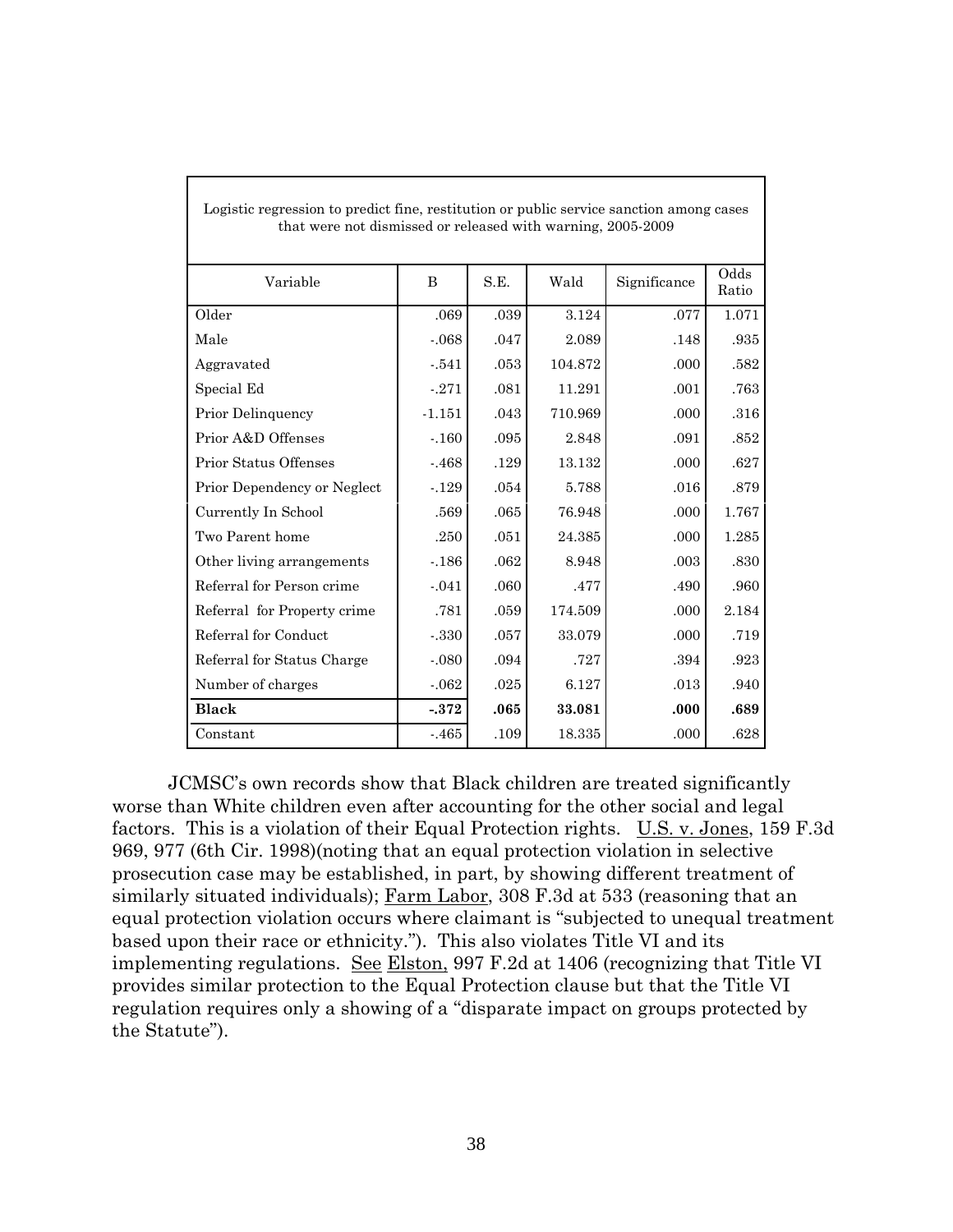### **3. Black Children have a Greater Chance of Being Detained Prior to a Detention Hearing than White Children in Shelby County**

The case analysis of files from 2005 through 2009 shows that the initial detention rate for Black children referred to JCMSC is higher than the detention rate for White children. Additionally, the introduction of other variables such as aggravated offenses, priors, age, and gender, do not eliminate the impact of race. When a police officer, school, or other agency refers a child to the JCMSC, Juvenile Court personnel must still decide whether that child should be released or detained. According to its Detention Policy and Procedure Manual, the detention decision in JCMSC is made by an intake officer and, on some occasions, administrative personnel in the detention center. The intake officers have the authority to require the "secure detention for any child who poses a serious risk to the community or is a risk not to appear at a future court hearing as identified through the use of the Detention Risk Assessment Tool" ("DAT").<sup>33</sup> The DAT uses a point system form intended to aid the intake officer in determining whether a child should be detained based on factors such as the child's suspected offense, prior adjudications, probationary status, and history of failure to appear and to ensure consistency in the intake decision-making process. JCMSC implemented the DAT in early 2006.[34](#page-40-1)

If the child receives a high score on the DAT (16 or above), the intake officer is authorized, but not required, to detain the child until a detention hearing before the Magistrate.[35](#page-40-2) If the child's score is lower than 16, the child may still be detained, although the court's procedures recommend that, if detained, the child should be held in a less restrictive "non-secure detention alternative."[36](#page-40-3) While application of the DAT is important to the intake officer's determination, the officer still has discretion in evaluating whether the child should be detained prior to a hearing. For example, a child may be detained if the intake officer determines that detention is "required to protect the person or property of others or the child," the "child may abscond," or that there is "no parent, guardian, custodian, or other person able to provide supervision and care and return the child to the court when

<span id="page-40-0"></span><sup>33</sup> Detention Policy and Procedure Manual, Policy # VIII-I at 241.

<span id="page-40-1"></span><sup>34</sup> Our case analysis time-frame extends from 2005 through 2009, so the DAT applied throughout most of that time.

<span id="page-40-3"></span><span id="page-40-2"></span><sup>&</sup>lt;sup>35</sup> Id. at 242.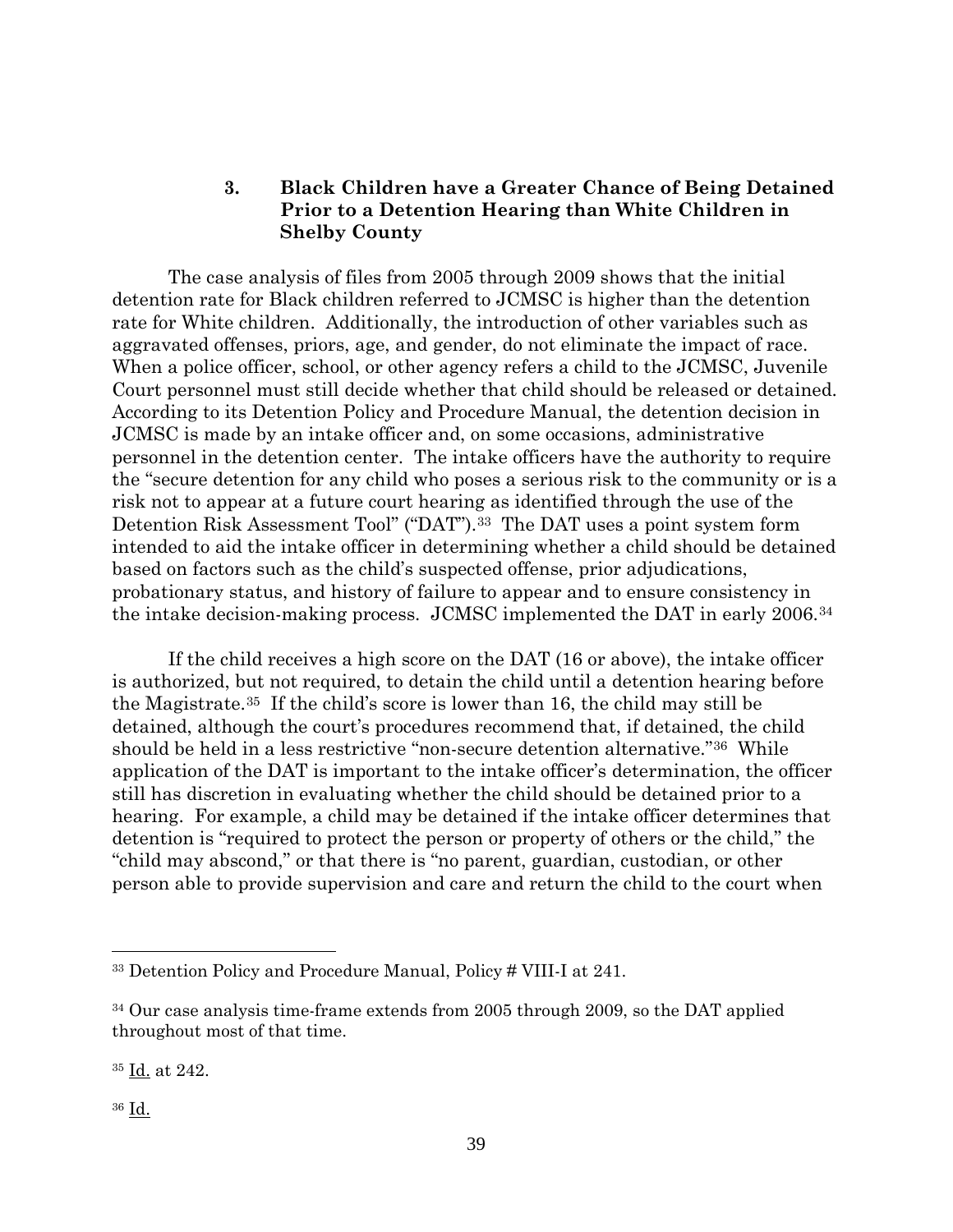required."[37](#page-41-0) The child's DAT score may also be overridden upon the approval of a supervisor or higher ranking detention center administrator.

The statistical analysis found a disparity in the initial detention of Black children as compared to White children throughout the relevant five-year period. The initial decision to detain has a significant impact on the affected child. Pretrial detention has been shown to increase the likelihood that a child will be formally charged and receive more serious sanctions.[38](#page-41-1) The Black-to-White odds ratio for being detained once referred to JCMSC is 2.74.[39](#page-41-2) Even after the introduction of other variables, the odds ratio remains statistically significant with nearly the same magnitude. As noted above, parity is 1.00. A number below 1.00 represents a lower odd of receiving the particular result being examined. A number above 1.00 represents a higher odd of receiving the result being examined. As such, a Black child brought to the JCMSC has a substantially higher chance of being detained prior to the detention or probable cause hearing – despite his or her offense level, prior delinquent offenses, or other social conditions – than a White child.

| ппрасс от таксе он ппенат в сестемн |       |         |        |        |        |
|-------------------------------------|-------|---------|--------|--------|--------|
|                                     |       |         | Race   |        |        |
|                                     |       |         |        |        |        |
|                                     |       |         | White  | Black  | Total  |
| Initially                           |       | Count   | 5823   | 21402  | 27225  |
| Held in<br>Detention                | No    | Percent | 63.1%  | 38.4%  | 41.9%  |
|                                     |       | Count   | 3412   | 34397  | 37809  |
|                                     | Yes   | Percent | 36.9%  | 61.6%  | 58.1%  |
|                                     |       | Count   | 9235   | 55799  | 65034  |
|                                     | Total | Percent | 100.0% | 100.0% | 100.0% |
| Odds of being held                  |       |         | 0.59   | 1.61   |        |
| Odds                                |       |         |        |        |        |
| Ratio                               |       |         |        | 2.74   |        |

|--|

Over the five-year period, 61.6 percent of the Black children brought to the court were initially held in the detention facility, a total of 34,397 children. In the same period, 36.9 percent of the White children brought to the court were held in the detention facility, a total of 3,412 children. The numbers trended down for White

<span id="page-41-0"></span><sup>37</sup> Id.

<span id="page-41-1"></span><sup>38</sup> Office of State Courts Administrator, Florida's Juvenile Delinquency Court Assessment, 24 (April 2003); Charles E. Frazier & Donna M. Bishop, The Pretrial Detention of Juveniles and Its Impact on Case Disposition, 76(4) J. Crim. L. & Criminology 1132 (1985).

<span id="page-41-2"></span><sup>39</sup> While the 2010 data shows some progress in the use of detention for all children, substantial racial disparities remain. Including the raw 2010 odds ratio (2.43) in the fiveyear analysis changes the overall odds ratio to 2.78.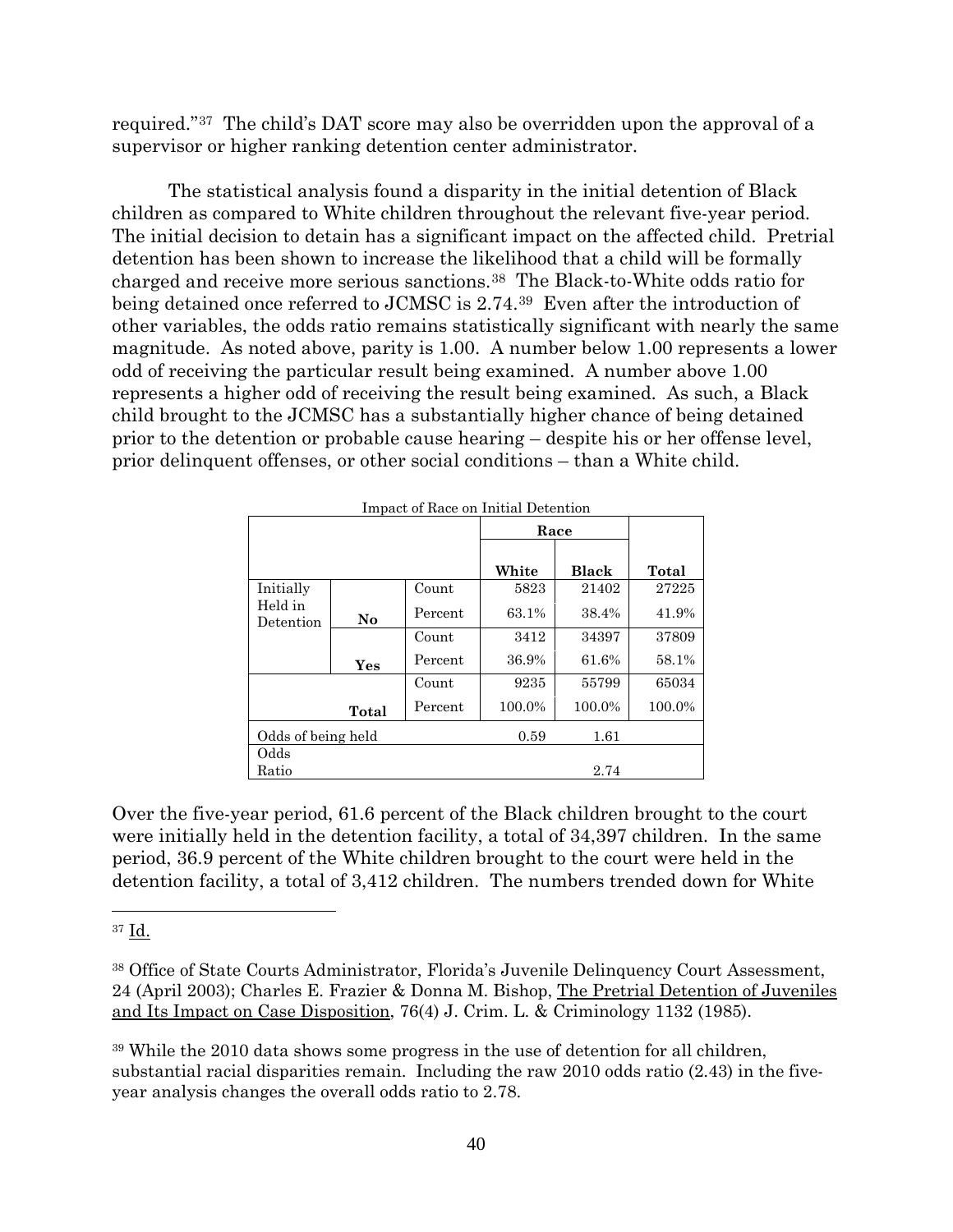children after the introduction of the DAT in 2006 and remained constant for the Black children during the five-year period, causing the odds ratio to expand over the time period. For example, 2005's odd ratio was 1.94, while 2009's odds ratio was 3.30 indicating that an already unconstitutional situation has been getting worse. The following table shows the odds ratio for each year reviewed.

 $\blacksquare$ 

| Percentage Initially Held in Detention |       |       |               |  |  |  |
|----------------------------------------|-------|-------|---------------|--|--|--|
| Year                                   | White | Black | Odds<br>Ratio |  |  |  |
| 2005                                   | 44.3% | 60.7% | 1.94          |  |  |  |
| 2006                                   | 40.5% | 62.5% | 2.45          |  |  |  |
| 2007                                   | 35.3% | 62.5% | 3.05          |  |  |  |
| 2008                                   | 31.9% | 62.2% | 3.51          |  |  |  |
| 2009                                   | 31.6% | 60.4% | 3.30          |  |  |  |

The race impact in the initial detention decision was significant even after the introduction of other variables (i.e., age, gender, offense type, prior delinquency, living arrangement, or school attendance), with Black children having a greater chance of being held once brought to the court than a White child.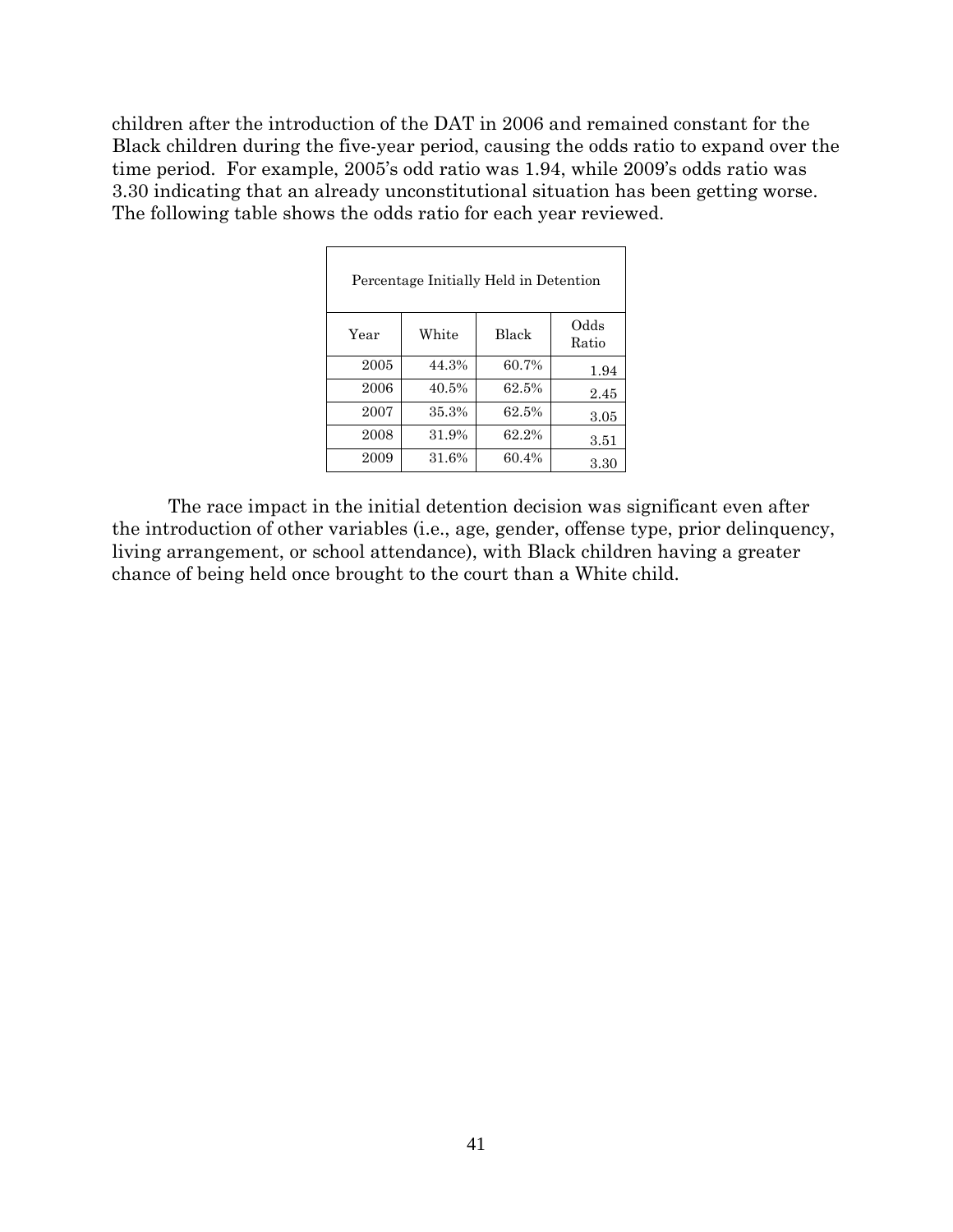| Variables in the               | Significance | Odds  |
|--------------------------------|--------------|-------|
| Equation                       |              | Ratio |
| Older                          | 0.00         | 0.87  |
| Male                           | 0.53         | 1.01  |
| Aggravated                     | 0.00         | 8.47  |
| Special Ed                     | 0.00         | 1.46  |
| Prior Delinquency              | 0.00         | 1.42  |
| Prior A&D Offenses             | 0.08         | 0.92  |
| <b>Prior Status Offenses</b>   | 0.08         | 1.12  |
| Prior Dependency or<br>Neglect | 0.00         | 1.30  |
| Currently In School            | 0.00         | 0.91  |
| Two Parent home                | 0.00         | 1.28  |
| Other living                   | 0.00         | 1.25  |
| arrangements                   |              |       |
| Referral Person crime          | 0.00         | 0.59  |
| Referral Property              | 0.00         | 0.68  |
| crime                          |              |       |
| Referral Conduct               | 0.00         | 1.21  |
| Referral status                | 0.00         | 0.41  |
| Number of charges              | 0.00         | 1.89  |
| Black                          | 0.00         | 2.74  |
| Constant                       | 0.00         | 0.28  |

#### **Logistic Regression: Initially Held in Detention**

In essence, we found that the effect of race on the detention decision cannot be explained by other measurable factors and, therefore, the initial detention decision has a discriminatory impact on Black children.

### **4. Black Children are More Likely to be Recommended for Transfer Hearings to Adult Criminal Court than White Children in Shelby County**

The case analysis shows that, of the children whose matters were not resolved by dismissal or through a warning or counseling, Black children were more likely to be recommended for a transfer hearing than White children. Moreover, the higher odds of a Black child being subject to a recommendation for transfer were not explained by the introduction of other variables. As described more fully in the due process section, a juvenile transfer proceeding is a proceeding in which the juvenile court determines whether to waive its jurisdiction and transfer the matter to criminal court for the child to be tried as an adult. In Kent, 383 U.S. 541, the Supreme Court mandated the basic due process requirements applicable to transfer hearings: (1) the right to a hearing; (2) the right to be represented by counsel at the hearing; (3) the right of counsel to have access to the evidence to be considered by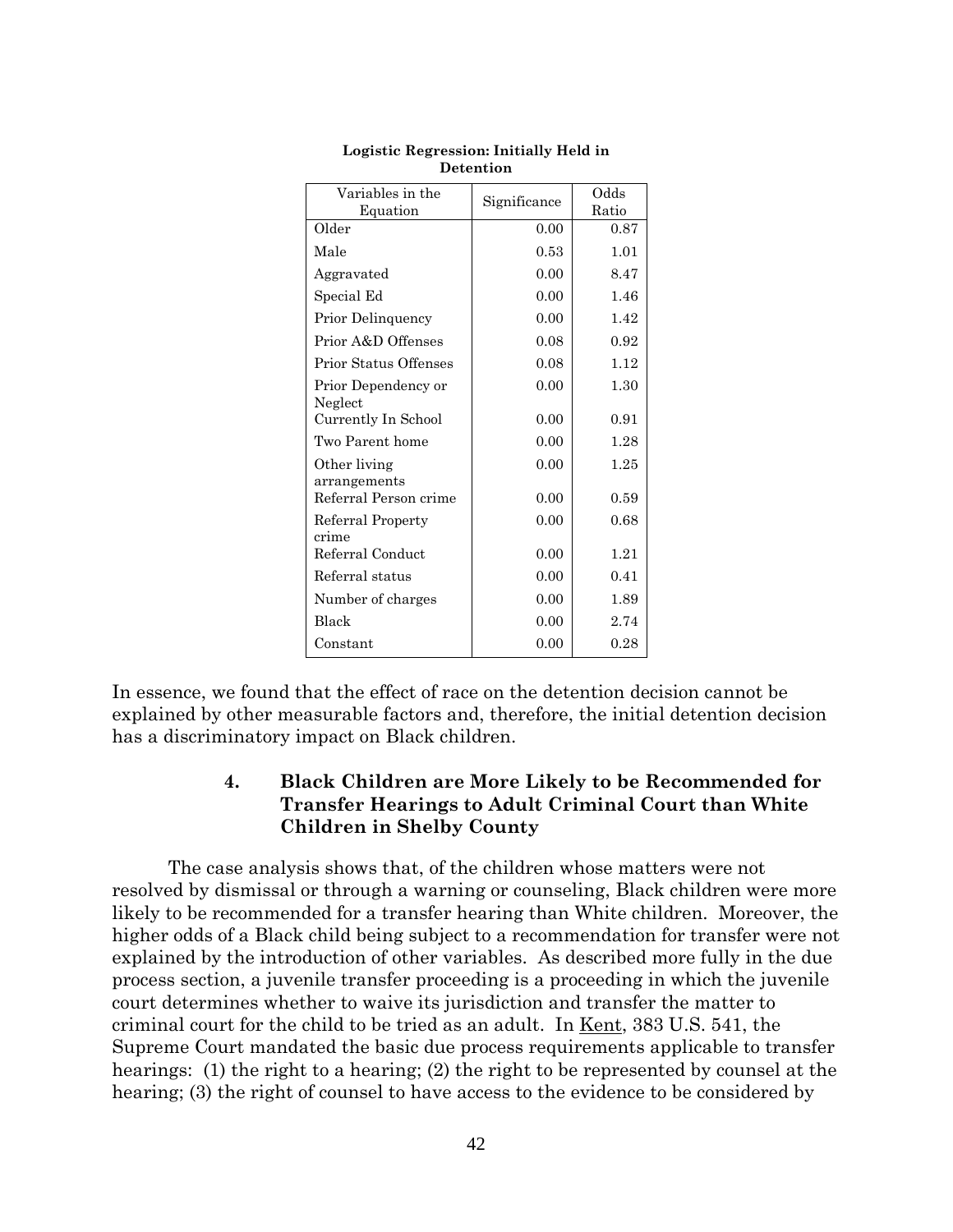the juvenile court in determining transfer; and (4) the right to have the juvenile court's determination on the record accompanied by a statement of reasons for transfer. The Tennessee statute, Tenn. Code Ann. § 37-1-134, and the JCMSC court rules, Rule 24, also outline standards for transfer.

In Shelby County, several stakeholders have a role in deciding which cases are suitable for transfer. Before a matter is formally petitioned, however, a JCMSC probation counselor decides whether a child's matter should be addressed in a nonjudicial manner (such as dismissal, referral for social services, or a warning), or should proceed formally. The probation counselor assesses the child's eligibility for diversionary options and services. In many instances, the probation counselor decides what formal charges should be included in the petition, although the DA ultimately certifies those charges. Once the matter is formally placed on the docket, the DA may seek a transfer hearing. The Magistrate makes the ultimate decision on whether a child's case should be transferred to the adult court following a hearing on the legal grounds and the social factors supporting or militating against transfer. In doing so, the Magistrate determines not only whether reasonable grounds exist to believe that a child has committed the delinquent act, but also whether the child may be appropriately treated in the juvenile system. As discussed in our due process section, we found that Magistrates often failed to adequately protect the children's due process rights during the transfer hearings. Our case analysis shows that Black children are more likely to be considered for transfer proceedings, regardless of having many of the same case attributes and social circumstances as White children. Black children with similar legal and social factors as their White counterparts received different, more harmful, outcomes based on their race. This is impermissible. Farm Labor, 308 F.3d at 533-34.

We found that Black children in JCMSC have a greater chance of being considered for transfer to the criminal court than white children and, following the inadequate transfer hearings discussed in the due process section, they have a substantially higher chance of having their case actually transferred to the criminal court. During the period reviewed, 2005 through 2009, 1051 children (1002 Black children and 49 White children) in the analysis parameters were recommended for a transfer proceeding and 1041 (99 percent) children were actually transferred to the adult court following a hearing.<sup>[40](#page-44-0)</sup> Black children accounted for 994, 95.5 percent, of the 1041 children transferred to adult court. There has been some decrease in the odds ratio over the five-year period, because there was an increase in the number of

<span id="page-44-0"></span> $^{40}$  At the outset of the analysis, there were 66,300 children referred to the court during the five-year review period. This number includes 56,881 Black children and 9,419 White children.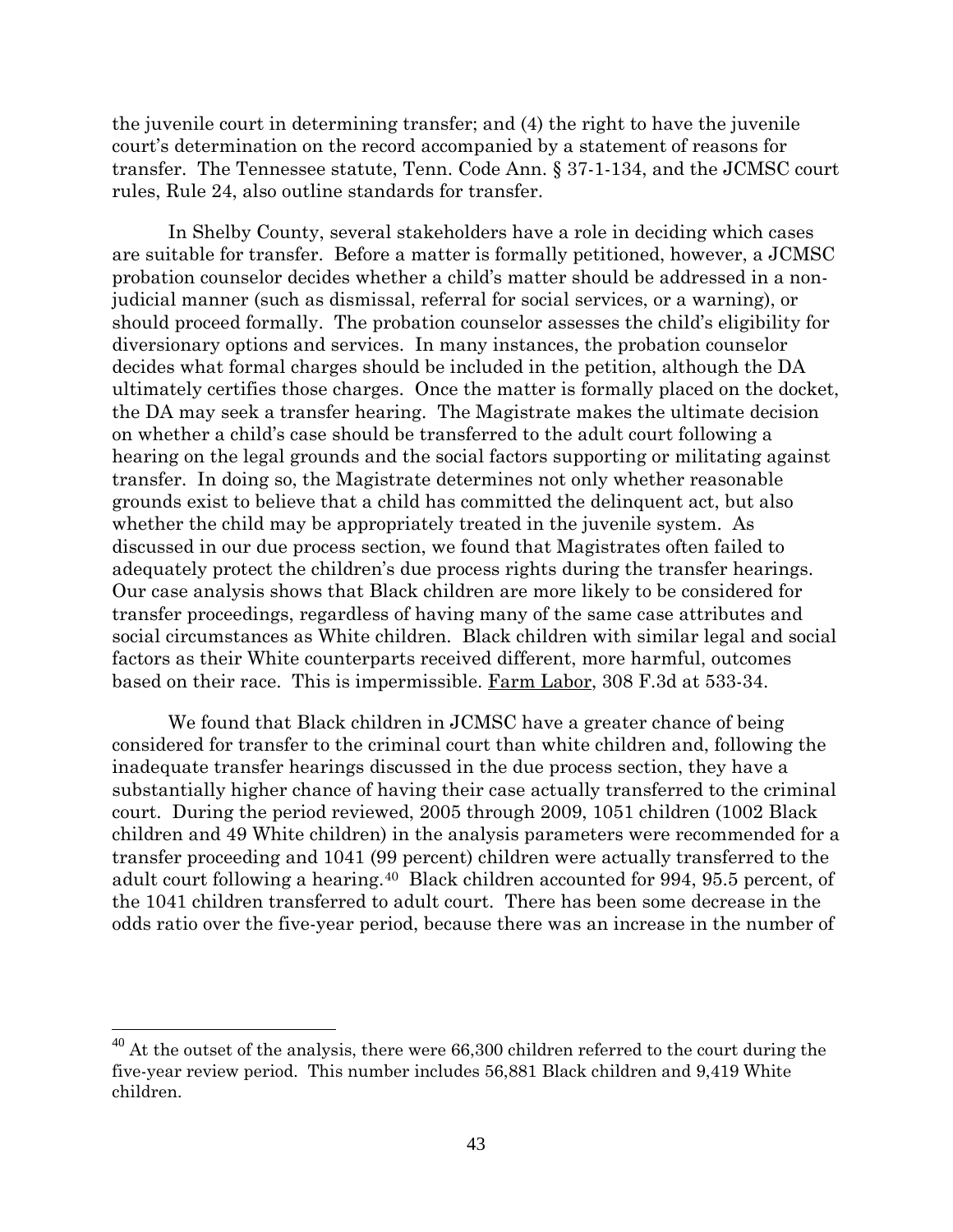White children considered in 2009, not because there was a decrease in the rate of Black children being considered for transfer.[41](#page-45-0)

| Percentage considered for adult transfer, of cases<br>not resolved by dismissal or warning |       |         |               |  |  |  |
|--------------------------------------------------------------------------------------------|-------|---------|---------------|--|--|--|
| Year                                                                                       | White | Black   | Odds<br>Ratio |  |  |  |
| 2005                                                                                       | 2.7%  | 5.9%    | 2.26          |  |  |  |
| 2006                                                                                       | 1.4%  | 5.1%    | 3.78          |  |  |  |
| 2007                                                                                       | 1.8%  | $6.1\%$ | 3.54          |  |  |  |
| 2008                                                                                       | 7.0%  | 8.8%    | 1.28          |  |  |  |
| 2009                                                                                       | 5.7%  | 8.6%    | 1.56          |  |  |  |

The large disparity in transfer between Black and White children was not removed by the introduction of other variables. While the analysis showed that aggravated offenses, multiple charges, and prior adjudications influenced the decision to seek transfers, those variables did not remove the impact of race. Before introducing the legal and social variables, the odds ratio associated with race was 2.07, that is, a Black child was more than twice as likely as a White child to be recommended for transfer proceedings. After introducing the variables, the odds ratio associated with race was only slightly reduced to 2.02.

<span id="page-45-0"></span><sup>&</sup>lt;sup>41</sup> This trend appeared to be reversing in 2010, with fewer White children being referred for transfer. As such, Black children had almost double the odds ratio (1.76) of being recommended for transfer in 2010.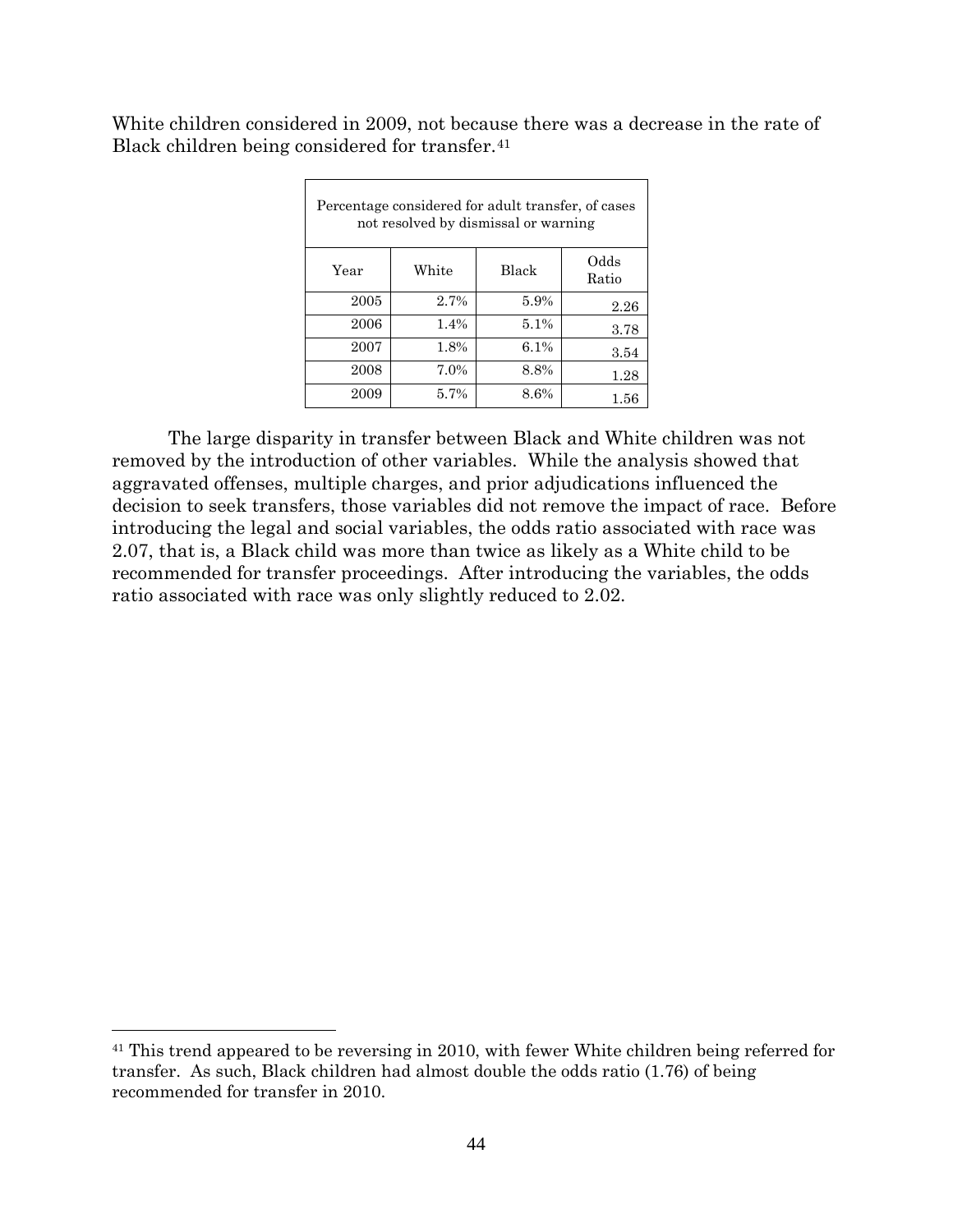| Logistic regression to predict adult transfer consideration among cases that<br>were not dismissed or released with warning, 2005-2009 |              |            |  |
|----------------------------------------------------------------------------------------------------------------------------------------|--------------|------------|--|
| Variable                                                                                                                               | Significance | Odds Ratio |  |
| Older                                                                                                                                  | .000         | 9.118      |  |
| Male                                                                                                                                   | .000         | 4.186      |  |
| Aggravated                                                                                                                             | .000         | 6.384      |  |
| Special Ed                                                                                                                             | .000         | .483       |  |
| Prior Delinquency                                                                                                                      | .000         | 1.870      |  |
| Prior A&D Offenses                                                                                                                     | .507         | 1.077      |  |
| Prior Status Offenses                                                                                                                  | .072         | 1.399      |  |
| Prior Dependency or Neglect                                                                                                            | .498         | 1.072      |  |
| Currently In School                                                                                                                    | .000         | .309       |  |
| Two Parent home                                                                                                                        | .679         | 1.046      |  |
| Other living arrangements                                                                                                              | .746         | 1.039      |  |
| Referral Person crime                                                                                                                  | .000         | 1.900      |  |
| Referral Property crime                                                                                                                | .000         | .470       |  |
| Referral Conduct                                                                                                                       | .104         | .843       |  |
| Referral status                                                                                                                        | .004         | .465       |  |
| Number of charges                                                                                                                      | .000         | 1.489      |  |
| Black                                                                                                                                  | .000         | 2.020      |  |
| Constant                                                                                                                               | .000         | .001       |  |

The disparity in transfer rates for Black children is especially problematic because the consequences of transferring a juvenile to the adult court are significant. Transfer removes the child from the rehabilitative juvenile system and subjects the child to the adult criminal system. Children who are adjudicated in the adult system have been shown to reoffend and continue antisocial behavior more frequently. See Carol A. Schubert et al., Predicting Outcomes for Youth Transferred to Adult Court, 34 Law & Hum. Behav. 460, 471 (2010)(finding that the majority (77 percent) of study group, adolescents whose matters had been transferred to the adult court, were either rearrested or resumed antisocial behaviors). Moreover, children considered for transfer may be more inclined to plead guilty in order to avoid the potentially serious consequences of trial in the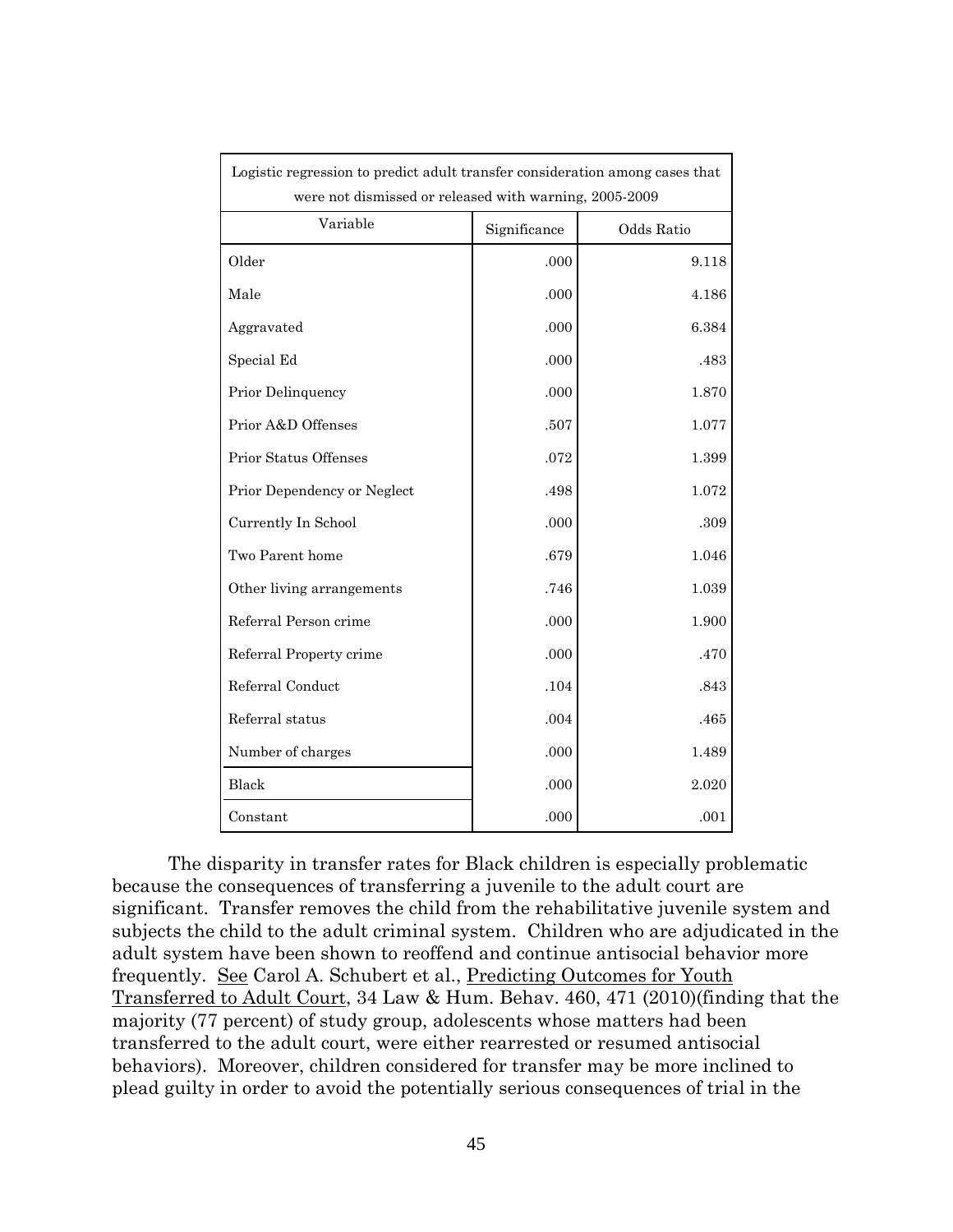adult system. See e.g. Robert E. Shepherd, Jr., Plea Bargaining in Juvenile Court, 23 Crim. Jus. 61 (2008) (discussing the importance of plea bargaining to avoid more serious consequences such as transfer to adult court).

The higher odds ratio of transferring Black children in JCMSC cannot be explained by factors other than race. Even after accounting for the types of offenses, prior offenses, age, gender, and a number of other factors that could have arguably reduced the impact of race, race still shows up as a statistically significant factor in the decision to recommend a child's case for transfer and to transfer the child's matter to criminal court. Children are being treated differently in JCMSC based on race. This violates the Equal Protection rights of the children appearing before the court. U.S. v. Jones, 159 F.3d at 977; Farm Labor, 308 F.3d at 534. For the same reasons, it also violates Title VI and its implementing regulation prohibiting "methods of administration which have the effect of subjecting individuals to discrimination because of their race." 28 C.F.R. § 42.104 (b)(2).

## **IV. PRACTICES THAT CONTRIBUTE TO DUE PROCESS AND EQUAL PROTECTION VIOLATIONS**

Many factors contribute to the due process and equal protection violations discussed in this report. Unless reformed, these factors will further contribute to a pattern or practice of unconstitutional conduct.

### **A. Fundamental Misunderstandings About JCMSC's Purpose and Players**

A number of stakeholders have a fundamental misunderstanding about the purpose of juvenile court and the roles and responsibilities of its participants. Misunderstandings about the role of defense counsel seem particularly acute. Several JCMSC staff also expressed resistance to the idea that JCMSC would be stronger overall with a more adversarial system. This misunderstanding and resistance, if allowed to continue, could frustrate JCMSC's efforts to fully comply with <u>Gault</u>. We discuss each one of these problems in turn below.

## **1. Adversarial Testing of Facts in Juvenile Court**

During our 2010 inspection, we suggested that JCMSC could benefit from a more vigorous adversarial testing of the facts in juvenile delinquency cases. During our 2011 tour, however, court officials expressed concern that adversarial testing would result in less civil interactions in the court. Our suggestion was meant to convey the importance of due process and is fully consistent with JCMSC's mandate to "[p]rovide a simple judicial procedure…in which the parties are assured a fair hearing and their constitutional and other legal rights recognized and enforced." Tenn. Code Ann. § 37-1-101 (a)(4). In short, it means that JCMSC should embrace more of the due process protections the Supreme Court set out in Gault, not that JCMSC should operate exactly as an adult criminal court.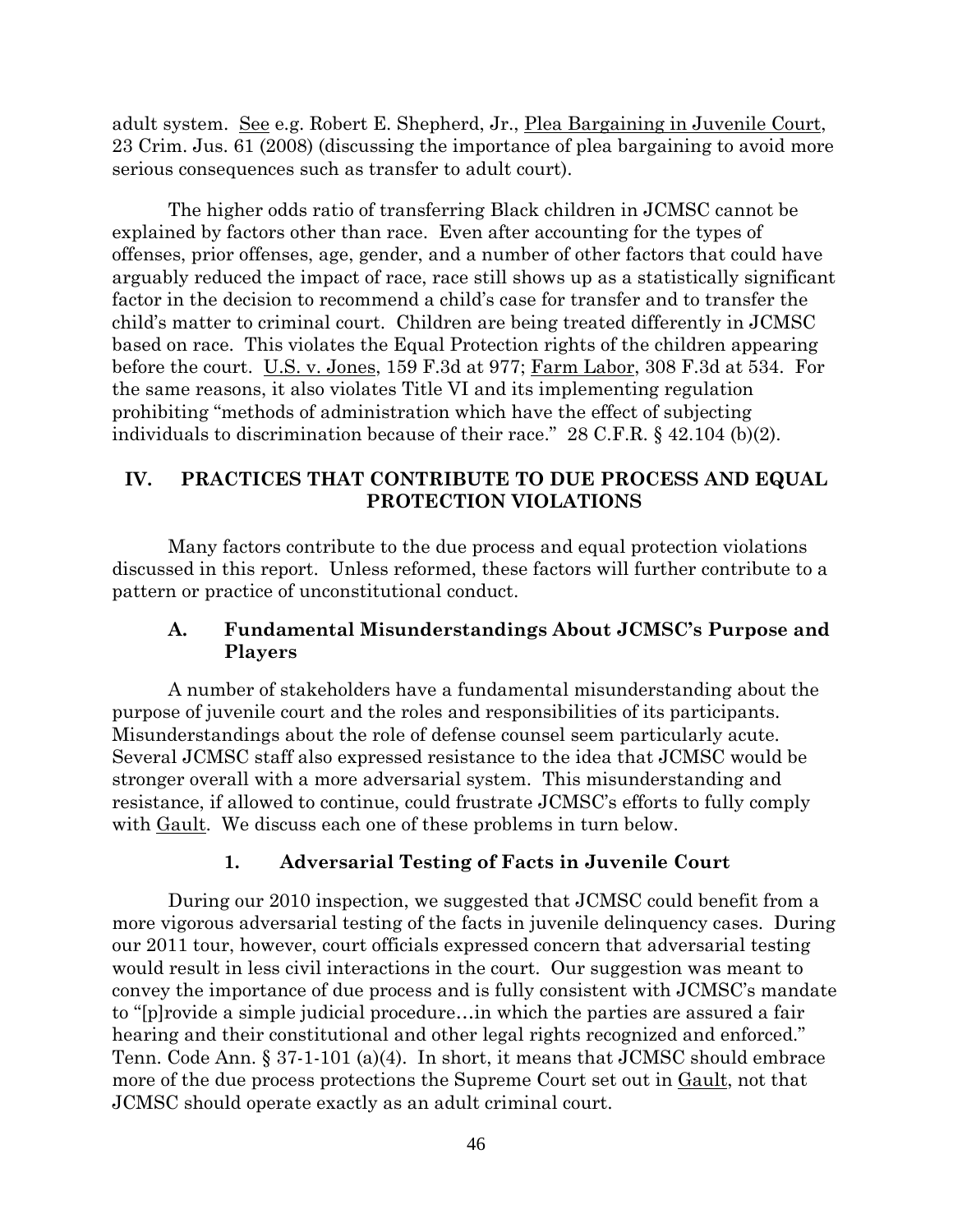Adversarial testing occurs when there is a sufficiently rigorous challenging of the state's evidence to ensure due process at the probable cause hearing and trial. Adversarial testing of the evidence should not erode cordiality and collegiality in the courtroom. If it does, then JCMSC should address this problem by training court staff on the different roles and responsibilities of all players in the juvenile court process.

### **2. The Role of Defense Counsel**

Defense attorneys play a central role in the proceedings. A Juvenile Defender ("JD" or "defender") is the sole participant responsible for advancing the interest or position the child articulates. [42](#page-48-0) Unlike probation officers, psychiatrists and others, the defense counsel must protect the youth's expressed interest and cannot supplant it with his or her judgment about what is in the youth's best interest. Vigorous advocacy by defense counsel ensures that the youth's voice is heard in the process and a fair, just and appropriate result is achieved.

Notably, there appears to be some confusion on this point expressed by several employees of JCMSC, including Magistrates, as evidenced by an exchange during a detention hearing for R.R., a child arrested for allegedly assaulting her mother. Because R.R.'s mother did not attend the hearing, the Magistrate made a referral to the Department of Children's Services and appointed a guardian for R.R in addition to a JD. The Magistrate advised R.R. that "if you have any issues you can talk to your attorney, or you can talk to [guardian] about this matter and they'll work together on your best interest, okay?" However, this misstates the JD's role. While the attorney appointed as guardian is charged with working in R.R.'s best interests, the JD's responsibility is to advocate for R.R.'s express interest, which could differ from her best interest. Indeed, the defender is the only professional in a juvenile's case whose principal duty is to serve as the child's voice in the proceedings. [43](#page-48-1)

<span id="page-48-0"></span> $\overline{a}$ <sup>42</sup> National Council of Juvenile and Family Court Judges, "Juvenile Delinquency Guidelines: Improving Court Practice in Juvenile Delinquency Cases" (2005), http://www.ncjfcj.org/content/blogcategory/346/411/. The Guidelines recommend that an attorney for the child in a juvenile proceeding should "[b]e an advocate, zealously asserting the client's position under the rules of the adversary system." See also, Tennessee Rules of Professional Conduct R. 1.3: Diligence (2011), [www.tba.org/ethics/2011\\_TRPC.pdf](http://www.tba.org/ethics/2011_TRPC.pdf) (stating that a "lawyer must … act with commitment and dedication to the interests of the client and with zeal in advocacy upon the client's behalf.")

<span id="page-48-1"></span><sup>43</sup> See generally, Kris Henning, *Loyalty, Paternalism, and Rights: Client Counseling Theory and the Role of Child's Counsel in Delinquency Cases*, 81 Notre Dame L. Rev. 245 (2005).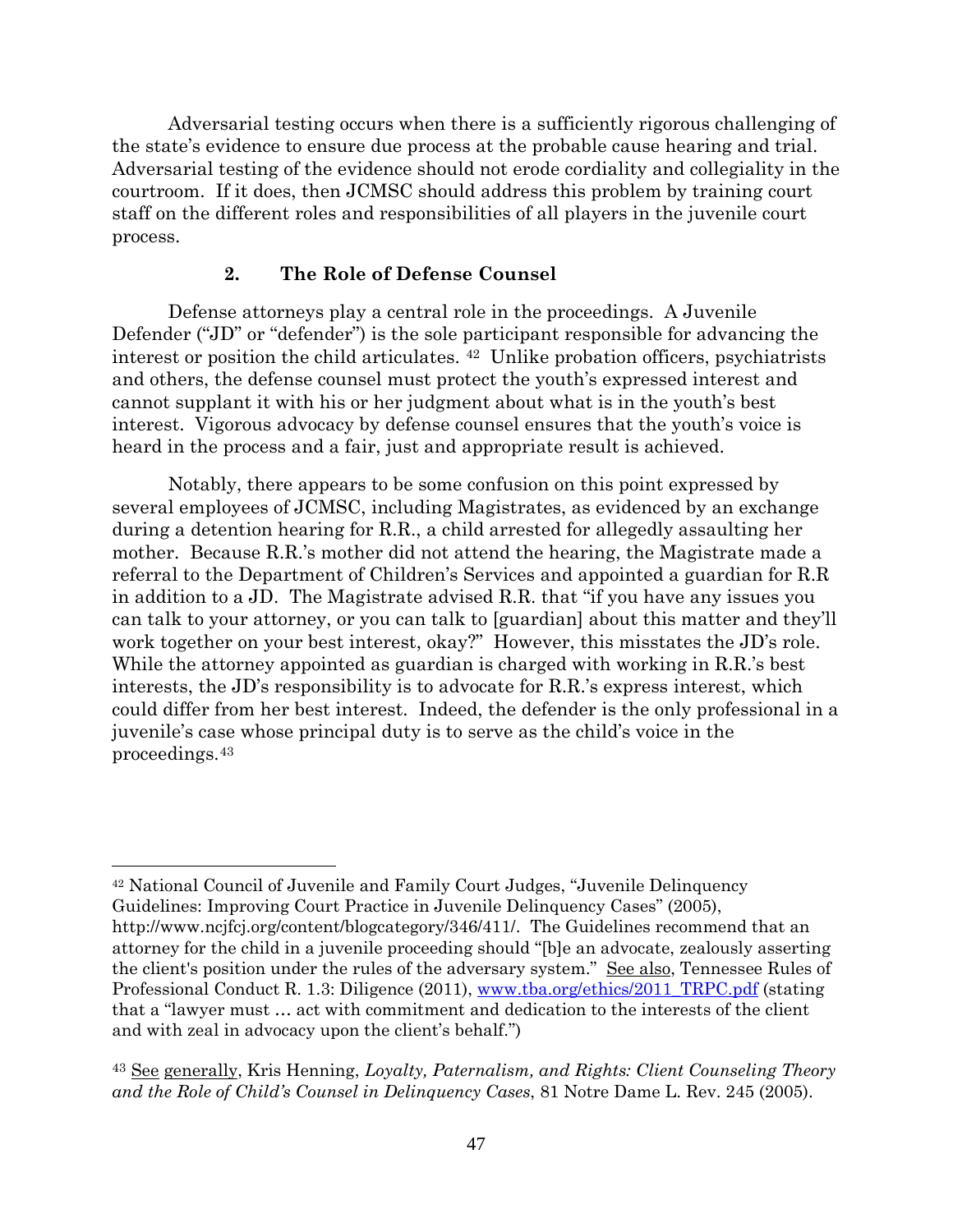## **B. Juvenile Defenders**

Against the backdrop of a court culture that frequently discourages an adversarial testing of facts for children and misinterprets the proper role of defense counsel, the Juvenile Defenders in JCMSC are challenged to meet ethical and professional obligations to their clients. Although we observed several defenders who are experienced and engaged advocates,<sup>[44](#page-49-0)</sup> we also found some instances where defense attorneys failed in their duties to be competent and zealous advocates.

The following examples from hearings demonstrate problematic practices by defense counsel: [45](#page-49-1)

- As noted above, in an adjudicatory hearing, the ADA called juvenile E.E. to testify at his own adjudicatory hearing. E.E.'s defense attorney did not object to this highly unusual step and was therefore complicit in allowing E.E.'s privilege against self-incrimination to be violated.
- At a transfer hearing for A.A., discussed previously, the Magistrate had not yet announced a decision about whether to transfer A.A. to adult criminal court. But during the defense attorney's argument against waiver, the Magistrate asked the attorney whether A.A. admitted guilt. The defense attorney readily acknowledged that A.A. "admitted full responsibility on these charges." In this case, A.A. should have had a full hearing on the transfer issue, where the Magistrate would have been required to find "reasonable grounds to believe that A.A. committed the delinquent act as alleged" in order to transfer A.A. See Tenn. Code Ann.  $\S 37-1-134$  (a)(4)(A). By admitting A.A.'s guilt on this crucial issue, the JD helped the ADA make the case against his client.
- In a transfer hearing for P.P., the defense attorney began the hearing by stipulating that P.P. "was found with the property, was legally detained [and] that he gave a statement freely and voluntarily." Instead of insisting that the court follow mandatory transfer procedures, the JD suggested that the court skip live testimony, which would have been crucial for discovery purposes.

<span id="page-49-0"></span> $\overline{a}$ <sup>44</sup> We were pleased to learn that JCMSC arranged for the Chief Juvenile Defender to attend a national training for juvenile defense attorneys in 2010.

<span id="page-49-1"></span><sup>45</sup> We recognize that defense attorneys have discretion to make strategic decisions about their cases, and that defense attorneys may have chosen a course of action based on a privileged communication with their client. However, the decisions included here were detrimental to the client's position and are so far out of the norm for defense practice that we have presumed that the client did not consent to or request these strategies.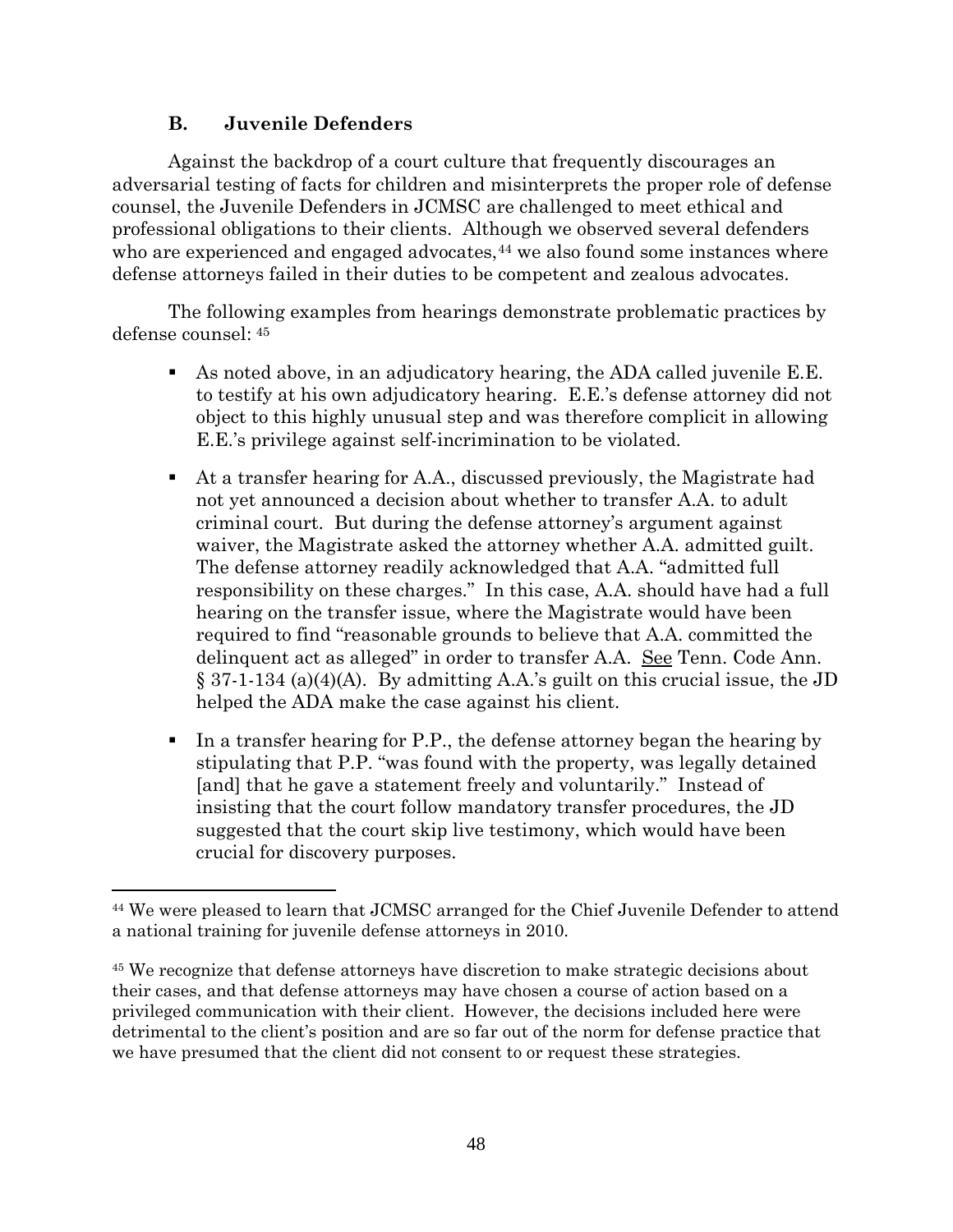In  $Q.Q.'s$  transfer hearing, the defense attorney stipulated to the government's evidence against Q.Q. The defense attorney did not insist that the prosecutor present evidence in support of transfer, thereby giving up the opportunity to cross-examine the government's witnesses.

The defense provided to juveniles in JCMSC could be enhanced if JDs were more proactive in asserting their client's rights throughout the proceedings. During our observations of detention hearings, we rarely, if ever, saw JDs assert their client's rights under the Fifth or Sixth amendments at the detention hearing. The Fifth Amendment assertion must be explicit and specific. Defenders should specifically invoke the Fifth Amendment right to counsel "in this and all future proceedings" at presentment or arraignment in an effort to protect the child against police contact about any case for which the defendant is in custody. See McNeil v. Wisconsin, 501 US 171, 184 (1991). Although there is some debate whether this invocation by counsel at the arraignment will constitute a valid assertion of the Fifth Amendment right to be free from custodial interrogation with regard to offenses that are not yet charged, it is still a good practice for JDs to adopt. The Sixth Amendment right is offense specific. Id. at 175. JDs should, at minimum, invoke the Sixth Amendment right to counsel for the offenses presently before the court.

During stakeholder interviews, we learned that JDs do not consistently request discovery from ADAs. Tennessee's court rules regarding discovery require JDs to have access to the same type of discovery that a defense attorney would receive in adult criminal court. Tenn. R. Juv. P. 25 (providing that "each juvenile court shall ensure that the parties in delinquent and unruly proceedings in juvenile court have access to information which would be available in criminal court…"). As a standard practice, JDs should request discovery in every case, not just in those cases that they feel have trial potential. Discovery is a crucial part of a case's investigative stage as it can inform and/or direct the defense strategy[.46](#page-50-0)

From court observations and in transcripts, it was clear that the majority of JDs did not challenge probable cause when the government moved to detain their clients, even when seemingly viable arguments were available, such as self-defense or mis-identification. In fact, many JDs made statements indicating that they felt that the facts of the case — which are crucial to probable cause determinations were off limits to them at the probable cause portion of the detention hearing. We observed an example of a failure to zealously challenge probable cause in a case of a child charged with gun possession and burglary. Before the arrest, the child was

<span id="page-50-0"></span><sup>&</sup>lt;sup>46</sup> National Council of Juvenile and Family Court Judges, supra note 15, at 31 (stating that defense attorneys should "[a]ctively pursue discovery from the prosecutor under informal procedures, court rule, and motions practice as appropriate. Effective representation of the client's interests is frustrated when counsel for the youth is ignorant of information contained in discovery materials.").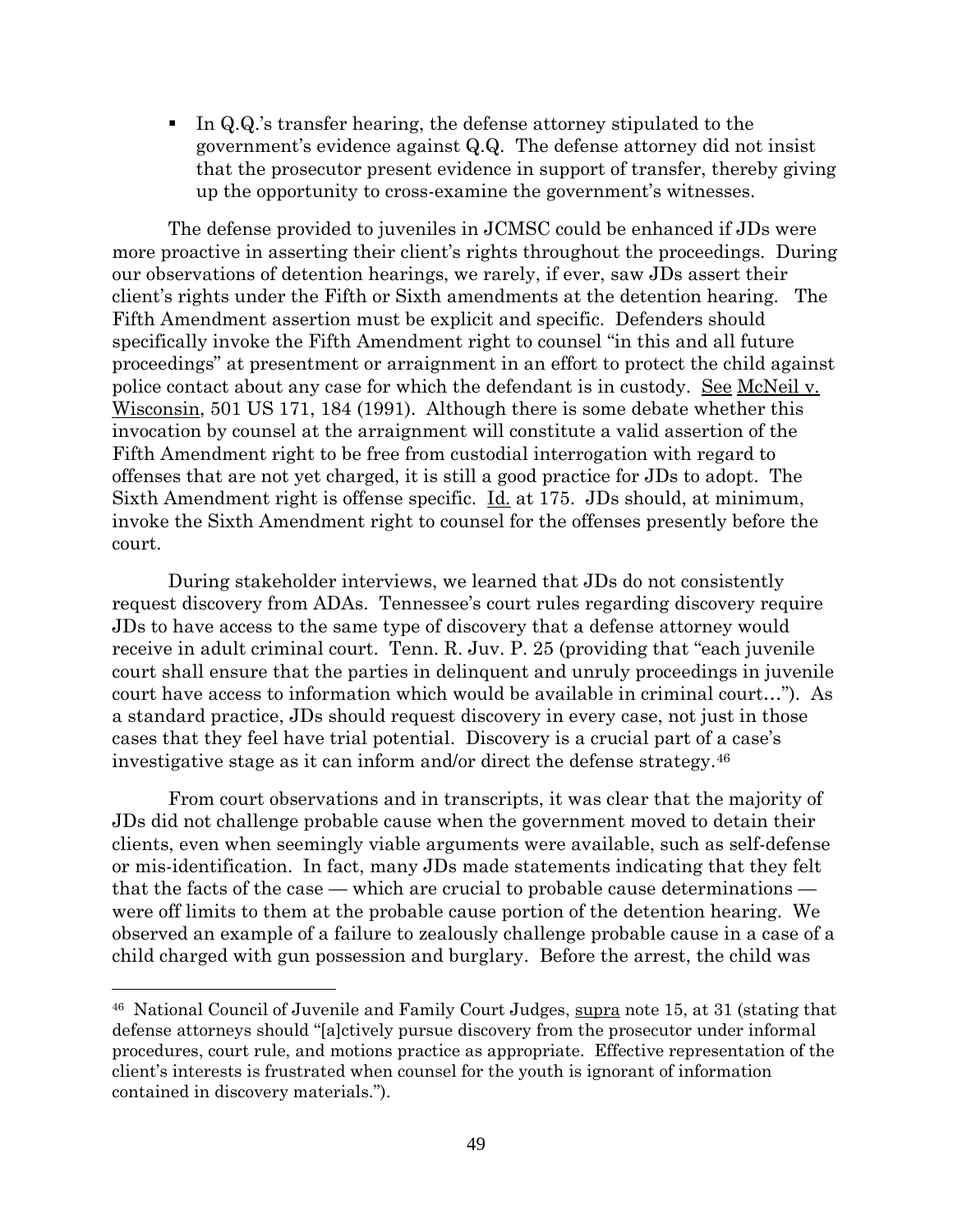riding in a car with three or four adult men. The police discovered the gun in the child's purse. There was video of the adult males committing the crime but not of the child. Available arguments against probable cause included whether the child knew a gun was in her purse, whether she was actively involved in the alleged crime, or whether she was under duress from the adult males in the car. The JD did not assert any potential arguments against probable cause.

We were encouraged to hear during our second visit that probation officers have begun inviting JDs to probation conferences. It is difficult to determine how frequently this occurs. JDs can ensure that their clients have representation at probation conferences by requesting that the probation officers invite them to meetings. Once informed of the meeting, the JD should make it a priority to attend in order to advise the child about options presented by the probation officer, including ensuring that the child understands all the conditions of any diversion program offered.

It was clear from our inspection and interviews that appeals and written motions by defense counsel are rare in JCMSC. In our review of court files, we observed one written motion to suppress evidence. One defender informed us that oral motions, as a strategic choice, are more common than written ones. During interviews, stakeholders acknowledged that appeals are practically non-existent at JCMSC. In a promising sign, it appears that JDs do request rehearings of detention decisions approximately one to four times per week. Overall, JDs should be more proactive in pursuing appeals and filing motions to suppress evidence when there is a basis to do so.

Finally, we are concerned about the structure of Juvenile Defender's Office ("JDO"). The JDO is not an independent agency, nor is it affiliated with the county public defender's office. Instead, JCMSC operates it entirely, and the Chief Juvenile Defender is appointed by, and reports directly to, the Juvenile Court Judge. This organizational structure, while not unconstitutional *per se*, creates an apparent conflict of interest, as a juvenile defender must balance the duty of representing the child client with the inherent duty of loyalty to his or her employer. National standards for public defender systems strongly encourage independence from the judiciary to avoid conflicts of interest and judicial interference.[47](#page-51-0)

<span id="page-51-0"></span><sup>47</sup> American Bar Association, "Criminal Justice Section Standards, Providing Defense Services", Standard 5-1.3 (1992) http://www.americanbar.org/publications/ criminal\_justice\_section\_archive/crimjust\_standards\_defsvcs\_blk.html ("The [legal representation] plan and the lawyers serving under it should be free from political influence and should be subject to judicial supervision only in the same manner and to the same extent as are lawyers in private practice."); See also James R. Neuhard & Scott Wallace, "The Ten Commandments of Public Defense Delivery Systems," National Legal Aid and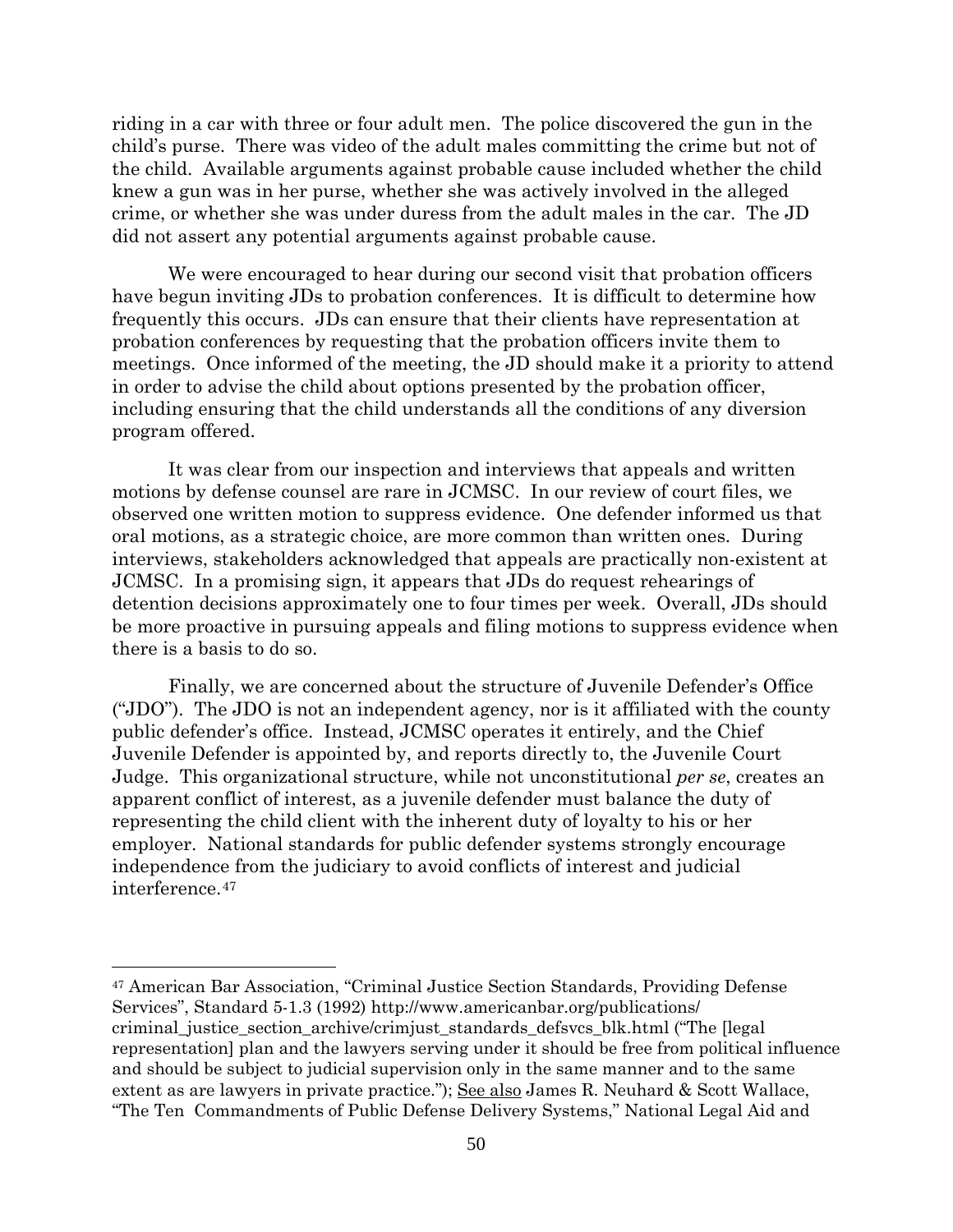### **C. Other Recommendations**

In addition to our concerns about misunderstandings about the function and professional roles within the juvenile court, we had other concerns about practices within the Juvenile Court. These practices do not directly violate the Constitution, but if left unaddressed, they could undermine JCMSC's efforts to provide due process protections for juveniles in a consistent manner.

## **1. Increase Time Assistant District Attorneys and Juvenile Defenders Have to Prepare for Detention and Probable Cause Hearings**

We were encouraged to see, after our 2010 visit, that JCMSC made changes to the case assignment process. Previously, the JDO appointed one to two attorneys to cover all of the detention hearings for a particular day. The appointments occurred just moments before the detention hearings began. JCMSC restructured the appointment process so that each defender is appointed to represent only one or two children each day. Defenders also receive the arrest tickets approximately 45 minutes before the detention hearings begin, rather than minutes before the hearing. These changes show considerable improvement in the JDs' access to information and time to prepare for detention hearings. Because defenders have fewer clients each day, they can follow-up with prosecutors about discovery and with probation officers about conferences more quickly.

But JCMSC has the opportunity to provide JDs even more time to prepare for hearings. Under the current court schedule, detention hearings occur each weekday at 1:00 pm, and JDs receive arrest tickets at approximately 12:15 pm. However, the intake staff completes paperwork for most of the detention hearings scheduled for a particular afternoon before 12:15 pm. Children arrested anytime between 10:30 am on Day 1 and 10:30 am on Day 2 will have their detention hearing the afternoon of Day 2. This means there is a 24-hour window prior to the detention hearing in which arrest tickets are being delivered to the detention center. Arrest tickets generated after 10:30 am on Day 1 should be distributed to the JDO and the DA early in the morning on Day 2. This would allow defenders and ADAs to get paperwork the morning of the detention hearing, giving them more time to prepare for the hearing.

# **2. Bond for Juveniles**

The Eighth Amendment states in relevant part, "Excessive bail shall not be required, nor excessive fines imposed…" U.S. Const. amend. XIII. The amount of bail should not be arbitrary or punitive, but rather an amount that will reasonably ensure the child's appearance, as is required in Tennessee's criminal statute. See

 $\overline{a}$ Defender Association (2001),

http://www.nlada.org/Defender/Defender\_Standards/Standards\_Attach6.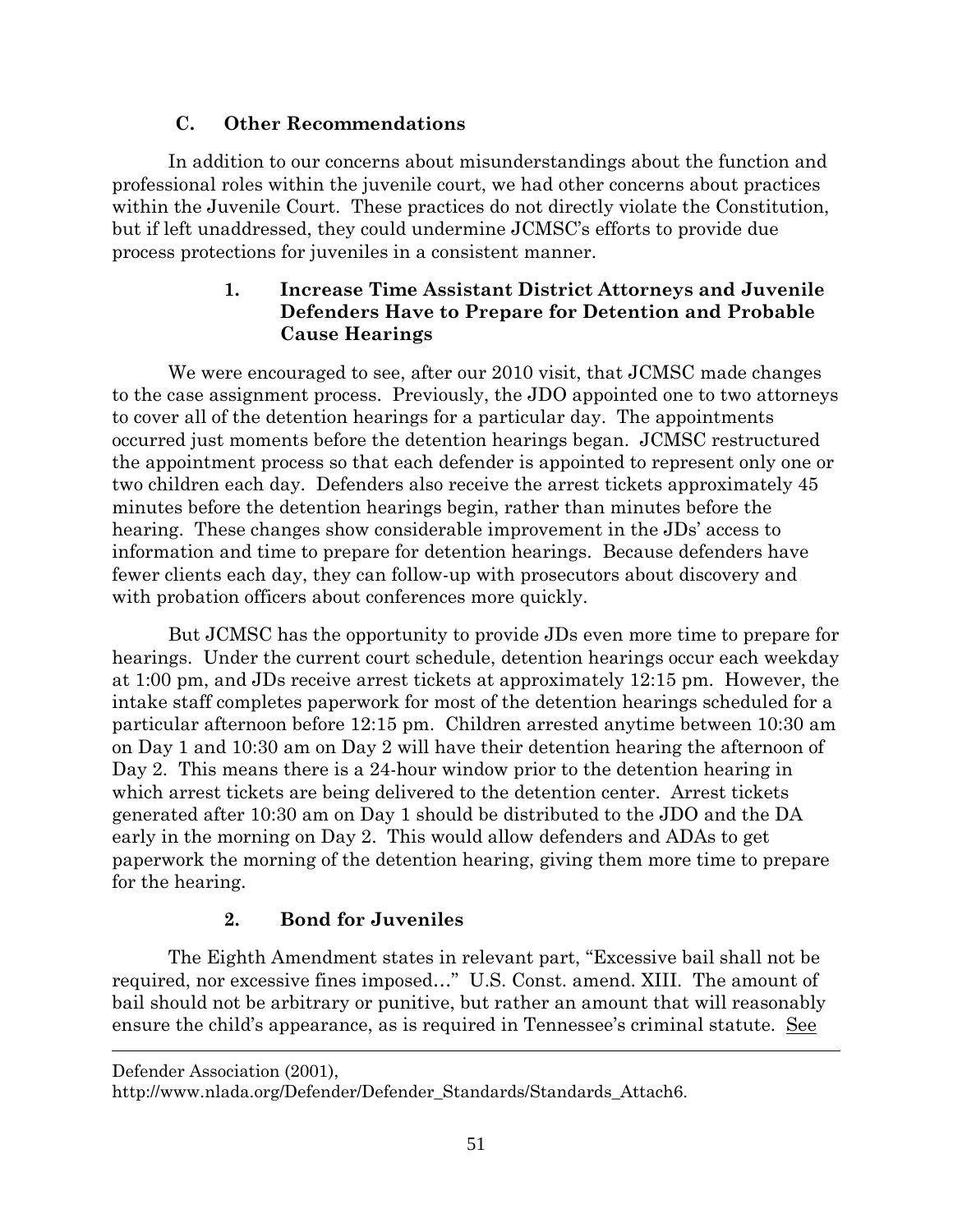Tenn. Code. Ann. § 40-11-118(a) ("Bail shall be set as low as the court determines is necessary to reasonably assure the appearance of the defendant as required.")

In JCMSC, we observed Magistrates frequently setting bond for children at detention hearings. In a number of these hearings, the bond amounts appeared to be excessive, especially for indigent children who qualified for a court-appointed attorney. The Tennessee Code does not specifically address guidelines or limits for Magistrates for the setting of bond at juvenile detention hearings. However, § 37-1- 117(e), allows Magistrates the discretion to "release the child on an appearance bond." From our observations and conversations with stakeholders, we understand that, in practice, Magistrates issue three types of bonds for children: (a) an appearance bond, as mentioned above, where the child is essentially released on his or her own recognizance; (b) a secured bond, where the child (or parent) may post 10% and collateral with a bond company; or (c) an unsecured bond, where the child (or parent) is required to pay the bond if the child fails to appear. Of course, the Magistrate can also detain the child with no bond.

During out 2010 inspection, we were informed that Magistrates typically set bonds between \$250 – \$500. However, in our review of hearings and transcripts, we did not find this to be the case. While some of the bonds did fit into the \$250 – \$500 range, we noted a significant number of times when the Magistrate set unnecessarily high and sometimes unconstitutionally excessive bonds. In one transfer hearing, a child was charged with stealing the rims and tires off of a car. After finding probable cause and transferring the child to adult court, the Magistrate set bond at \$1,000,000. We also observed Magistrates setting bonds ranging from \$1,000 to \$10,000.

We do not suggest here that Magistrates in JCMSC should not be setting bonds; nor do we attempt to suggest what the bond amounts should be. However, a starting point for determining bail amounts should be the Eighth Amendment, which prohibits excessive bail. JCMSC should consider adopting a policy that prevents excessive bonds for children and reasonably assures the child's appearance for court.

#### **3. Plea Colloquy**

The court hearings and transcripts we reviewed demonstrate that Magistrates inconsistently administer plea colloquies for children. Tennessee court rules require Magistrates to make a thorough inquiry of a child before accepting a plea of guilty. Tenn. R. Juv. P. 21. The Magistrate must "address the child personally in open court and inform the child of, and determine that the child understands" several issues, including the nature of the charges, possible dispositional consequences of the admission, the right to plead not guilty, and the right to confront and cross-examine witnesses. Id. The court must also take steps under the rule to ensure that the plea is voluntary. Id. While some Magistrates gave a clear explanation of the rights the child was giving up by pleading guilty,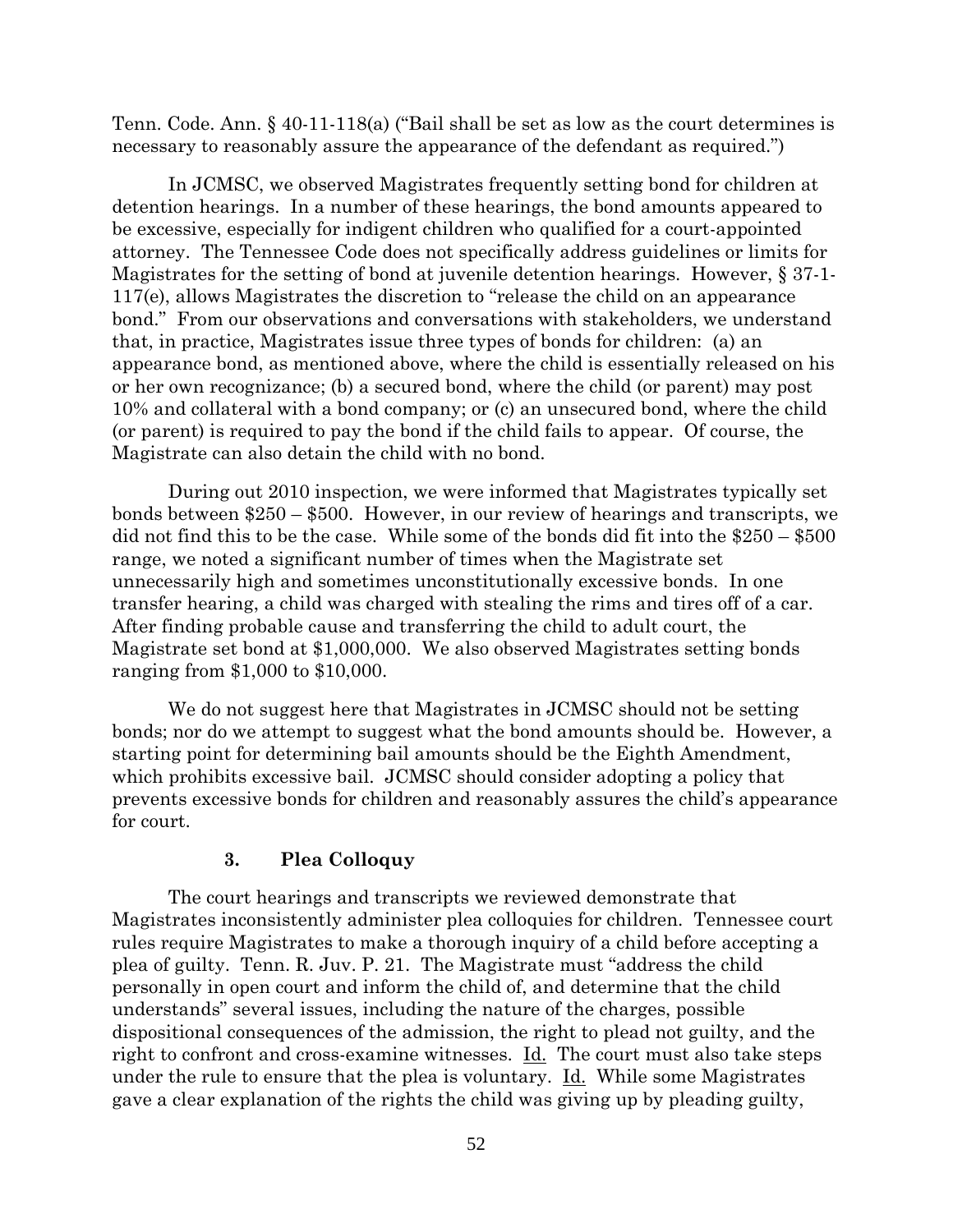others did it cursorily without asking questions to confirm that the child understood the process. At minimum, the Juvenile Court Judge should ensure that all Magistrates comply with the requirements of Rule 21.

#### **4. Confidentiality in Detention Hearings**

During our court observations, we saw that JCMSC closes off hearings for each individual child to the general public. When it is time for a child's case to be heard, the bailiff retrieves any family from the hallway. However, during all of the hearings we observed, court staff allowed children to sit in on one another's hearings. Nothing in the Tennessee statute or Tennessee rules explicitly prohibits this practice. Tennessee Code requires that court records and files, not court proceedings, remain confidential. In particular, Tenn. Code Ann. § 37-1-153 (c) provides, in relevant part, "if a court file or record contains any documents other than petitions and orders, including, but not limited to, a medical report, psychological evaluation or any other document, such document or record shall remain confidential." Court rules allow for open hearings, but give the court discretion to exclude the general public and admit only "those persons having a direct interest in the case." Tenn. R. Juv. P. 27.

Our concern with JCMSC's practice is that allowing non-interested parties to sit in on the hearings essentially makes  $\S 37-1-153$  (c) meaningless. The Magistrates, attorneys, probation officers, parents, and clinicians involved in a child's delinquency hearing frequently discuss sensitive and private information in open court. For example, in a hearing for siblings V.V. and W.W., both children pled guilty to sexual battery. The Magistrate held the disposition hearing immediately after the pleas, where the professionals, including a clinician, discussed both children's treatment needs in open court, in the presence of noninterested parties. In the waiver hearing for O.O., the Magistrate and attorneys discussed O.O.'s traumatic history in open court, including that O.O. had witnessed domestic violence and had been a victim of sexual assault. Allowing one child to be present during another child's hearing is certainly not the same as providing full access to the entire file. But given that Tennessee's statute protects sensitive information like medical records and psychological evaluations, it does not make sense to allow other children to hear the sort of information the confidentiality statute was designed to protect. The best way to prevent the inadvertent release of confidential information is to bar non-interested parties, including other children.

We also observed hearings in 2011 during which a Magistrate made the parents confirm, in open court and under oath, their monthly income and number of dependents. We recognize that this is a necessary step in confirming the child's indigency for purposes of determining eligibility for court-appointed counsel. However, there is no judicially defensible reason to force a parent to share his or her income with his or her child. Moreover, it is not necessary because the Magistrate merely read the information from a form the parents had previously completed. Although this practice does not raise an issue of due process, there is no reason to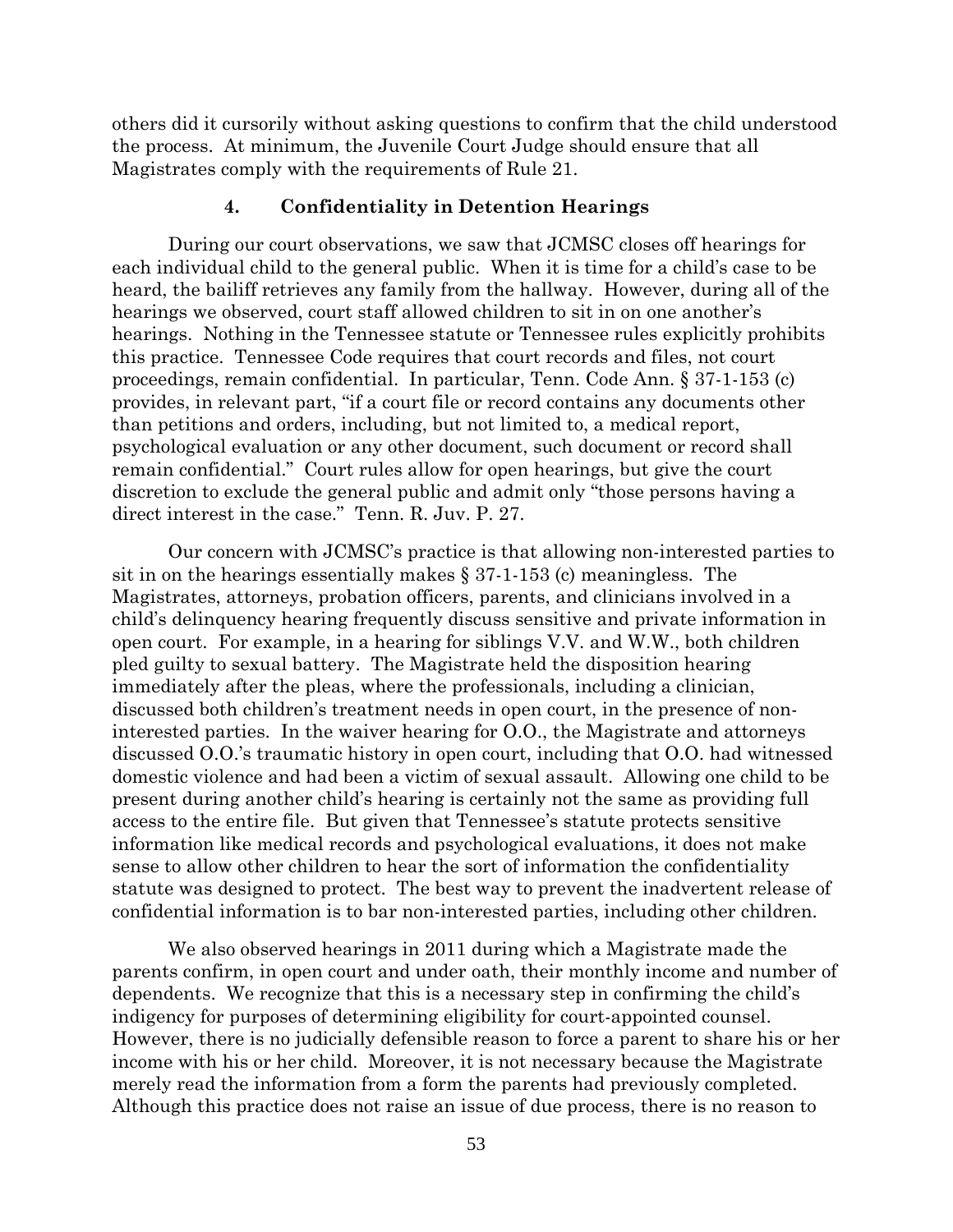continue it. A viable alternative could be for the Magistrate to ask the parent to swear to the information without repeating it out loud. For example, after swearing the parent, the Magistrate could state the following, "I am holding an eligibility form for court-appointed counsel. You have completed this form. This is your signature? Do you agree that everything you say in this form is true and accurate to the best of your knowledge?"

#### **5. Language Access**

During our 2011 inspection, we observed Spanish-speaking children and their parents participating in JCMSC proceedings. Appropriately, JCMSC had a Spanish interpreter available to interpret for parents during two detention hearings. Several stakeholders reported that the interpreter is usually available for afternoon hearings if she is notified in the morning.

However, we also learned that JCMSC issues summons in English only, not Spanish or any other language. With this practice, JCMSC is potentially in violation of Title VI. Recipients of federal financial assistance from DOJ are required by Title VI to provide meaningful access to persons who are limited English proficient. Lau v. Nichols, 414 U.S. 563, 569 (1974). Under Executive Order 13166, each federal agency that extends financial assistance is required to issue guidance explaining the obligations of their recipients to ensure meaningful access by LEP persons to their federally assisted programs and activities. See 65 Fed. Reg. 50,121 (Aug. 16, 2000). The DOJ guidance issued pursuant to this requirement states that recipients of financial assistance from DOJ should undertake "every effort . . . to ensure competent interpretation for [Limited English Proficient ("LEP")] individuals during all hearings, trials, and motions[.]" Guidance to Federal Financial Assistance Recipients Regarding Title VI Prohibition Against National Origin Discrimination Affecting Limited English Proficient Persons, 67 Fed. Reg. 41,455, 41,471 (June 18, 2002)("DOJ Guidance"). The Assistant Attorney General for the Civil Rights Division issued a guidance letter on August 16, 2010, to all Chief Justices and State Court Administrators ("Courts Letter") describing the obligation of state courts under Title VI to provide LEP individuals with meaningful access to court proceedings, notwithstanding any conflicting state or local laws or court rules. The letter also described several practices "that significantly and unreasonably impede, hinder, or restrict participation in court proceedings and access to court operations based upon a person's English language ability," including denying LEP parties access to court interpreters in civil proceedings and charging LEP parties for the cost of interpreter services. Letter from Thomas Perez, Assistant Attorney General, to Chief Justices and State Court Administrators at 2 (August 16, 2010).

JCMSC's failure to provide the summons in Spanish may violate Title VI if its failure to do so discriminates against Spanish-speaking children and their parents on the basis of their national origin or if the this failing has a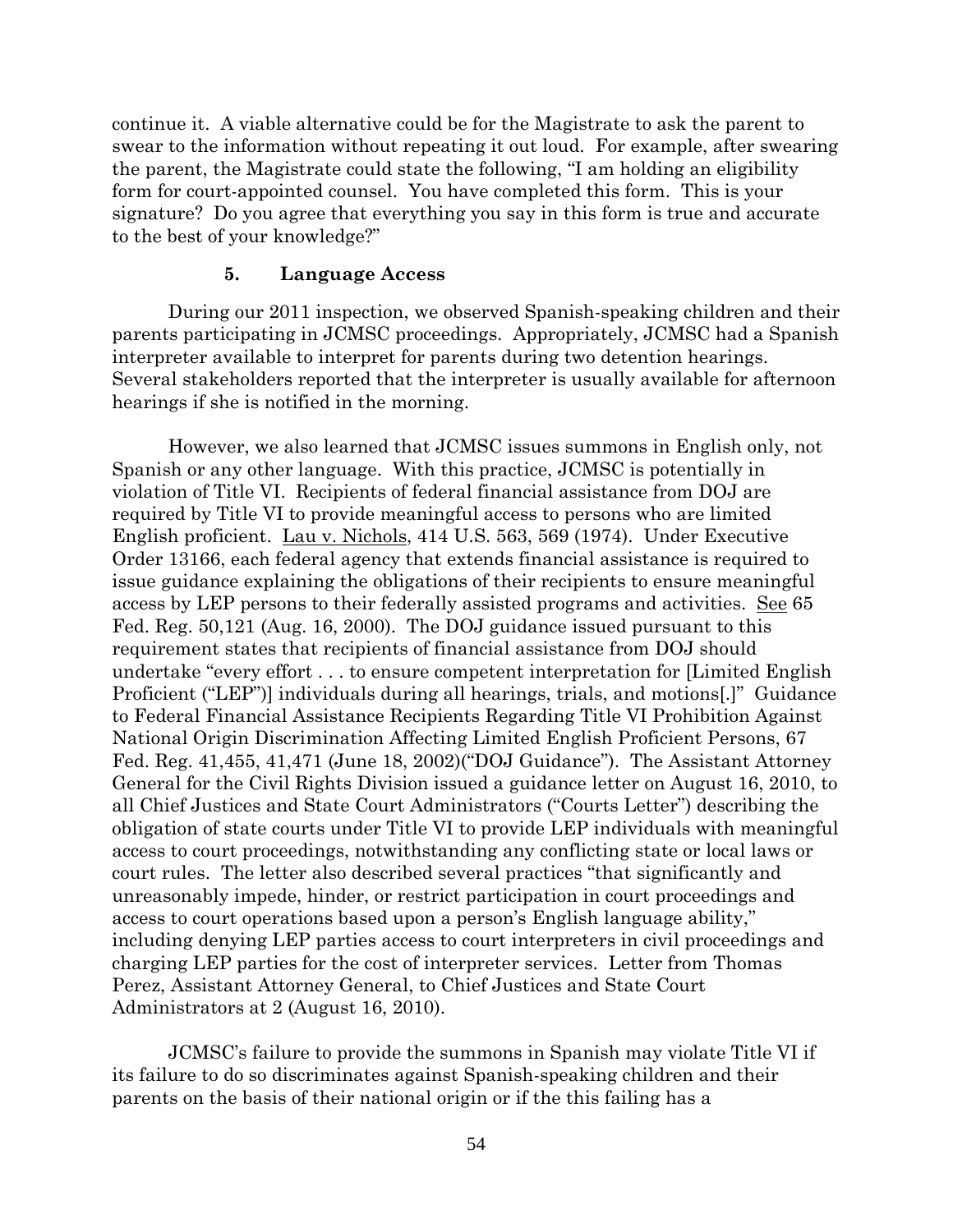discriminatory effect on them. 28 C.F.R. § 42.104(b)(2); *N.Y. Urban League, Inc. v. New York*, 71 F.3d 1031, 1036 (2d Cir. 1995).[48](#page-56-0)

## **6. Restitution**

As with plea colloquies, we observed inconsistencies in Magistrates' handling of restitution amounts. The Tennessee statute is vague on the standard of proof necessary for requiring a child to pay restitution. The statute merely provides that after a finding of delinquency, "the court shall determine if any monetary damages actually resulted from the child's delinquent conduct." Tenn. Code Ann. § 37-1-131. If the court finds in the affirmative, it "shall order the child to make restitution for such damages unless the court further determines that the specific circumstances of the individual case render such restitution  $\ldots$  inappropriate." Id.

In some cases, Magistrates ordered children to pay restitution based on a victim's oral representations and without documentation, as in the following examples:

 U.U. pled guilty to burglary. At the disposition, the victim initially stated that he did not know the value of the items still missing. The Magistrate, ADA, and JD then walked through all the items the victim claimed were still missing, including DVDs, a computer, and a hard drive. At one point in the hearing, the ADA suggested the value of the DVDs. Later in the hearing, the Magistrate asked the victim, "from what is still missing, what have you lost?" The victim replied, "I think one thousand . . . three hundred dollars." After additional discussion and without documentation, the Magistrate arrived at a total restitution amount of \$1,590, and ordered U.U. to pay half, or \$795, to the victim.

Other Magistrates clearly required a higher standard of proof before ordering children to pay restitution as part of disposition. In these cases, Magistrates made sure that the state and the victim provided written documentation to justify the amounts sought in restitution. These Magistrates also provided the JDs an opportunity to meaningfully challenge the restitution amount.

The variety in Magistrates' approaches to restitution demonstrates that they could benefit from clear guidance for restitution at disposition. And the inconsistent approach to restitution for children within JCMSC is even more problematic when compared to the proof required in adult criminal cases. Tennessee law requires that a jury determine the value of the property before

<span id="page-56-0"></span> $\overline{a}$  $^{48}$  The court summons may be deemed a "vital document"; that is, a paper or electronic written document containing information that is critical for accessing a JCMSC program or activity, or a document that is required by law. See Dep't of Justice, Guidance to Federal Financial Assistance Recipients Regarding Title VI Prohibition Against National Origin Discrimination Affecting Limited English Proficient Persons, 67 Fed. Reg. 41,455, 41, 463 (June 18, 2002).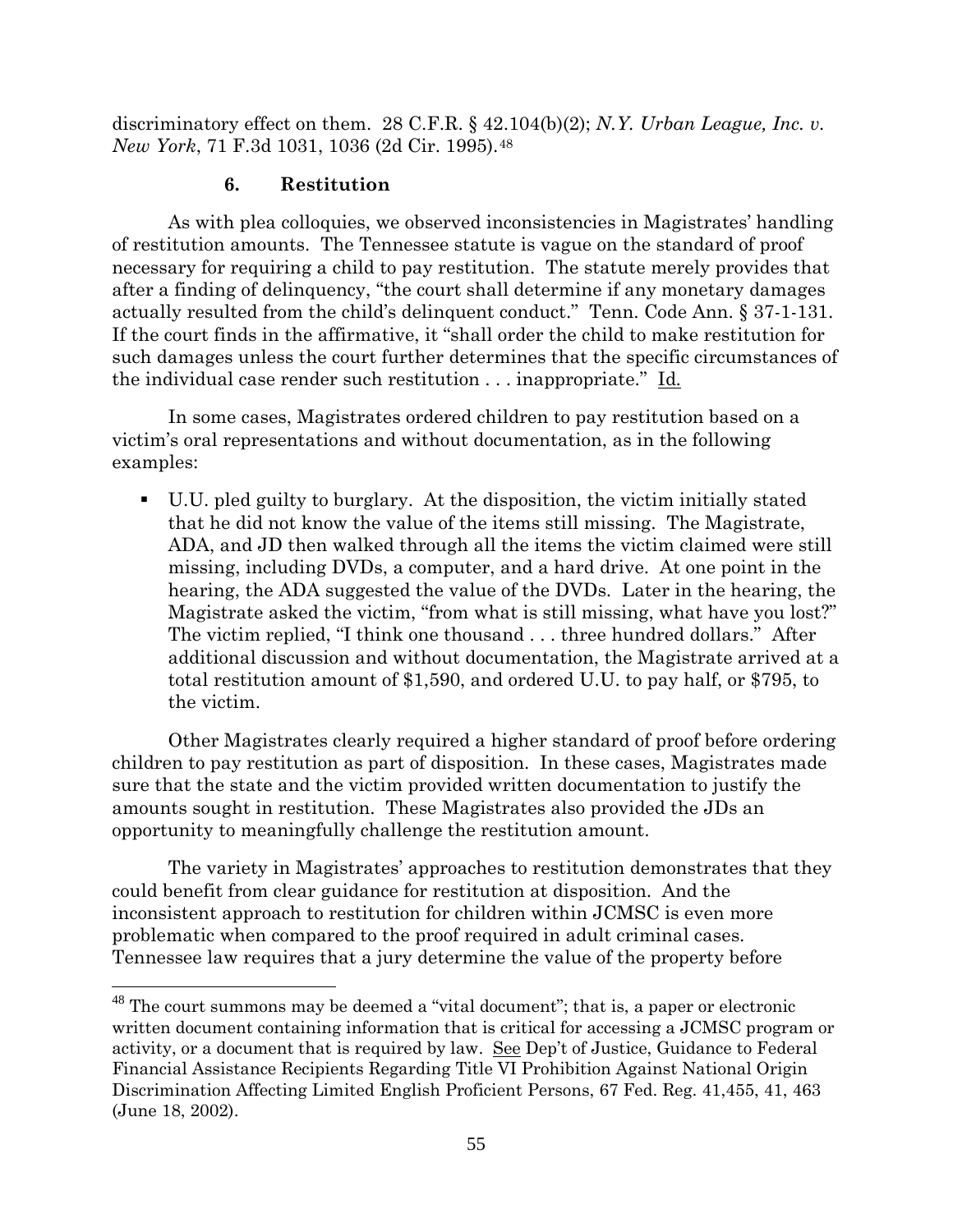restitution is ordered for adults convicted of certain property offenses. Tenn. Code Ann. § 40-20-116.

 Even though the statutory provision covering restitution does not include a specific provision about the proof required, JCMSC should ensure that the procedure requires documentation and allows children and their defense attorneys time to review the requested amounts before ordering the child to pay restitution.

# **7. Recordings of Hearings are of Poor Quality**

As part of our investigation, we requested, and JCMSC provided, recordings of a variety of juvenile hearings. Unfortunately, many of these recordings were of poor sound quality. This made it difficult to produce transcripts that accurately captured the events that transpired at the hearings. The ability to obtain a recording of a hearing implicates a child's due process rights. A transcript is crucial to the appeals process because accurate records of proceedings enable attorneys to shape their appellate arguments. Section  $37-1-134(f)(2)$  of the Tennessee Code requires juvenile courts to make audio recordings of all transfer hearings. A child who wants to appeal a transfer decision must arrange to make a transcript from that recording. And even though other juvenile appeals are first heard *de novo* by a criminal court, transcripts are still necessary because the next level of appeal after criminal court is to the Court of Appeals. See  $\S 37-1-159(a)$ .

# **V. DETENTION FINDINGS**

JCMSC's decision to detain children for the period prior to their adjudicatory hearing rather than divert them or release them to a parent or guardian can have serious consequences. Our investigation revealed that JCMSC subjects children in its detention facility to dangerous and excessive restraint chair techniques and fails to protect them from self-harm. These practices violate the Constitution.

## **A. Legal Standards**

Children detained at JCMSC's detention facility are protected by the Fourteenth Amendment and have a substantive due process right to reasonably safe conditions of confinement and freedom from undue bodily restraints. Youngberg v. Romeo, 457 U.S. 307, 315-16 (1982). Officials violate children's constitutional rights if they substantially depart from generally accepted professional standards. See id. at 314.

## **B. Findings of Protection from Harm Violations**

# **1. Use of Dangerous and Excessive Restraint Techniques**

Detention staff has a duty to protect children in their care from harm. Youngberg, 457 U.S. at 307. This duty includes efforts to ensure that, when staff must intervene physically, they do so using means that do not unnecessarily subject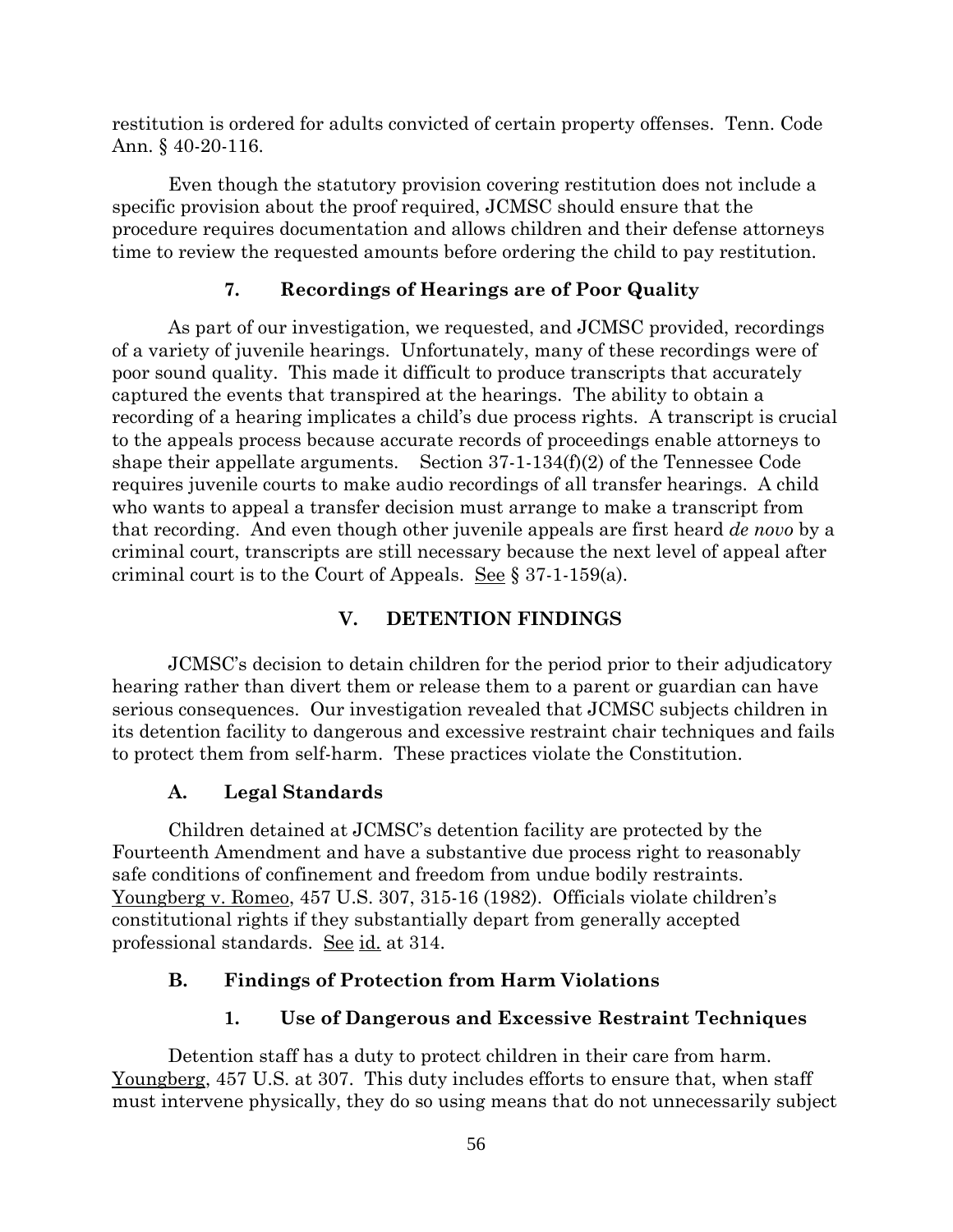children to pain or injury. Youngberg, 457 U.S. at 324. Achieving this objective requires a facility to have detailed policies and procedures guiding use of force that are in line with contemporary standards. Conditions of confinement at JCMSC violate children's constitutional rights because the use of severe interventions, such as the restraint chair and pressure point control tactics are often not needed, used when no threatening behavior is apparent, and used before staff make reasonable efforts to temper the precipitating behavior.

### **a. Restraint Chair**

 $\overline{a}$ 

Generally accepted professional standards regarding restraint chair use in juvenile detention facilities require that the chair either be eliminated entirely or, in the rare cases where a restraint chair is used, that it only be used under the direct supervision of a medical or mental health care provider. JCMSC has failed to adopt either practice. Rather, JCMSC's detention facility has *three* restraint chairs which, according to JCMSC's policies and procedures, are used inside of an isolation room,<sup>[49](#page-58-0)</sup> outside of the direct supervision of medical and mental health staff. Indeed, restraint chairs are used outside of the direct supervision of any facility staff. Moreover, the facility uses the isolation room and restraint chair in instances when there is no evidence the child is a danger to themselves or others. This is unconstitutional. Morgan v. Sproat, 432 F. Supp 1130, 1132 (S.D. Miss. 1977).

Between July 2009 and January 2011, JCMSC used the restraint chair 13 times. This number is especially high given that the Performance-based Standards<sup>[50](#page-58-1)</sup> ("PbS") national field average for restraint chair usage is zero. While using the restraint chair, JCMSC failed to follow its own policies and procedures. JCMSC's policy stipulates that children shall remain in the isolation room and restraint chair for no longer than 20 minutes. This is not occurring. Rather, as detailed below, JCMSC restrains and confines children for excessive periods of time.

 X.X. was handcuffed and placed in a restraint chair in the isolation room after an argument ensued with a detention officer due to X.X.'s refusal to return a book from her room. X.X. remained in the chair for 40 minutes, twice the time permitted by facility policy. There is no evidence that X.X. was a danger to herself or others.

<span id="page-58-0"></span><sup>49</sup> JCMSC's isolation room has no sink or toilet, and children housed there are only visible through a small window that opens into the hallway.

<span id="page-58-1"></span><sup>50</sup> Performance-based Standards for Children Correction and Detention Facilities is a selfimprovement and accountability system used in 31 states and the District of Columbia to improve the quality of life for children in custody. PbS gives agencies the tools to collect data, analyze the results to design improvements, implement change, and measure effectiveness with subsequent data collections from within the facility and against other participating facilities. The PbS formula calculates an incident rate based on its occurrence per 100-bed days.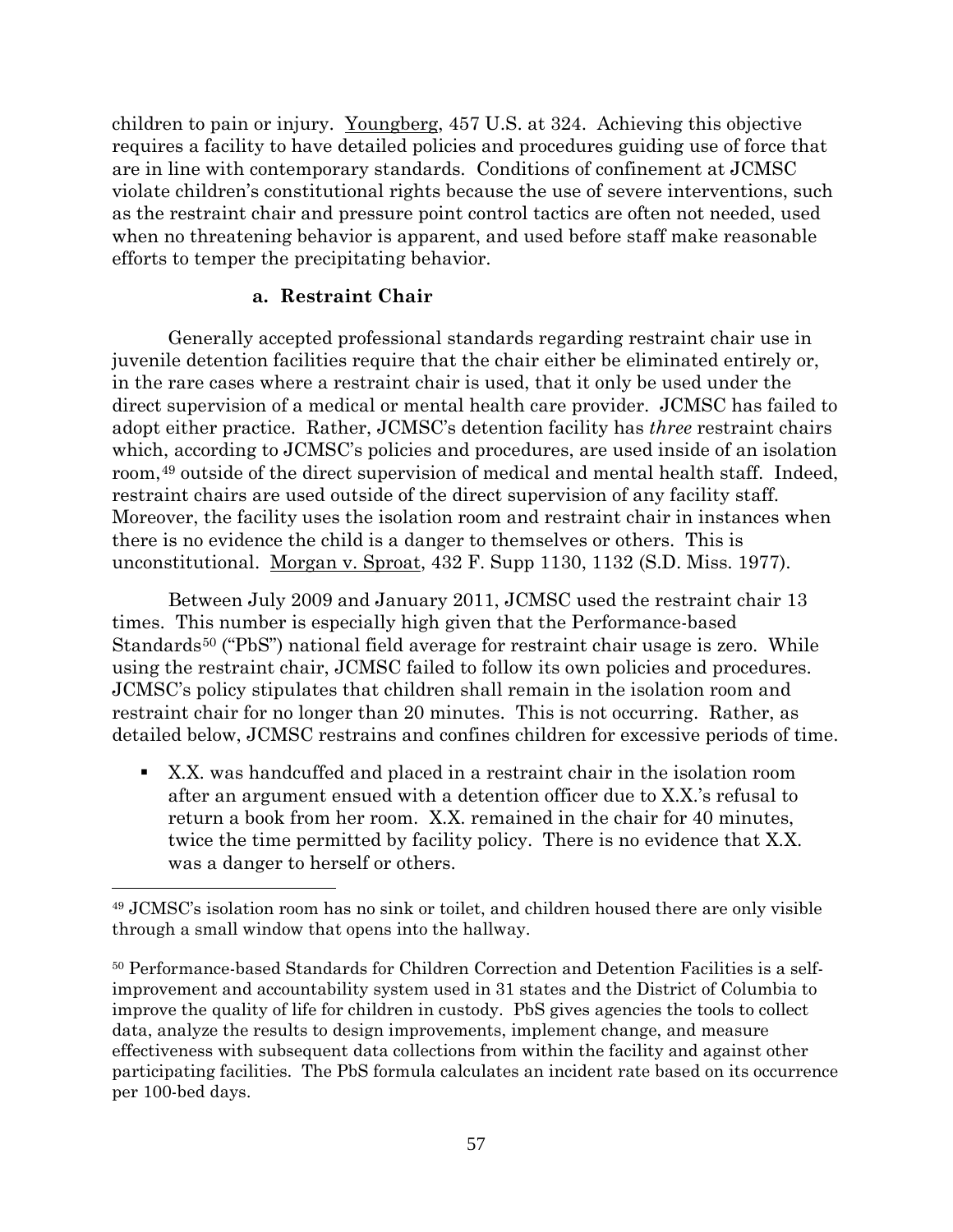Y.Y. was placed in a restraint chair in the isolation room after repeatedly attempting suicide in his cell. The incident report notes that Y.Y. was held in the restraint chair for 110 minutes; more than five times the facility's permissible time.

#### **b. Pressure Point Control Tactics**

JCMSC also subjects children to dangerous and unconventional pressure point control tactics that are neither designed, nor developmentally appropriate, for use with children and adolescents. Though use of force reports provided to us do not reflect this tactic, staff members informed us that they used pressure points. Pressure point control tactics use pain compliance and joint manipulation to force acquiescence. For example, detention staff will bend a child's wrist backwards to induce pain, forcing them to the ground in submission. The duty to protect children from harm includes efforts to ensure that, when staff must intervene physically, they do so using means that do not unnecessarily subject children to pain or injury. Youngberg, 457 U.S. at 324. JCMSC must provide appropriate training to ensure that when physical restraints are necessary, they are not applied punitively. Ingraham v. Wright, 430 U.S. 651, 669 n. 37 (1977); C.C. v. State, No. 3:09-0246, 2010 U.S. Dist. LEXIS 100327, at \*10 (D. Tenn. 2010). Pain compliance is not necessary to achieve restraint. Accordingly, JCMSC's use of pressure point control tactics violates children's constitutional rights.

### **2. JCMSC Does Not Adequately Protect Children from Self-Harm**

JCMSC fails to adequately protect children from self-harm, and therefore violates their constitutional rights. Youngberg, 457 U.S. at 307; Silva v. Donley County Texas, 32 F.3d 566, 1994 WL 442404, \*5-7 (5th Cir. 1994) (unpublished). As a general matter, the Supreme Court has held that corrections officials must take reasonable steps to guarantee detainees' safety and provide "humane conditions" of confinement. Farmer v. Brennan, 511 U.S. 825, 832 (1994); Hare v. City of Corinth, 74 F.3d 633, 639 (5th Cir. 1996) (recognizing a duty to provide detainees with basic human needs including protection from harm). In addition, an official's failure to maintain adequate policies, procedures, and practices for the prevention of suicides may violate a detainee's due process rights. Silva, 32 F.3d 566 (holding sheriff's failure to establish suicide detection and prevention training for jail personnel, condoning *de facto* policy of sporadic cell checks, and absence of a policy for observing "at-risk" detainees may rise to deliberate indifference to known risk of suicide in detention settings).

Children confined at JCMSC are three times more likely to engage in selfinjurious behavior than other children in detention facilities. Although the PbS national field average is 0.119, JCMSC's rate is 0.366. Despite this, the Division of Clinical Services ("Clinical Services"), a division of JCMSC that employs in-house qualified mental health professionals, has no meaningful input into the policies,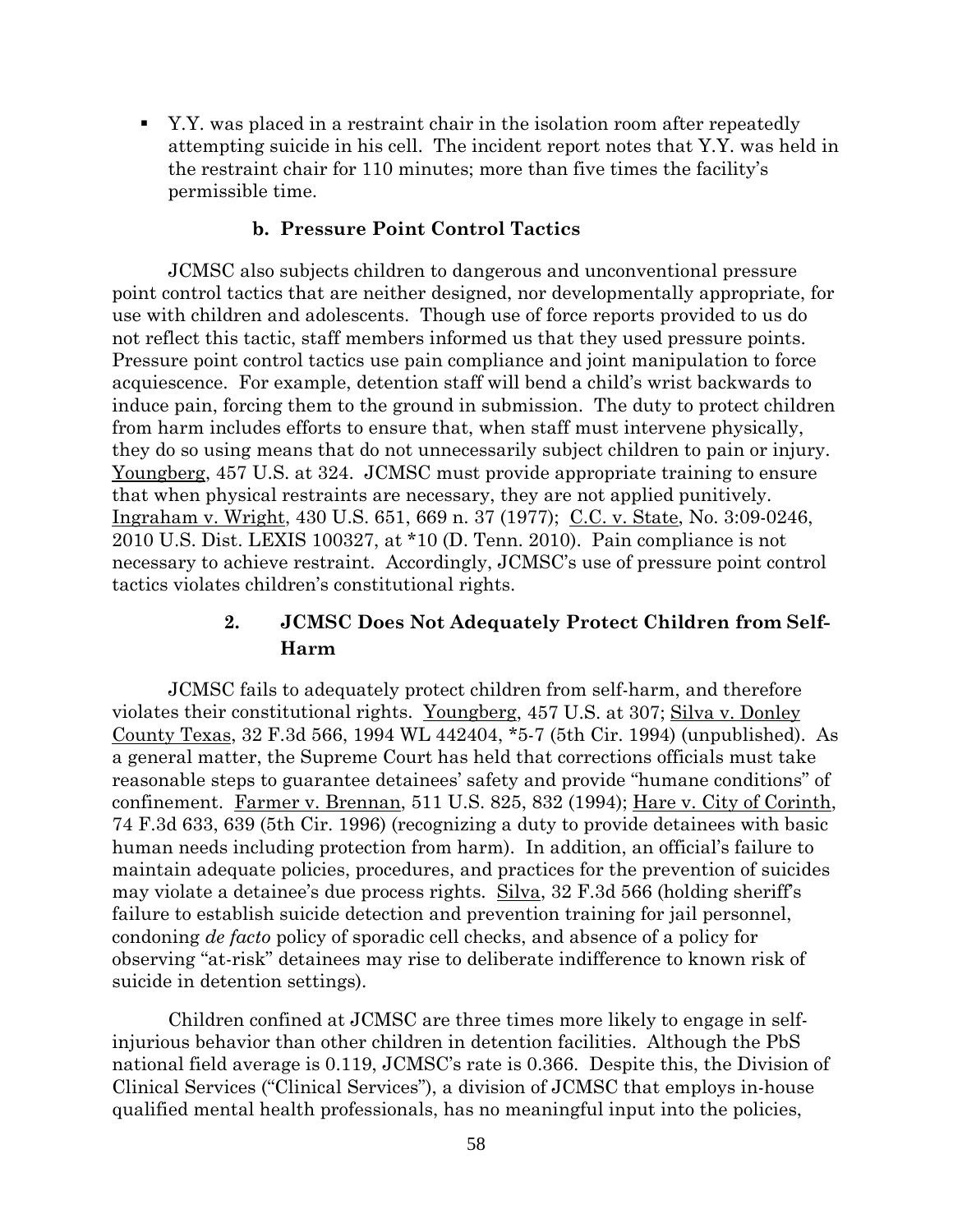procedures, or practices surrounding mental health protocols for suicide prevention or attempts. Although Clinical Services is largely responsible for conducting psychological testing and evaluation, there is no evidence that children determined to have suicidal ideation receive a follow-up clinical visit from Clinical Services, or any other mental health care provider. In fact, JCMSC's policies and procedures expressly prohibit any intervention by Clinical Services regarding suicide interventions:

We take all threats of suicide behavior or verbalization seriously. Mobile Crisis should be asked to intervene to determine and document which children are in need of acute care services and which are malingering. Mobile Crisis is trained in this area and it is the State Contractor to deal with these situations.

*Under no circumstances are we to accept any recommendations from the Crisis Counselor that requires us to provide any level of supervision above what we classify as our routine supervision*. [51](#page-60-0)

JCMSC also fails to protect children from self-harm by not appropriately assessing the physical plant for suicide risks. JCMSC has no policy or procedure requiring staff to identify these risks and provides no training to staff regarding the elimination of these dangers. There is no systematic suicide-proofing of the building, no education to detention staff regarding necessary precautions, and no plans to correct these risks. Facility staff should be made aware of how the physical plant's design creates an increased opportunity for suicidal behavior. For example, the enclosed location of shower sprinkler heads outside of the line of sight of detention staff present a specific suicide risk. Many of the rooms have fixtures, hardware, and construction elements, such as overhead air vent grates, that would support a suicide attempt.

The high rate of suicidal behavior, the lack of involvement of Clinical Services, and JCMSC's failure to appropriately engage in necessary suicide prevention in the physical plant, violate the constitutional rights of children housed there and substantially depart from generally accepted professional standards. See Youngberg, 457 U.S. at 324.

<span id="page-60-0"></span><sup>51</sup> JCMSC Detention Policy IX-1: Mobile Crisis Notification (emphasis added). JCMSC contracts with the Mobile Crisis Unit for its detention center's emergency mental health services. The policy language apparently prohibits the Clinical Services personnel from providing crisis intervention, including for children on suicide watch.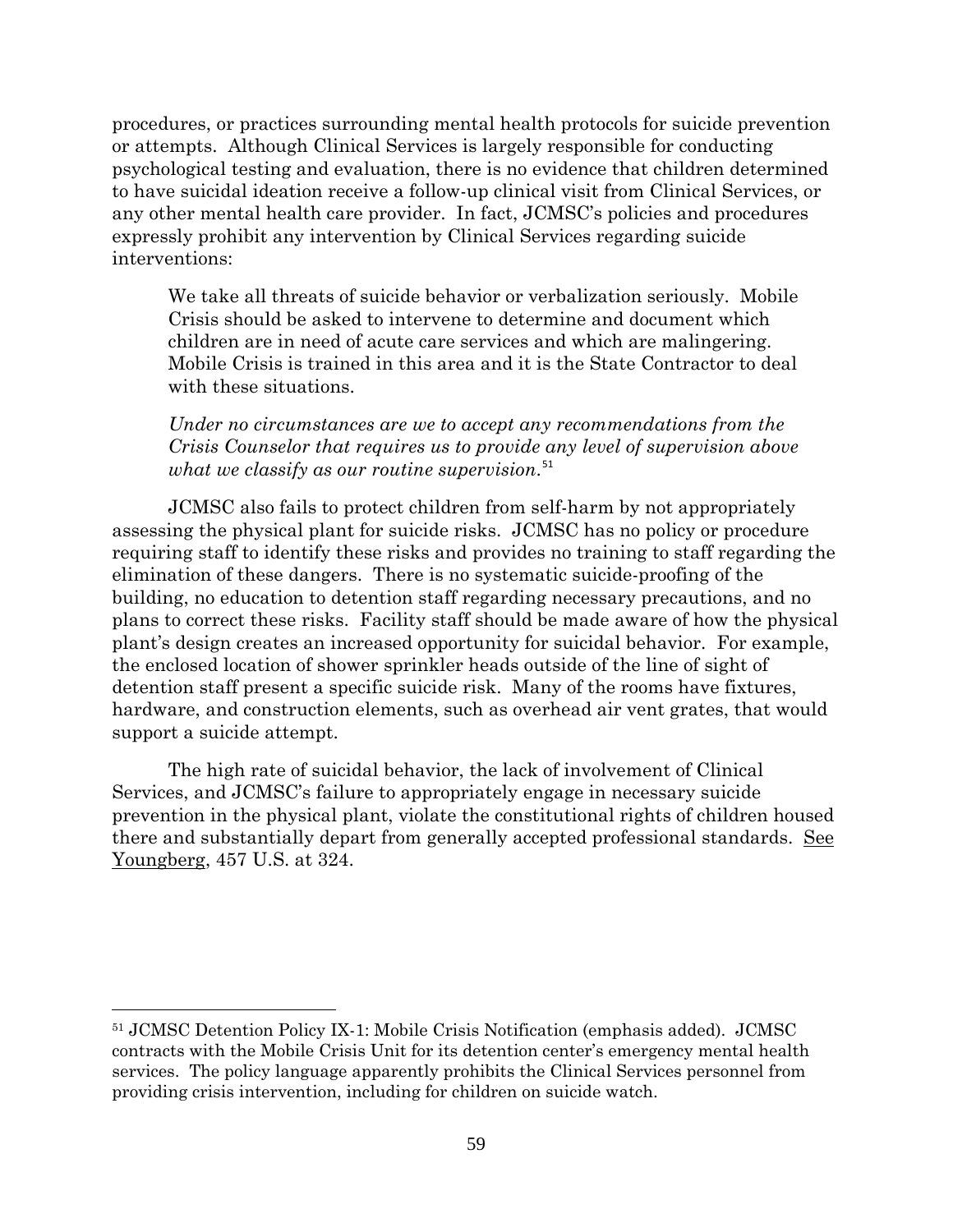## **VI. REMEDIAL MEASURES**[52](#page-61-0)

### **A. Due Process**

JCMSC should immediately implement the following remedial measures to correct the due process deficiencies in its delinquency matters. These remedial measures address JCMSC's failure to provide timely and adequate notice of the charges, failure to protect children from engaging in self-incrimination without advising them of their Miranda rights and obtaining a waiver, failure to hold timely probable cause hearings following warrantless arrests and failure to provide adequate due process protections before transferring children to the adult criminal court.

# **1. Timely and Adequate Notice of Charges**

- a. JCMSC must provide children and their counsel with copies of the petition at the initial detention hearing. The notice should also include a sworn statement affirming that the allegations are true to the best of the petitioner's knowledge, ability, and belief.
- b. When it is necessary to make changes to the charges before the adjudicatory hearing, JCMSC must provide notice of the final charges well in advance of the adjudicatory hearing, providing JDs with sufficient time to prepare for the hearing.
- c. JCMSC must establish procedures to ensure that all Magistrates conduct detention hearings that are in compliance with due process. At minimum, this requires making a determination of probable cause prior to detaining a child.

# **2. Safeguards Against Self-Incrimination**

- a. JCMSC should ensure that probation officers appropriately advise children of their rights under Miranda prior to eliciting selfincriminating statements. At minimum, the court should explain the following to children:
	- i. The role of a lawyer;

 $\overline{a}$ 

ii. That defense attorneys can be appointed to eligible indigent children at no cost;

<span id="page-61-0"></span><sup>&</sup>lt;sup>52</sup> This list of remedial measures provides broad guidelines for the type of changes required to begin addressing the problems identified in this letter. Reform will require a sustained commitment to institutional change, including a commitment to implement performance measures to ensure progress.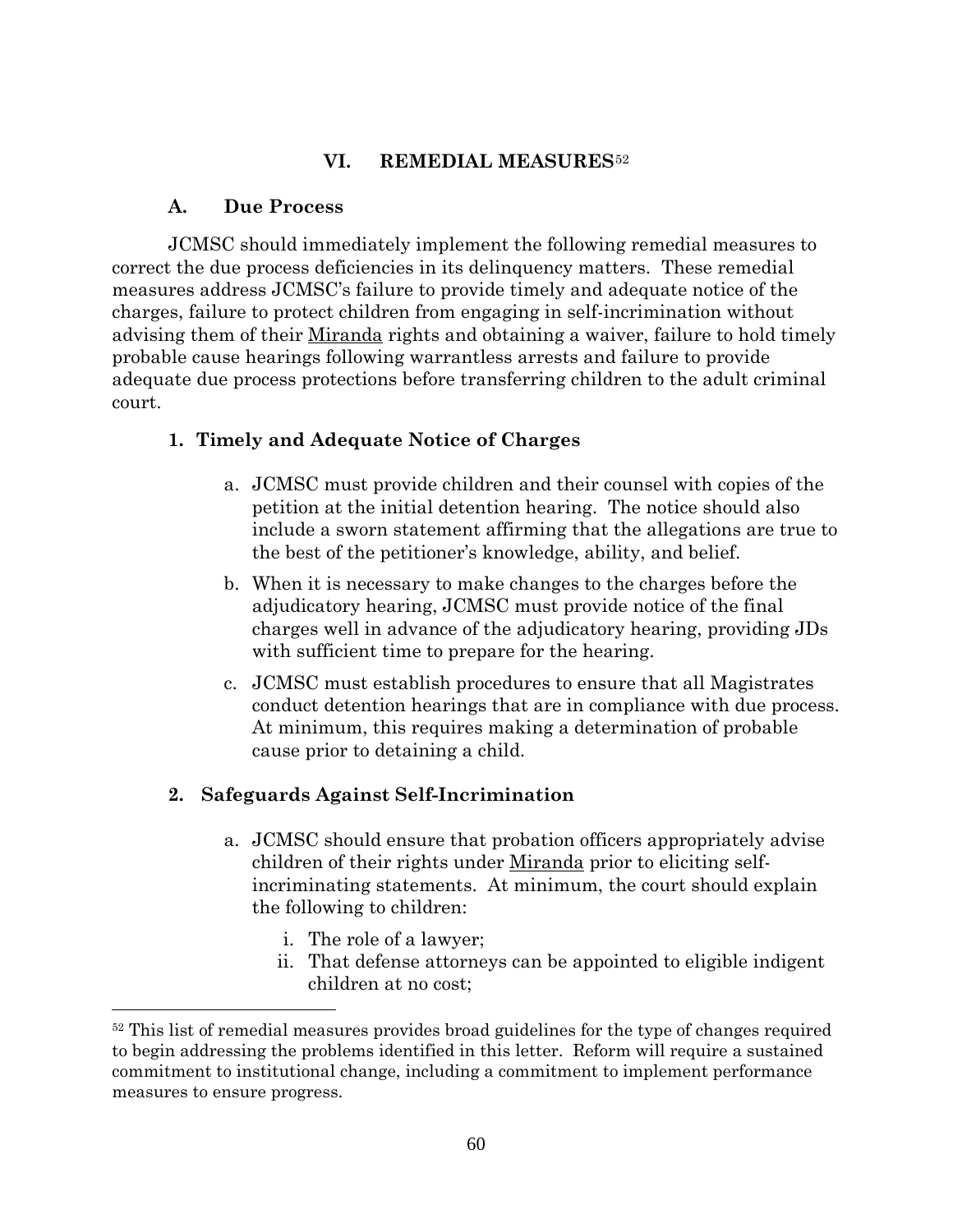- iii. Any statements made by the child regarding the alleged offense can be included in the probation report; and
- iv. That the prosecutor or the Magistrate could use the child's statements in further proceedings, including disposition.
- b. JCMSC must ensure that any waiver of children's rights is an informed waiver. JCMSC should ensure that children are notified of the rights they are waiving by speaking with the probation officer. Children must acknowledge their waiver in writing in order for the probation conference to proceed.
- c. When a child has retained or appointed counsel, JCMSC should invite JDs to attend the probation conferences.
- d. JCMSC should cease the practice of providing Visit and Contact forms to Magistrates prior to adjudicatory hearings.
- e. JCMSC should ensure that children are not called by the government as witnesses in their own adjudicatory or transfer hearings.

# **3. Timely Probable Cause Determinations**

- a. To comply with the Fourth Amendment, JSMSC must ensure that Magistrates make a probable cause determination – that there is sufficient probable to believe that any child arrested without a warrant has committed the alleged delinquent act – within 48 hours of any warrantless arrests.
- b. JCMSC must implement a formal system in which at least one Magistrate, one JD, one ADA, and one probation officer is available for several hours each weekend, three-day weekend, and holiday to hold probable cause and detention hearings.

## **4. Adequate Transfer Hearings**

- a. JCMSC must require adequate hearings before waiving jurisdiction and ordering transfer of a child's case to adult court. In accordance with due process. JCMSC Magistrates must ensure the following occurs at transfer hearings:
	- i. The ADA presents evidence in support of the petition for transfer;
	- ii. Children have a right to an attorney;
	- iii. Children are provided the opportunity to introduce evidence on their own behalf;
	- iv. Children are protected from self-incrimination;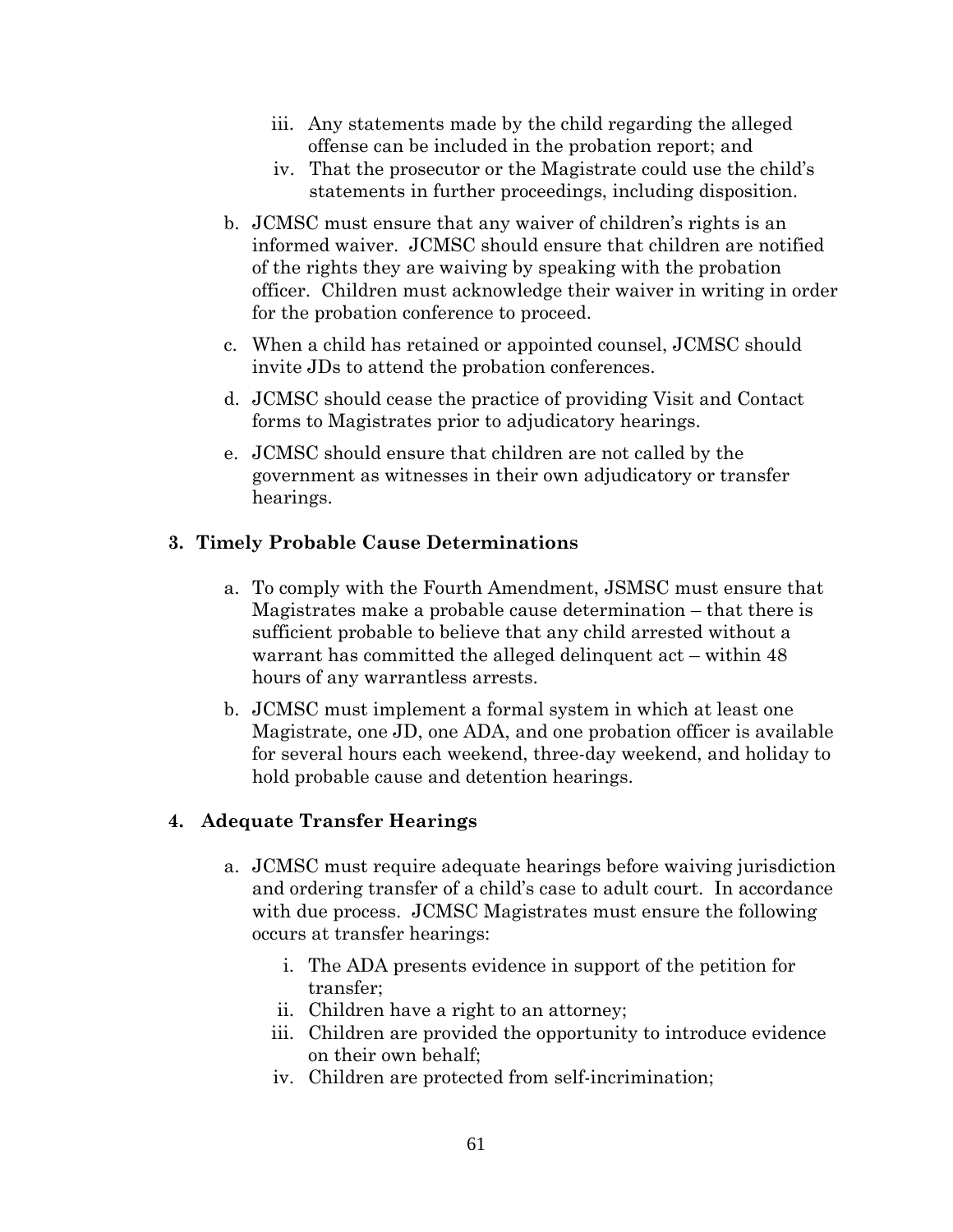- v. The Magistrate considers and makes findings about the child's involvement with the delinquent act alleged, the child's eligibility for an institution, the interests of the community, and the child's social factors.
- b. Waiver should not depend solely upon the perception that the adult court is the most appropriate place for handling serious allegations of delinquency.

### **5. Other Due Process Safeguards**

JCMSC should address the pre-Gault elements of its practices and procedures by ensuring that all stakeholders respect the due process rights of the children appearing on delinquency matters. JCMSC should also eliminate those factors that could further contribute to a pattern or practice of unconstitutional conduct. In particular, JCMSC should:

- a. Encourage zealous advocacy by JDs. This may be accomplished by supporting further training of JDs;
- b. Consider reorganizing the court structure so that the Chief Judge does not directly oversee the Juvenile Defender's Office;
- c. Ensure that participants in the courtrooms show respect for the rights of the children appearing before the court, including swearing in all victims and witnesses before they testify and appropriately sequestering witnesses prior to testimony;
- d. Establish a procedure for plea colloquies that is age-appropriate and clear to the child;
- e. Arrange to have hearings properly recorded for rehearing motions or appeals;
- f. Distribute available arrest tickets to JDs (and ADAs) earlier on the morning of the detention hearing;
- g. Consider adopting a policy that prevents excessive bonds for children and reasonably assures the child's appearance for court;
- h. Make summonses and other crucial court documents available in other languages for limited English proficient individuals; and,
- i. Consider adopting a restitution policy that requires documentation and allows children time to review the requested amounts before ordering the child to pay restitution.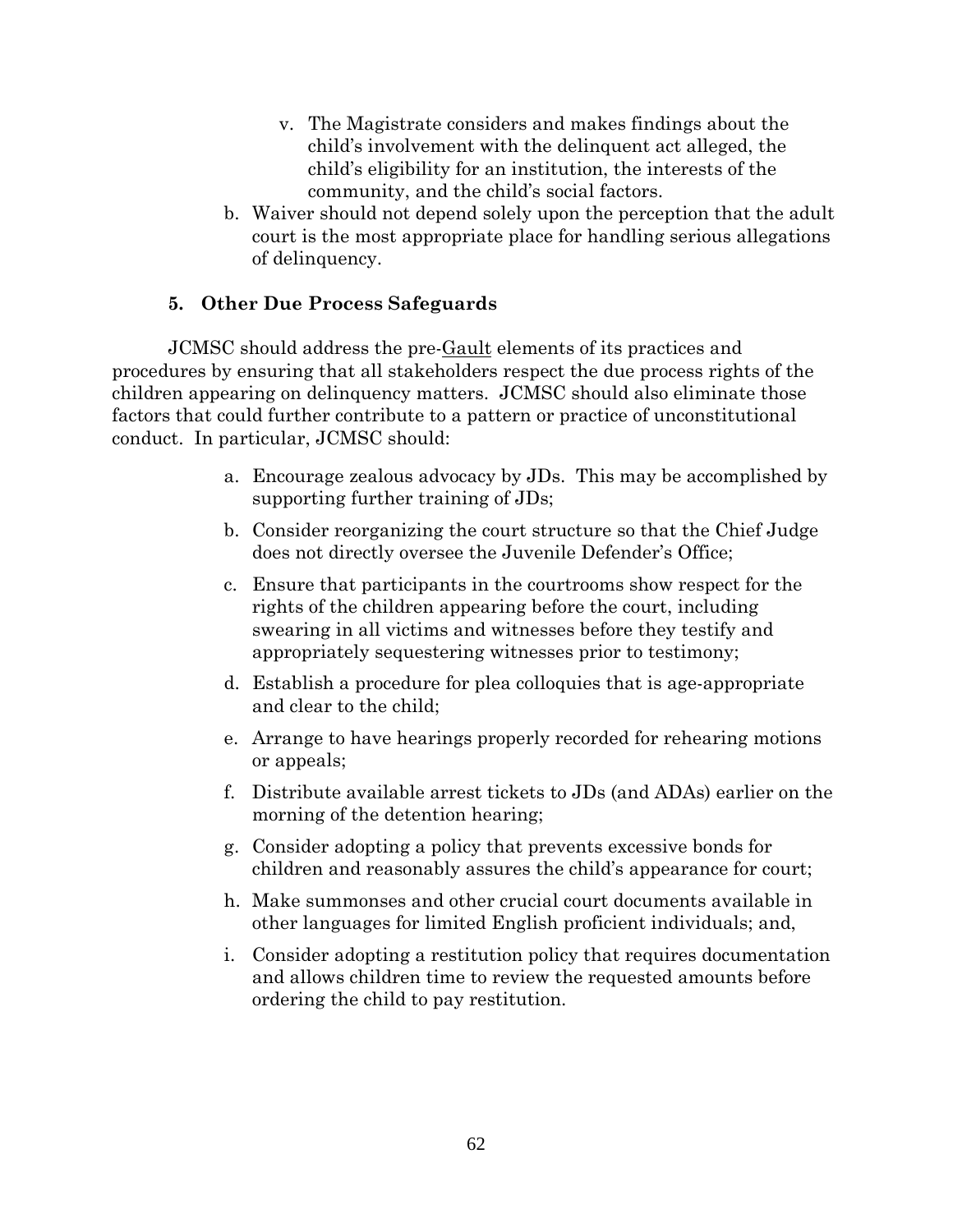## **B. Equal Protection**

Addressing issues of DMC in any jurisdiction is a challenging task that requires the focused commitment of stakeholders at all levels. It involves questioning the appropriateness and feasibility of long-standing practices, and raises uncomfortable questions as a jurisdiction tries to figure out how its practices have led to severely disproportionate results on minority children. JCMSC has started this process by engaging with the Anne E. Casey Foundation's JDAI initiative. JCMSC should continue this work by employing the following strategies to address its DMC issues.

### **1. Assess the extent and causes of DMC within JCMSC to inform and direct JCMSC's DMC reduction-efforts**

- a. Continue to collect data and information to determine where DMC occurs.
- b. Assess the impact of JCMSC's policies, procedures, and programs on DMC levels at different decision-points. Involve community and other non-traditional partners in this process.
- c. Engage in strategic planning to develop a strategy to address DMC, form a committee to execute the plan, and decide up-front how success will be determined.

## **2. Consider efforts that focus on direct services for children**

- a. Develop prevention/early intervention programs that proactively target youth who are at risk for delinquency but have not yet been adjudicated delinquent.
	- i. Examples include family therapy, parent training, cognitivebehavioral treatment, mentoring, academic skills enhancement, afterschool recreation, vocational/job training, and wraparound services.
- b. Further develop diversion programs that hold children accountable for their actions, but are used as an alternative to formal court processing. Refine race-neutral criteria for eligibility.
	- i. Examples include community service, informal hearings, family group conferences, victim impact panels, victimoffender mediation, mentoring, teen courts, restitution, and other restorative justice strategies.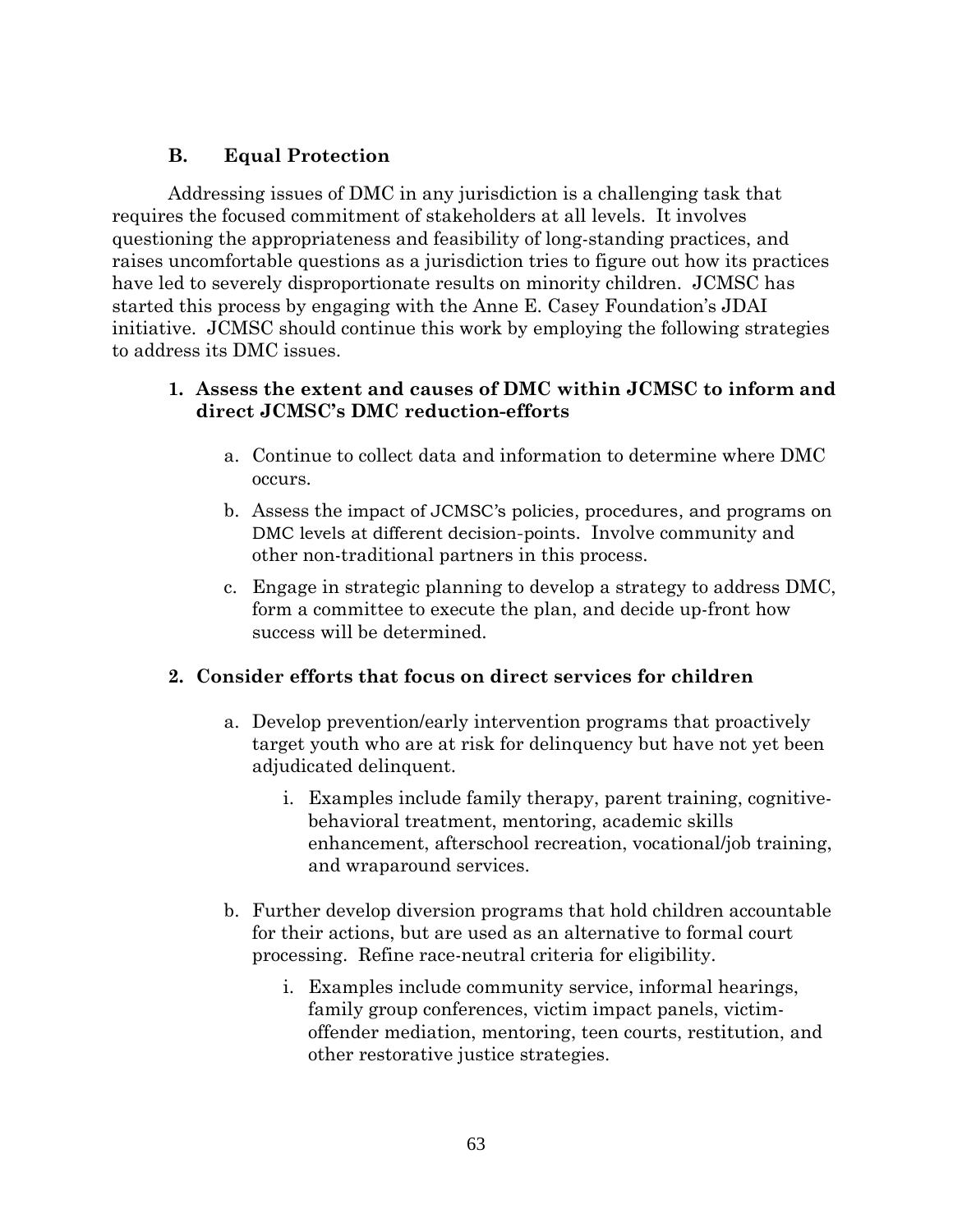- c. Continue developing pre-and post-adjudication alternatives to secure detention that allow children to access services in their community
	- i. Examples include house arrest, day/evening treatment centers, intensive probation, shelter care, specialized foster care, and attendant or holdover care.
- d. Encourage advocacy that will enable children to understand their legal rights and the juvenile court process. Provide materials explaining the process to children appearing before the court.

## **3. Consider efforts that provide training and technical assistance for JCMSC staff**

- a. Provide cultural competency/sensitivity training to raise staff's awareness about the subtle ways racial bias, conscious or unconscious, affect policy and practice.
- b. Make culturally appropriate services and programming available.
- c. Institute culturally competent staffing practices.
	- i. Examples include having a diverse staff and employing appropriate interpreters and translators.
- d. Train JCMSC staff about DMC.
- e. Train staff on proper use of neutral decision-making tools.

## **4. Consider policy and procedural solutions to address DMC**

- a. Employ empirically-based, race-neutral, objective assessment tools at different decision points.
	- i. Improve use of the Detention Risk Assessment Tool, by providing more credit for positive conduct and ensuring that staff uses the tool in a neutral manner.
	- ii. Use a risk assessment instrument to evaluate a child's background and current situation in order to estimate the likelihood that the child will continue to be involved in delinquent behavior.

## **5. Evaluate efforts toward reducing DMC at regular intervals**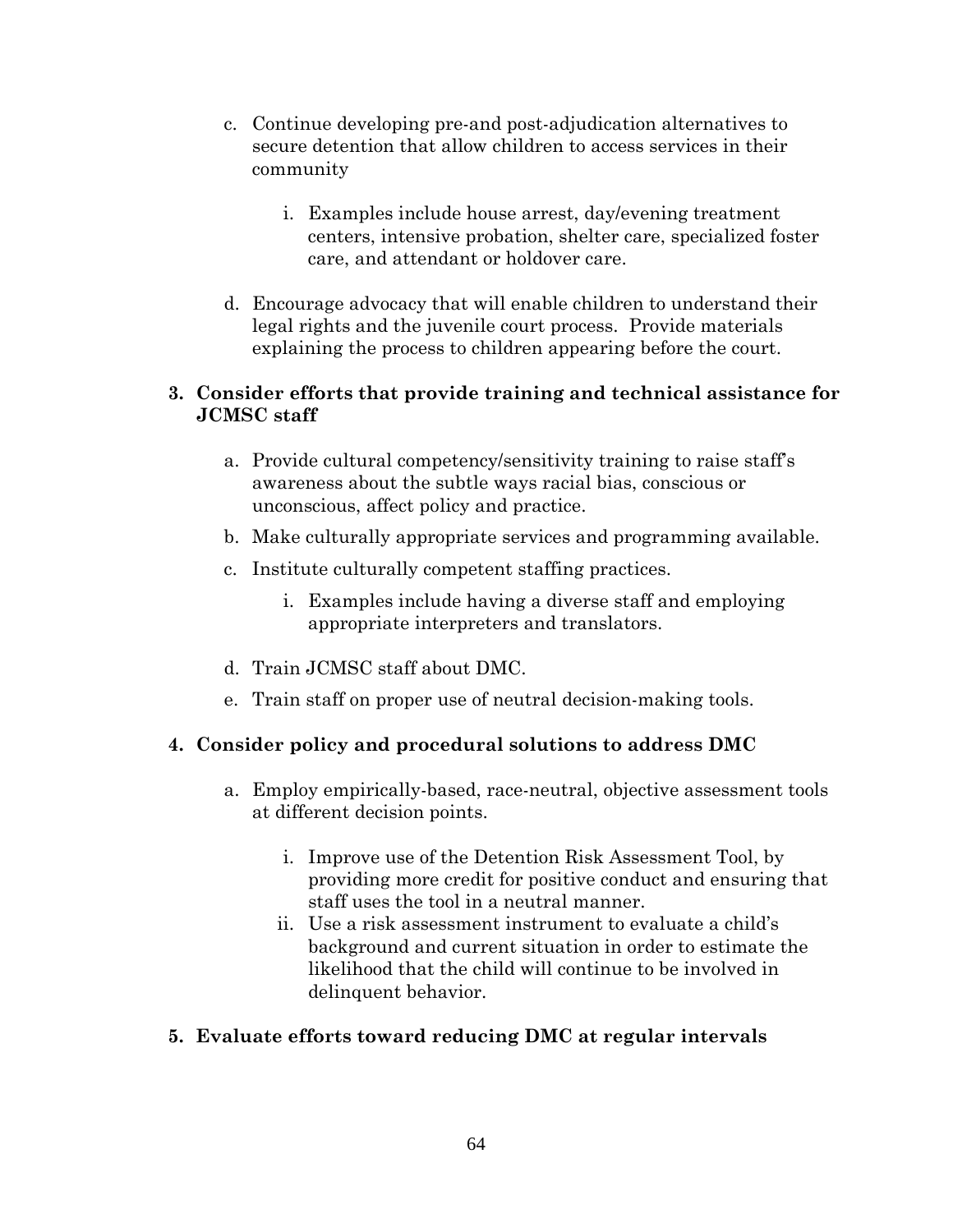### **C. Protection from Harm**

### **1. Restraint Chair**

- a. Discontinue use of the restraint chair.
- b. Discontinue use of administrative segregation for rules violation. Administrative segregation should only be used sparingly, as an emergency measure to control a child whose behavior poses an immediate risk of harm to himself or others, either at the child's request or the facility's assessment. Children who are placed in administrative segregation for behavioral reasons should be removed from segregation as soon as their behavior no longer poses an immediate risk of harm to themselves or others.

### **2. Pressure Point Control Tactics**

- a. Develop and implement written use of force policies and procedures that establish a graduated set of interventions that avoid the use of pressure point control tactics. Completely discontinue use of pressure point control tactics.
- b. The use of force policies and procedures must emphasize that physical force should be used by staff only in exceptional circumstances when all other pro-active, non-physical behavior management techniques have been unsuccessful and the child presents a danger to himself or others. In the limited circumstances when physical force is appropriate, staff should employ only the minimum amount necessary to stabilize the situation and protect the safety of the involved juvenile or others.
- c. Detention staff should be trained in non-physical, verbal interventions to de-escalate potential aggression from children.
- d. Children who have been subjected to force or restraint should be assessed by a medical professional following the incident regardless of whether there is a visible injury or the child denies any injury.
- e. Following all instances of force, supervisors should conduct a formal review of the incident to determine whether staff acted appropriately. The post-incident review should also be utilized to identify any training needs and debrief staff on how to avoid similar incidents through de-escalation.